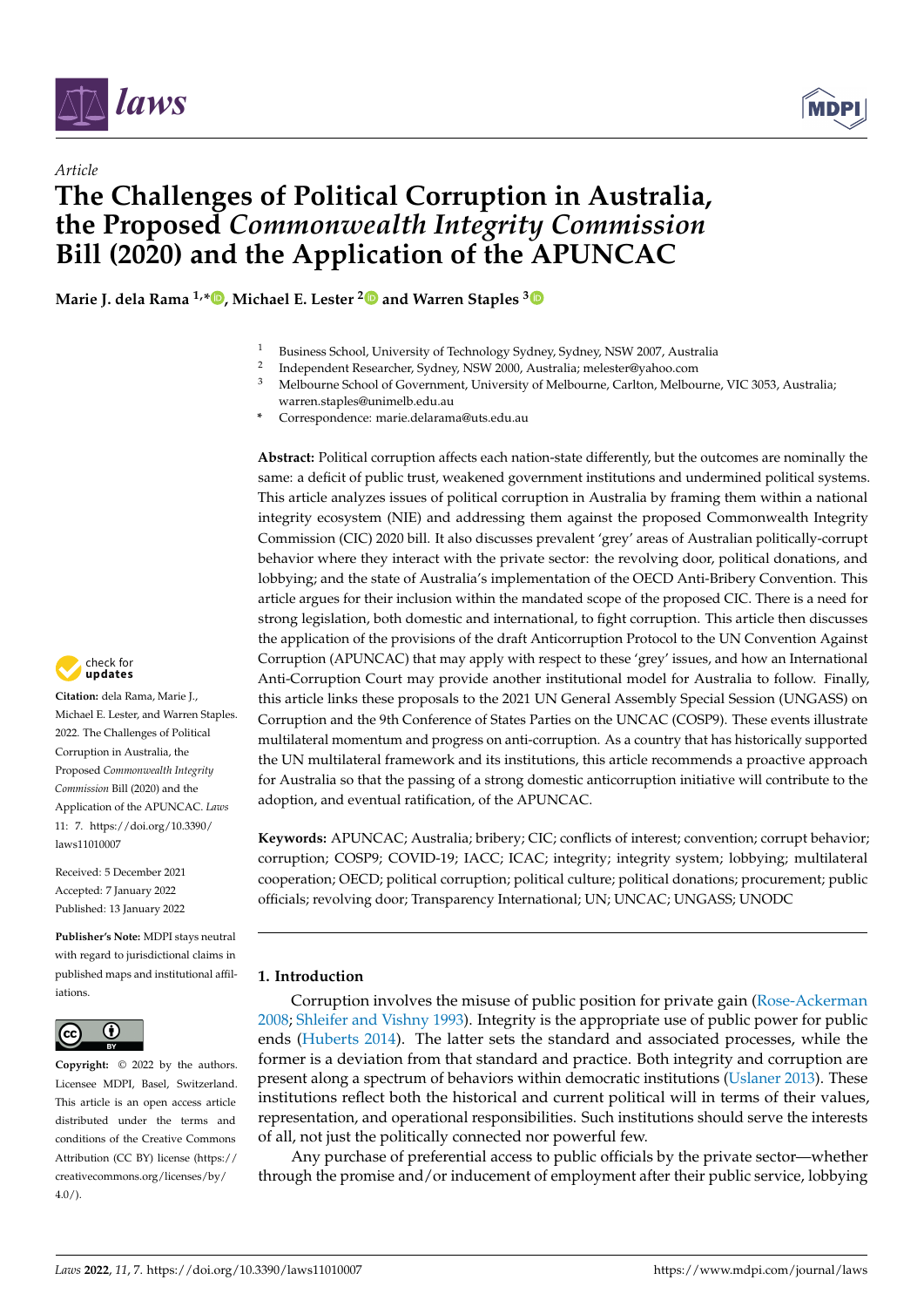them whilst in office or donating to the party that they represent—undermines public confidence in democratic institutions [\(Prenzler et al.](#page-24-1) [2018;](#page-24-1) [Warren](#page-26-0) [2004\)](#page-26-0). Overseas jurisdictions have demonstrated that weakened democratic institutions affect the long-term health and stability of societies and are not in the broad, utilitarian interest of a nation [\(Lawder](#page-23-0) [2021;](#page-23-0) [Leng](#page-23-1) [2020;](#page-23-1) [Packer](#page-24-2) [2020;](#page-24-2) [Siddiquee and Zafarullah](#page-25-2) [2020\)](#page-25-2).

This article seeks to answer the following questions: What issues are raised by Australia's proposed Commonwealth Integrity Commission (CIC) bill and strategy to deal with political corruption? Furthermore, how does the bill compare to international anticorruption instruments?

## **2. The Problems of Political Corruption in Australia**

Political corruption in Australia has reached a point where prominent figures freely express their disdain regarding measures to promote transparency. For example, Daryl Maguire, former New South Wales (NSW) Member of Parliament (MP) for Wagga Wagga, stated:

We have become fucking harlots and prostitutes through no fault of our own because of these, you know, rules of transparency, of you know of arm's length of not talking to this person or that person, or bloody ICAC or everything else. [\(NSW ICAC](#page-24-3) [2021,](#page-24-3) p. 2)

This type of response suggests a need for corrective action, to impose changes that alter the ecosystem surrounding public officials so that they accept the need for transparency and public accountability.

Political corruption is corruption committed by actors and stakeholders in the political arena with deleterious effects [\(Ceva and Ferretti](#page-21-0) [2017;](#page-21-0) [Harris](#page-22-1) [2003;](#page-22-1) [Rose-Ackerman](#page-24-4) [1999\)](#page-24-4). [Macallister](#page-23-2) [\(2014\)](#page-23-2) noted the increasing disquiet about public concerns of corruption in Australia. Instances of political corruption with little transparency or accountability have occurred under ministerial discretion and direction and have been documented by [Prenzler et al.](#page-24-1) [\(2018\)](#page-24-1) regarding the Abbott Government; [Grafton and Williams](#page-22-2) [\(2020\)](#page-22-2) over the Murray-Darling Basin case; [Hasler](#page-22-3) [\(2020\)](#page-22-3) over the Carmichael mine case; and [Dixon](#page-22-4) [\(2020\)](#page-22-4) regarding Commonwealth cases involving public grant spending in support of vested or partisan interests (such as but not limited to 'sports rorts'<sup>1</sup>, the Great Barrier Reef Foundation, 'car park rorts,'<sup>2</sup> and 'Watergate'). The normalization of these 'pork barrel', 'spoils of office' practices where marginal seats, or seats held by the ruling political party receive more public funding, was publicly acknowledged in the remarks of the former NSW Premier Gladys Berejiklian:

It's not something [pork barreling] the community likes . . . but it's an accusation I will wear . . . It's not unique to our government . . . It's not an illegal practice. Unfortunately, it does happen from time to time by every government. (in [Davies](#page-21-1) [2020\)](#page-21-1)

There is similarity between this pattern of conduct and [Rose-Ackerman'](#page-24-0)s [\(2008\)](#page-24-0) description of the early stages of grand corruption. This contemporary political behavior and culture has had an impact on Australia's international anti-corruption standing and transparency ranking. In 2021, Australia was removed from the top 10 countries in Transparency International's *Corruption Perceptions Index* for the first time [\(Transparency International](#page-25-3) [2021a\)](#page-25-3). This is a notable decline of eight places since 2012 [\(Transparency International](#page-25-4) [2021b\)](#page-25-4), when it was ranked 7th, equal with Norway; and four places behind its neighbor New Zealand which was equal first with Finland and Denmark [\(Transparency International](#page-25-5) [2012\)](#page-25-5).

<sup>1</sup> Australian Select Senate Committee on the Administration of Sports Grants (2021). *Final Report*. [https://www.aph.gov.au/Parliamentary\\_Business/Committees/Senate/Administration\\_of\\_Sports\\_](https://www.aph.gov.au/Parliamentary_Business/Committees/Senate/Administration_of_Sports_Grants/AdminSportsGrants/Report) [Grants/AdminSportsGrants/Report](https://www.aph.gov.au/Parliamentary_Business/Committees/Senate/Administration_of_Sports_Grants/AdminSportsGrants/Report) (accessed on 4 December 2021).

<sup>2</sup> Australian National Audit Office (2021). *Administration of Commuter Car Park Projects within the Urban Congestion Fund*, 28 June. [https://www.anao.gov.au/work/performance-audit/administration-commuter-car-park](https://www.anao.gov.au/work/performance-audit/administration-commuter-car-park-projects-within-the-urban-congestion-fund)[projects-within-the-urban-congestion-fund](https://www.anao.gov.au/work/performance-audit/administration-commuter-car-park-projects-within-the-urban-congestion-fund) (accessed on 4 December 2021).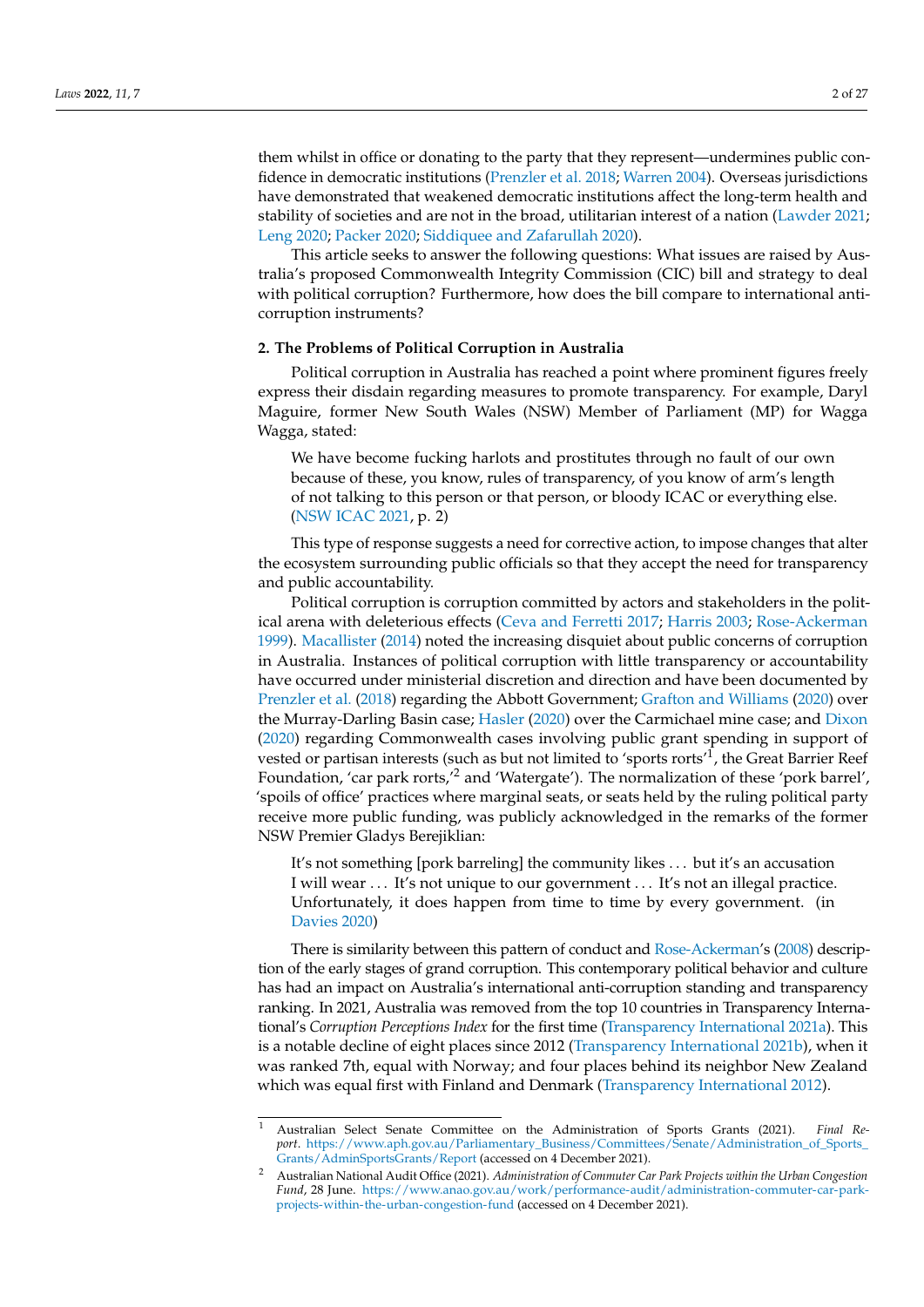The country's gradual decline in Transparency International's *Corruption Perceptions Index* from 2013 to 2017 coincided with a period of instability in the political leadership of the country when it experienced four different Prime Ministers in four years: Julia Gillard (2010–June 2013), Kevin Rudd (June 2013–September 2013); Tony Abbott (September 2013– September 2015) and Malcolm Turnbull (September 2015–September 2018).

In 2021, while New Zealand still ranked first on this index, tied with Denmark; Australia's peer comparator Norway remained at 7th place but the country was now at 11th place joining Canada, the United Kingdom and Hong Kong [\(Transparency International](#page-25-3) [2021a\)](#page-25-3). This decline is notable as Australia had largely followed the Scandinavian models in social policy [\(Deeming](#page-21-2) [2014;](#page-21-2) [Schwartz](#page-25-6) [1998;](#page-25-6) [Scott](#page-25-7) [2009\)](#page-25-7), and it was held up as a country where anti-corruption lessons and corruption prevention strategies can be learnt from [\(Larmour](#page-23-3) [2001;](#page-23-3) [Williams](#page-26-1) [1999\)](#page-26-1).

Similar to other experiences overseas [\(Barrett and Reuben](#page-21-3) [2021;](#page-21-3) [Lester et al.](#page-23-4) [2021\)](#page-23-4), the COVID-19 pandemic response has involved billions of public monies being allocated preferentially to ruling political party donors such as Aspen Medical [\(Anderson](#page-20-0) [2016;](#page-20-0) [Harrison](#page-22-5) [2015;](#page-22-5) [Mizen](#page-24-5) [2020\)](#page-24-5) which hired former federal Health Minister Michael Wooldridge as a lobbyist [\(Lucas and Schneiders](#page-23-5) [2020\)](#page-23-5). The secretive nature of pandemic response spending has fueled the perception that there is a lack of accountability in government. The 2020–2021 budget (delayed to October 2020 instead of its usual May release due to the pandemic) has been described as 'the least transparent on record' [\(Feik](#page-22-6) [2021\)](#page-22-6). Sovereign corruption risk can translate into significant sovereign credit risk [\(Connolly](#page-21-4) [2007\)](#page-21-4). The next section provides a framework which contextualizes corruption, and its polar opposite integrity, in Australia.

#### *A National Integrity Ecosystem (NIE)*

Democracy is government by the people for the people; plutocracy is government by the elites for the wealthy; kleptocracy is government for the enrichment of public officials. Political corruption undermines public trust in democratic institutions [\(Pellegatta and](#page-24-6) [Memoli](#page-24-6) [2016;](#page-24-6) [Uslaner](#page-25-8) [2002,](#page-25-8) [2013,](#page-25-1) [2017\)](#page-25-9). The moral problem of corruption arises when the political process for elected officials in governments, expressed in legislation, is perverted by undue private influence of vested interests over public policy and decision making. Political corruption is also a matter of culture which covers behaviors ranging from the outright illegal to grey areas [\(Prenzler et al.](#page-24-1) [2018;](#page-24-1) [Soreide](#page-25-10) [2007,](#page-25-10) p. 340).

Figure [1](#page-3-0) depicts factors influencing the behavior of public officials. The policies of deregulation, neoliberalism, privatization and the role of the country's elite networks influence the level of corruption. Institutions, state Independent Commission Against Corruptions (ICACs), the CIC bill, the UN Convention Against Corruption (UNCAC), the Anti-Corruption Protocol of UNCAC (APUNCAC), and community culture and values influence the degree to which corruption impacts the behavior of public officials. These elements influence the degree of accountability, transparency, and integrity, which in turn influences the level of public trust in public officials and the government. In other words, the installation of strong institutions, state ICACs, a strong CIC bill, the UNCAC, and the APUNCAC embodies and bolsters community culture and values that reject corrupt practices; and reduces the influence of corruption, promotes accountability, integrity, and transparency; this in turn promotes public trust in government. Public officials—both elected (politicians) and appointed (civil servants; public servants or bureaucrats)—are the salient stakeholders in this ecosystem [\(Mitchell et al.](#page-24-7) [1997\)](#page-24-7). The behavior of public officials is shaped by a sea of influences which ultimately shape public perceptions of the level of accountability, transparency, integrity and trust in the political system and the nation's governing institutions.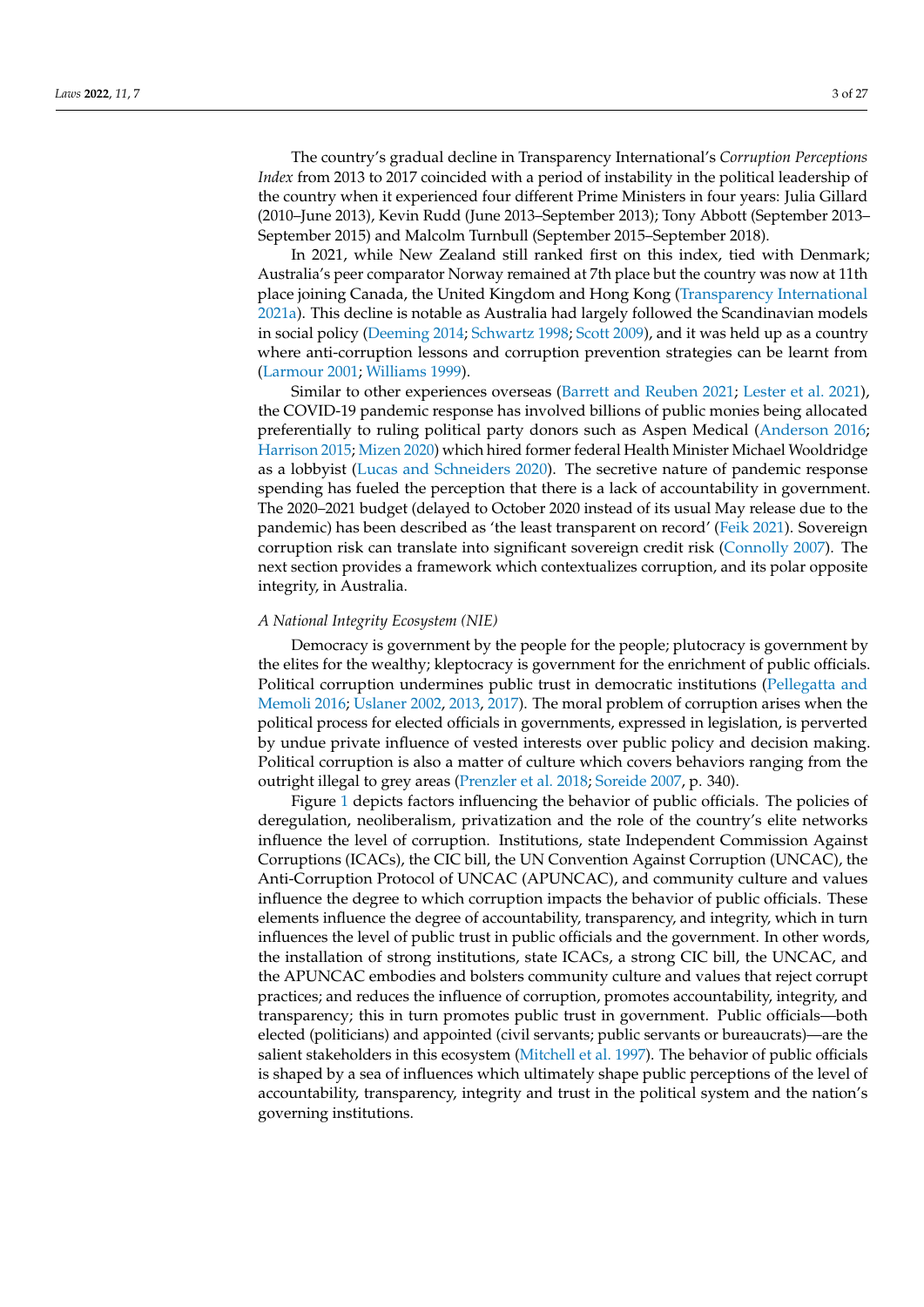<span id="page-3-0"></span>



In this model, trust is conceptualized as the ideal outcome. Accountability and transparency are levers to achieve integrity. Corruption is viewed as the deleterious outcome of multiple interacting factors. Culture and values, institutions, domestic and international instruments, events, and policy trends impact the public's perception of the level of government corruption. Domestic and international instruments include the proposed CIC bill, the UNCAC (which was ratified by Australia in 2005)<sup>3</sup>, and the potential impact of the APUNCAC.

[Treviño and Nelson](#page-25-11) [\(2021\)](#page-25-11) argue that leaders, through the 'tone at the top,' have an enormous impact on ethical culture within organizations. When a country's political leaders engage in corruption, they implicitly sanction a culture of corruption which then becomes embedded and normalized in its institutions [\(Vallance](#page-26-2) [1999;](#page-26-2) [World Bank and](#page-26-3) [Asian Development Bank](#page-26-3) [2003\)](#page-26-3). When political corruption becomes systemic and institutionalized and immoral political behavior favoring powerful individuals over public interest is rampant, it becomes 'rationalized' and 'normalized.' New entrants are then acclimatized to this culture, inducted, and socialized as this way of normalized behavior is reproduced. If like attracts like, those who do not engage in corrupt conduct will be deterred and will avoid employment at public institutions that have normalized such corrupt and institutionalization of corruption, there have been efforts to institutionalize integrity as<br>a norm and embed it into expectations regarding the behavior of public officials [\(Costigan](#page-21-5) [2005;](#page-25-12) [Sampford et al.](#page-25-12) 2005; [Williams](#page-26-1) [1999\)](#page-26-1). behavior [\(Ashforth and Anand](#page-20-1) [2003\)](#page-20-1). To counteract the perception of the normalization and institutionalization of corruption, there have been efforts to institutionalize integrity as

> Neoliberal policies of deregulation and privatization have been part of the Australian political landscape since the 1980s [\(Quiggin](#page-24-8) [1999\)](#page-24-8). They influence the integrity system through the involvement and influence of Australia's business elite networks [\(Bell and](#page-21-6) [Hindmoor](#page-21-6) [2014;](#page-21-6) [Marsh et al.](#page-23-6) [2014;](#page-23-6) [Murray](#page-24-9) [2006\)](#page-24-9). Formal channels include institutions, fora, and agreements. Informal channels include elite/oligarchical networks, civil society activism, and public interest media. Figure [1](#page-3-0) highlights four pertinent issues in the Aus-

<sup>3</sup> UN Office of Drugs and Crime—*Signature and Ratification Status.* [https://www.unodc.org/unodc/en/](https://www.unodc.org/unodc/en/corruption/ratification-status.html) [corruption/ratification-status.html](https://www.unodc.org/unodc/en/corruption/ratification-status.html) (accessed on 4 December 2021).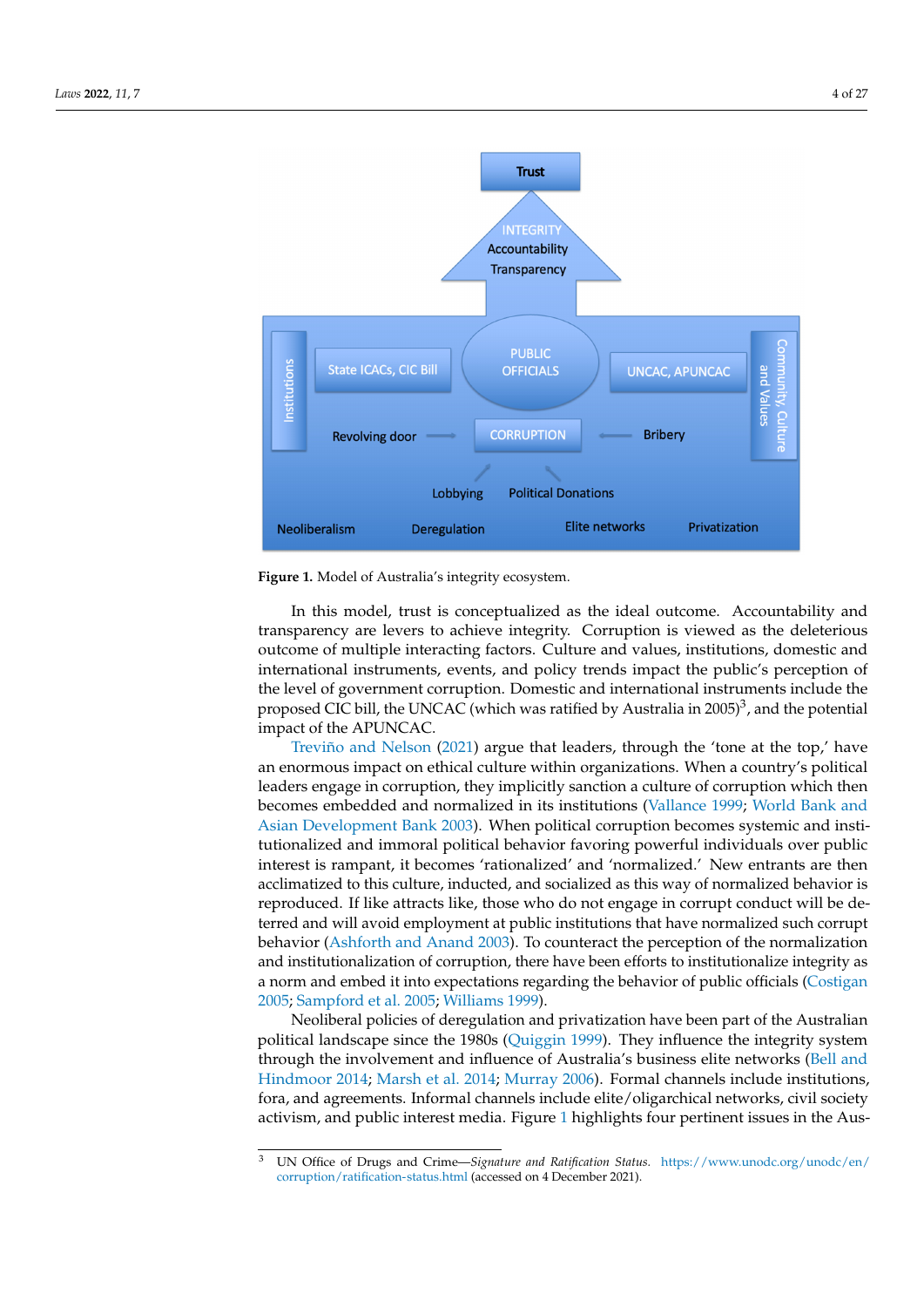tralian political corruption context: bribery, and the three forms of grey corruption namely the revolving door, political donations and lobbying.

There is a need to create a robust national integrity ecosystem that supports a political culture that is allergic to corruption and embraces sunlight when public monies, policy decisions and public duties are involved. One possible and long mooted contributor to this integrity ecosystem is a federal anti-corruption commission. The proposed CIC bill is a measure that seeks to institutionalize this type of anti-corruption commission.

## **3. A Federal Integrity Commission**

The first Australian state anti-corruption commission in NSW was established by then Premier Nick Greiner in 1988 following the Hong Kong ICAC model. The NSW ICAC is an anti-corruption body that is publicly empowered and committed to pursue and protect the public interest above private self-interest or partisan, political party interest. Greiner himself became one of its most notable scalps [\(Tanner](#page-25-13) [1995;](#page-25-13) [Williams](#page-26-1) [1999\)](#page-26-1).

As various state ICACs have been established across Australia, civil society has called for a federal version of an anti-corruption commission to deal with political corruption on the federal level [\(Aulby](#page-20-2) [2017;](#page-20-2) [The Australia Institute](#page-25-14) [2019;](#page-25-14) [Griffith University and](#page-22-7) [Transparency International Australia](#page-22-7) [2017;](#page-22-7) [Hobbs and Williams](#page-22-8) [2017\)](#page-22-8).

A generation after NSW ICAC's establishment, the details of the CIC draft bill to establish a federal anti-corruption agency were published in November 2020 by the Morrison Government.<sup>4</sup> This section discusses the major issues we find in the CIC bill.

### *3.1. Problems with the Proposed CIC Bill*

Nominally, an integrity commission supports and enhances the integrity of public institutions and their holders; and holds the privileged and responsible to account when it comes to public monies and their disbursement [\(Meagher](#page-23-7) [2005\)](#page-23-7). With the publication of the draft bill, it has been argued by leading jurists that the contents of the bill do the opposite and deviate from the norms established by the largely successful state ICACs [\(Charles](#page-21-7) [2020;](#page-21-7) [Cowdery](#page-21-8) [2020\)](#page-21-8). Tensions have arisen over the current form of the CIC bill where efforts to protect the reputation of public office holders (based on natural justice, due process, and burden of proof principles) may compromise the efforts of the proposed anti-corruption agency to prevent, investigate and expose corruption. The following subsections examine in detail sections of the bill that require further enhancement: namely, sections regarding definitions, risk management, bifurcation of standards applied to public officials, and the failure to incorporate public hearings.

#### 3.1.1. Definition of Corruption and Integrity

In Australia, grey corruption (such as lobbying, political donations, revolving door movements, and a lack of transparency in the tenders and contracts process) involves private or vested interests seeking preferential treatment, or acting preferentially, against the public interest but is not illegal or criminal per se. Whilst not illegal, these acts have the effect of undermining democratic trust and reduce certainty in the administration of due process in public institutions. However, CIC bill does not cover broader 'grey' area manifestations that are neither illegal nor criminal in nature but reflect amoral behavior vis-à-vis the public interest [\(Jackson et al.](#page-22-9) [2008\)](#page-22-9). There is a need to define 'integrity' broadly to exclude acts of 'political' corruption [\(Kirby](#page-23-8) [2020\)](#page-23-8). The terms 'political corruption', 'corruption' and 'integrity' are narrowly defined and could be expanded in **Part 2, Division 1, Section 5** of the CIC bill. Expanded definitions would help to address grey areas of political corruption prevalent in Australia.

<sup>4</sup> Attorney-General's Department (2020). *CIC Consultation Draft Bill 2020*. [https://www.ag.gov.au/integrity/](https://www.ag.gov.au/integrity/consultations/commonwealth-integrity-commission-consultation-draft) [consultations/commonwealth-integrity-commission-consultation-draft](https://www.ag.gov.au/integrity/consultations/commonwealth-integrity-commission-consultation-draft) (accessed on 4 December 2021).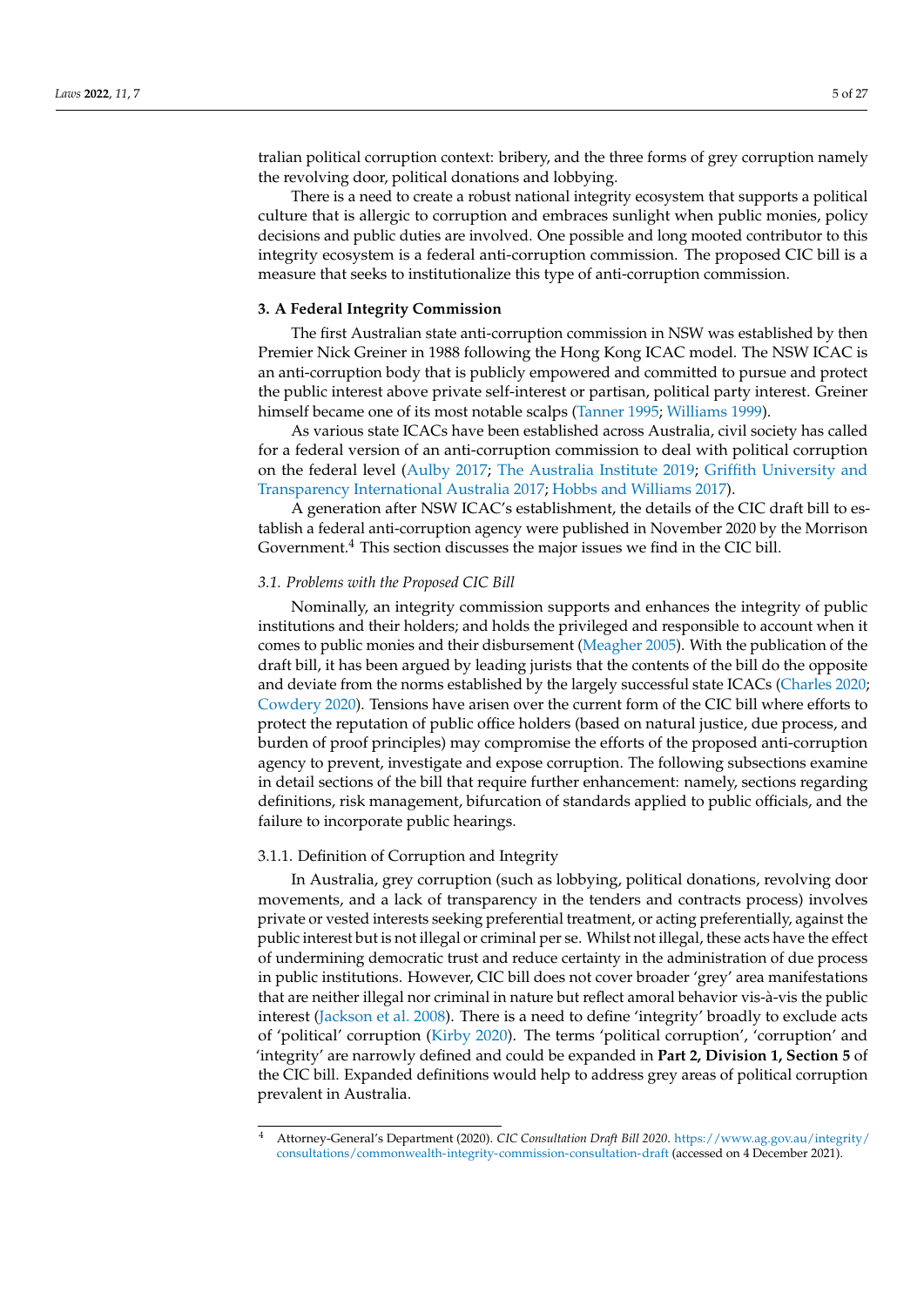#### <span id="page-5-0"></span>3.1.2. Sovereign and Institutional Risk vs. Personal Reputational Risk

**Sections 99, 10, 182, 184, 239** and **243** of the bill seek to protect the reputation of a person who is the subject of an investigation. **Section 243** states that before the public release of reports, the Minister in charge must "*remove information* . . . *that may unfairly prejudice a person's reputation.*" This is problematic because this language favors the protection of private interests, serving to shield those interests from the reputational damage of a corruption investigation, over the protection of the public interest in knowing the identities of public officials who may be involved in corrupt acts.

[Mulgan](#page-24-10) [\(2007\)](#page-24-10) highlights the increasing politicization of both advice and appointment processes in the Australian Public Service. The language in the bill protecting a person's reputation appears to have been inserted under the purview of Margaret Cunneen, a member of the CIC advisory committee. Cunneen is a high-profile Crown prosecutor who herself had allegedly engaged in the type of conduct that the CIC advisory committee was charged to advise upon [\(Chenoweth](#page-21-9) [2016;](#page-21-9) [Doran](#page-22-10) [2018\)](#page-22-10). Her appointment to the CIC advisory committee may have been motivated on the basis of partisan sympathy and signals an alignment between politicians and those in charge of developing a federal ICAC and their preferences regarding the structure and scope of the proposed CIC bill.

A person's reputational risk, as considered in the bill, is not the risk to ordinary citizens but 'public officers' who are entrusted with a 'public interest' duty and remunerated at the taxpayers' expense. By accepting a public position of trust and privilege, these individuals assume responsibility and public accountability in the exercise of their public duties [\(Ceva and Ferretti](#page-21-0) [2017\)](#page-21-0). Improprieties involve the use of their positions to obtain or solicit an advantage—financial, personal, or otherwise—that an ordinary person is not able to access due to their political power and/or class. There is asymmetrical information in such an environment. Any exercise of such actions based upon privileged information requires greater public scrutiny as this may constitute a fundamental conflict between public duty and private gain. For example, the MP for Wentworth Dave Sharma's investment portfolio includes share ownership of firms in receipt of government contracts [\(Wilkins](#page-26-4) [2020\)](#page-26-4). There is a growing body of research on addressing and managing the risks posed by politically-exposed persons (PEPs) such as public officials, their relatives and close associates [\(Choo](#page-21-10) [2008;](#page-21-10) [Greenberg et al.](#page-22-11) [2010;](#page-22-11) [Menz](#page-23-9) [2021;](#page-23-9) [Shill](#page-25-15) [2020\)](#page-25-15).

Article 2 (a) of the UNCAC, to which Australia is signatory, defines public officials comprehensively:

"Public official" shall mean:

any person holding a legislative, executive, administrative or judicial office of a State Party, whether appointed or elected, whether permanent or temporary, whether paid or unpaid, irrespective of that person's seniority;

any other person who performs a public function, including for a public agency or public enterprise, or provides a public service, as defined in the domestic law of the State Party and as applied in the pertinent area of law of that State Party;

any other person defined as a "public official" in the domestic law of a State Party. However, for the purpose of some specific measures contained in chapter II of this Convention, "public official" may mean any person who performs a public function or provides a public service as defined in the domestic law of the State Party and as applied in the pertinent area of law of that State Party;<sup>5</sup>

The bill should ensure that it meets its UNCAC obligations both in the intent and spirit of the Convention and should, accordingly, adopt the above definition of a public official. Currently, the bill positions the reputational risk of a person above the sovereign risk of political corruption to a country or state. This is a major flaw in the framing of the bill and illustrates the inadequacy and weakness inherent within these sections.

<sup>5</sup> UN Office on Drugs and Crime (2004) United Nations Convention Against Corruption. [https://www.unodc.](https://www.unodc.org/documents/treaties/UNCAC/Publications/Convention/08-50026_E.pdf) [org/documents/treaties/UNCAC/Publications/Convention/08-50026\\_E.pdf](https://www.unodc.org/documents/treaties/UNCAC/Publications/Convention/08-50026_E.pdf) (accessed on 4 December 2021).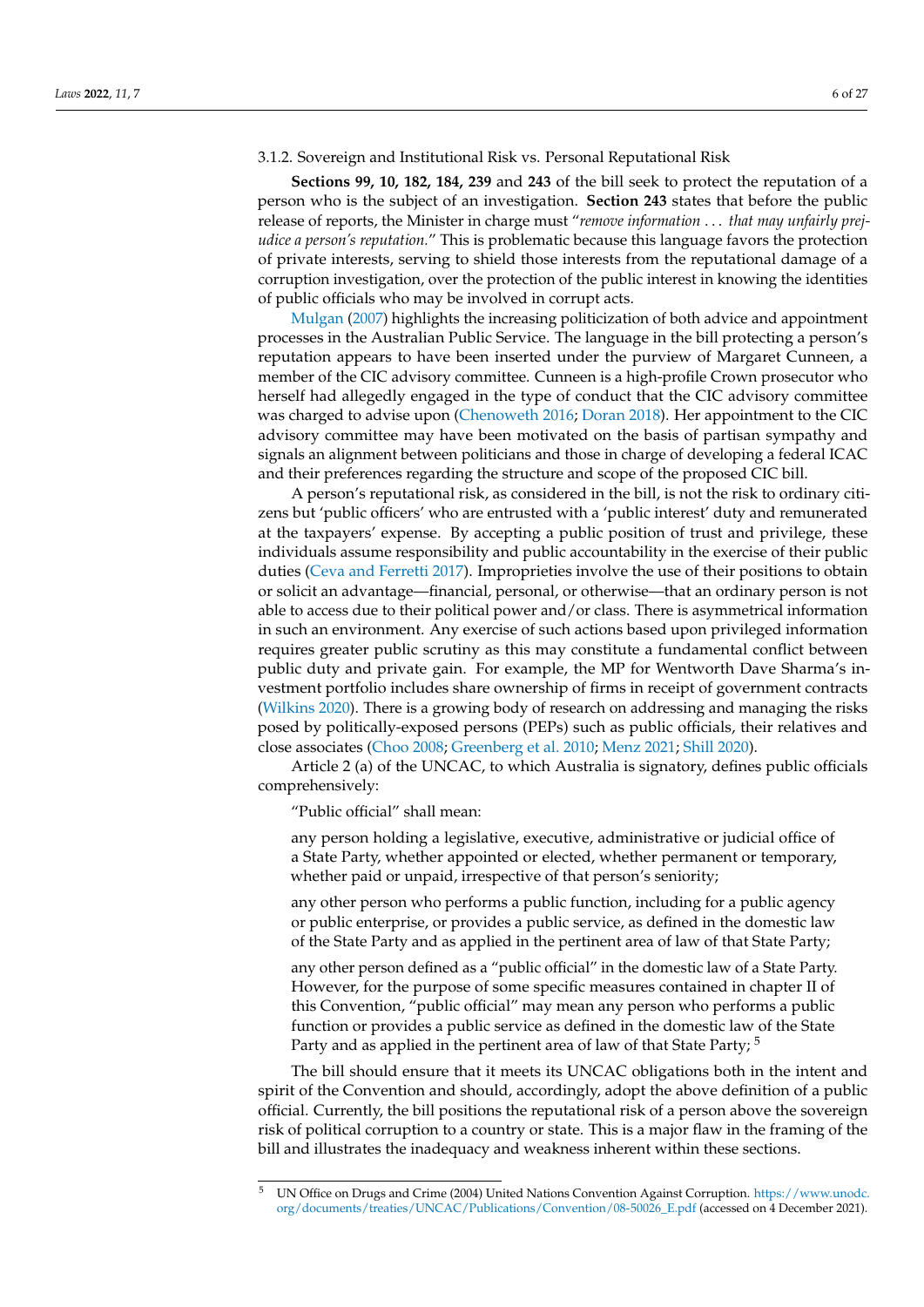#### 3.1.3. Bifurcation and Creation of Public Sector Classes The bill stratifies commonly stratified into different classes.

The bill stratifies Commonwealth officials into different classes. This is manifested in the bifurcated nature of the bill's provisions. **Section 3.2** distinguishes, on the one hand, the treatment accorded to politicians and other public sector bureaucrats, and, on the other, that accorded to law enforcement bureaucrats.<sup>6</sup> Politicians are afforded preferential treatment. **Section 3.2** permits investigations of law enforcement officers, but not public it is problematic because it in postofficials, for corrupt activities. This is problematic because it imposes a higher standard of public of public or public of public of public or public of public or public of public or public of public or public of public accountability over the former, versus the latter group of public officials. This bifurcated, preferential structure is set out below in Figure [2:](#page-6-0)

bill and illustrates the inadequacy and weakness inherent within these sections.

<span id="page-6-0"></span>

**Figure 2. Bifurcation of the proposed CIC bill between public sector and law enforcement division. Figure 2.** Bifurcation of the proposed CIC bill between public sector and law enforcement division.

bill "would not receive referrals about those within the public sector integrity division's jurisdiction from the public at large."<sup>7</sup> In essence, public officials would be protected from complaints lodged by citizens, thus avoiding public scrutiny of the activities of public For the public sector division, which covers parliamentarians and their staff, the sector officials.

Section 3 or the bill exposes law enforcement officers, but not other public officials, to<br>the risk of investigations for corrupt activities. This is an issue because it does not impose uniform accountability across all groups and classes of public servants. **Section 3** states that a member of law enforcement may be referred to the Integrity Commissioner. However, a public sector official can only be referred if the official has also committed a "listed offence" in violation of a Commonwealth law. Members of the law enforcement division are subject to public hearings, but members of the public sector division are not: **Section 3** of the bill exposes law enforcement officers, but not other public officials, to

> Hearings may be held in public when dealing with law enforcement corruption issues, but not when dealing with other corruption issues. (CIC Bill, **Section 3**).

The issues outlined above led the President of the Australian Federal Police Association, Alex Caruana, to describe the bill as:

<sup>6</sup> Attorney General's Department (2020) Commonwealth Integrity Commission Fact Sheet. [https://www.ag.gov.](https://www.ag.gov.au/sites/default/files/2020-11/Commonwealth%20Integrity%20Commission%20Fact%20Sheet.pdf) [au/sites/default/files/2020-11/Commonwealth%20Integrity%20Commission%20Fact%20Sheet.pdf](https://www.ag.gov.au/sites/default/files/2020-11/Commonwealth%20Integrity%20Commission%20Fact%20Sheet.pdf) (accessed on 4 December 2021).

<sup>7</sup> Ibid.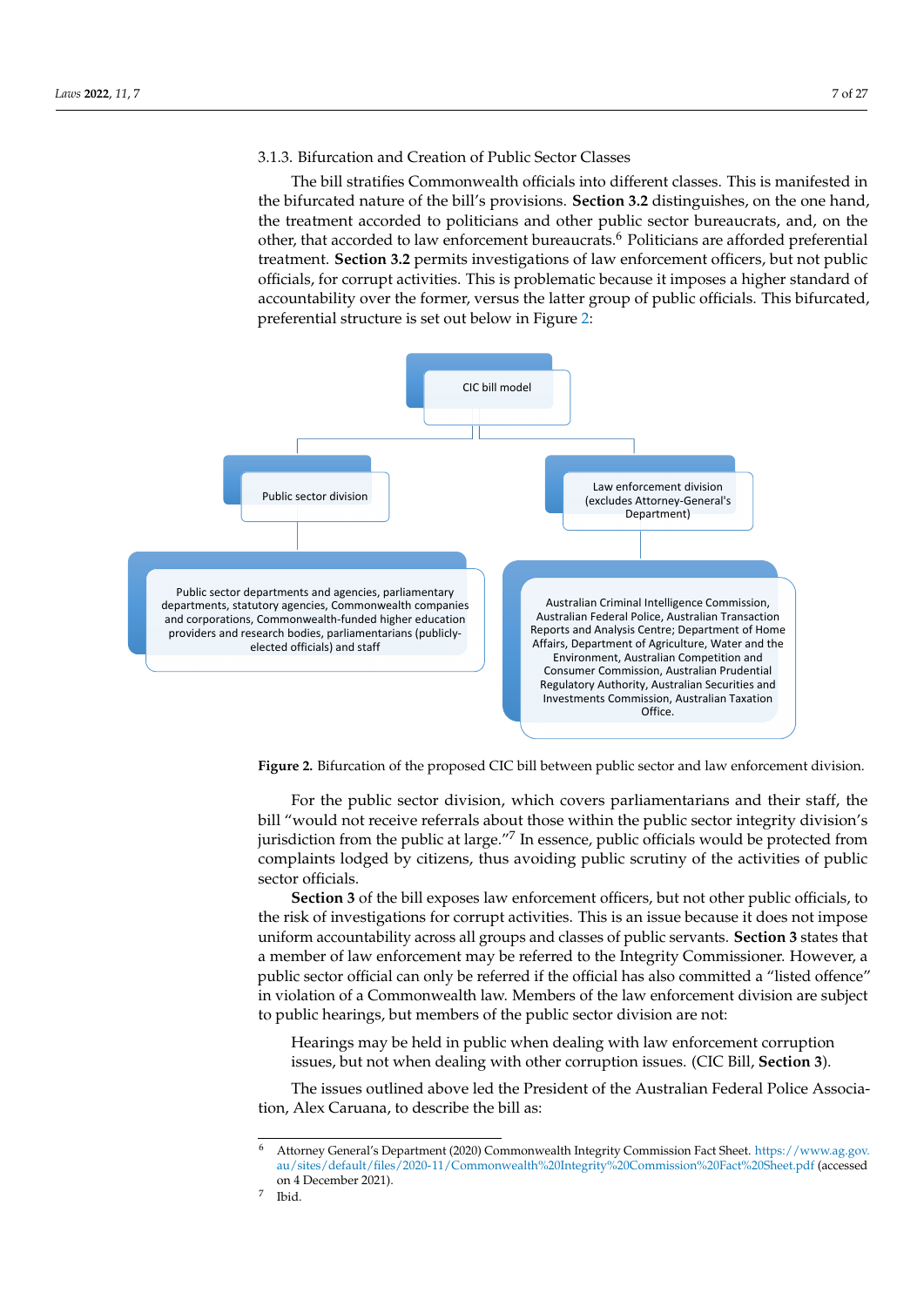almost like creating a protection racket for their parliamentary mates. It's very much an us and them ... If you're going to create a system for integrity, then it needs to be one rule for everybody. You can't just say 'my mates get this, and everyone else gets that'. It's just not fair. (in [Knaus](#page-23-10) [2020\)](#page-23-10)

Politically corrupt acts by publicly elected officials (politicians) can cause more significant damage to public trust in democracy than acts committed by publicly appointed officers (bureaucrats) due to their access, privileges, and role as leaders entrusted with the public interest. According to the [Centre for Public Integrity](#page-21-11) [\(2021\)](#page-21-11), not a single civil society organization supports the bifurcated nature of the bill.

#### 3.1.4. Public Hearings

**Section 99** of the bill states that "a hearing may be conducted in such manner as the Integrity Commissioner thinks fit", and further that in deciding whether a hearing or part of a hearing is to be held in public or in private, the Integrity Commissioner must have regard to the following:

- (a) whether evidence that may be given, or a matter that may arise, during the hearing (or that part of the hearing) is of a confidential nature or relates to the commission, or to the alleged or suspected commission, of an offence;
- (b) any unfair prejudice to a person's reputation that would be likely to be caused if the hearing (or that part of the hearing) took place in public;
- (c) whether it is in the public interest that the hearing (or that part of the hearing) take place in public;
- (d) any other relevant matter.

In addition, the fact sheet accompanying the bill states that:

The public sector division would have all the same powers as the law enforcement integrity division with the exception of the ability to hold public hearings or conduct integrity testing [\(Attorney-General's Department](#page-20-3) [2020,](#page-20-3) p. 3).

However, this is a major structural weakness of the bill. The failure to require public hearings when receiving charges involving the public sector division, and the failure to require integrity testing, is problematic when key public appointments are increasingly politicized [\(Mulgan](#page-24-10) [2007\)](#page-24-10). It is also inconsistent with the operational success of the NSW ICAC. The NSW ICAC has used public hearings successfully to hold public officials to account [\(Ackland](#page-20-4) [2015;](#page-20-4) [Mitchell](#page-24-11) [2015\)](#page-24-11).

Public hearings have been effective deterrents to corrupt conduct. They promote public confidence in the prosecution of corruption cases. Public hearings reinforce the notion that politically powerful individuals are not above the law and are required to appear before the ICAC when summoned. The proposal to limit public hearings under **Section 99** is problematic and highly unusual given the tradition of Australian common law and 'open justice' [\(Ng et al.](#page-24-12) [2021\)](#page-24-12). Closed hearings, in contrast, do not permit the general public to observe the discharge of these cases. Public hearings promote transparency and help to build public trust that the proceedings are genuine, not sham investigations. According to [Checkoway](#page-21-12) [\(1981\)](#page-21-12), public hearings build awareness and community participation. Conversely, public hearings expose any biases of the players involved [\(Emba](#page-22-12) [2021\)](#page-22-12). For the NSW ICAC, public hearings function as both a corruption preventative measure and to educate the public of what constitutes corruption [\(Temby](#page-25-16) [1991\)](#page-25-16).

Public hearings instill confidence that hearings are transparent and fair, and the rule of law is being upheld regardless of a person's position, connection or wealth. Public hearings hold to account the conduct of legal professionals on both sides of an inquiry. Public hearings also elicit information and insights that can be used to promote the public interest, improve public policy, and strengthen public integrity.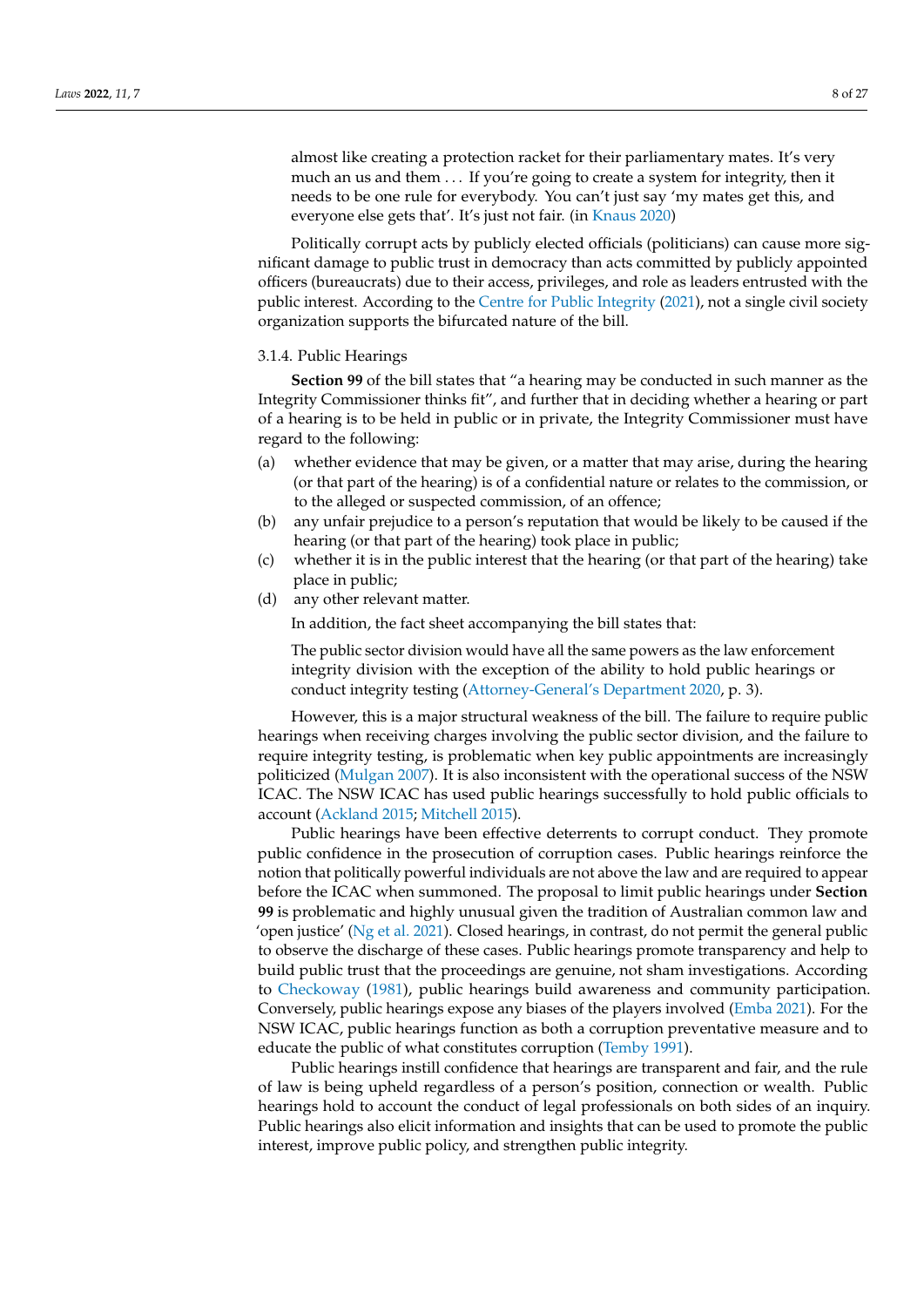## *3.2. NSW ICAC and the Proposed CIC Bill*

When the Morrison Government introduced the proposed CIC bill, there was a strong sentiment that it did not wish to model the federal anti-corruption agency after the NSW ICAC:

It's certainly not a model that we ever consider at a federal level, and I think that's been on display for some time. And you know, you've got to have processes that assume people are innocent before thought to be guilty and that is a real problem. So it's not a model that we've ever contemplated going at a federal level. And, you know, we have a set of arrangements at a federal level that can be built upon, but certainly not going down that path in New South Wales.—Prime Minister Scott [Morrison](#page-24-13) [\(2021\)](#page-24-13)

The Morrison government rejected the NSW ICAC model despite its proven track record. There are many cases that NSW ICAC has prosecuted successfully. In 2014, NSW ICAC found against the Labor MP and party powerbroker Edward Obeid exposing the misuse of his public office to promote the enrichment of his family [\(McClymont and](#page-23-11) [Besser](#page-23-11) [2014;](#page-23-11) [NSW ICAC](#page-24-14) [2014\)](#page-24-14). The Obeid case saw the subsequent fall of the Labor Government and left an indelible stain of corruption that captured party officials in its web. Obeid was sentenced to jail for five years after being found guilty of misconduct in office [\(Mayers](#page-23-12) [2019\)](#page-23-12).

Another NSW ICAC case occurred in late 2020 called *Operation Keppel.* The NSW ICAC recordings published during the public hearings revealed that the partner—former NSW MP Daryl Maguire—of the then NSW Premier sought to use his personal and professional connections by selling access to the Premier and other key players in the NSW Government. As a state MP, Maguire went beyond his official capacity by interfering with Sydney's diplomatic network and converted his publicly funded role into a personal business brokerage role raising sensitive, political sovereign risk. This is a prime example of political corruption involving the manipulation of asymmetrical information and access. Had NSW ICAC not sought to investigate this influence-peddling, Maguire's conduct would have continued.

*Operation Keppel* shed light on systemic corruption involving political lobbying, undue influence, related party transactions and conflicts of interest [\(NSW ICAC](#page-24-15) [2020\)](#page-24-15). In October 2021, the NSW Premier Gladys Berejiklian resigned [\(NSW Government](#page-24-16) [2021\)](#page-24-16), the third NSW Premier to resign due to a NSW ICAC investigation.

### *3.3. Higher Education*

The inclusion of higher education in the bill (including under **Sections 25, 29, 34, 82, 83, 107, 277, 287** et al.) seeks to ensure and uphold the integrity of university employees. The bill brings Australia's universities under its purview. State ICACs are already imbued with the responsibility to investigate cases of corruption at universities. There have been instances of corruption at universities, especially in the area of procurement [\(Collins](#page-21-13) [2008\)](#page-21-13). The results from such investigations have resulted in an increase to the administrative burden for the universities, although they have contributed to strengthening the integrity of the institutions' processes. NSW ICAC's investigation into the university sector has yielded several completed investigative operations.<sup>8</sup> The bill would unnecessarily duplicate this regulatory role by the state ICACs.

#### **4. Amending the Proposed CIC Bill**

Several areas of the bill would benefit from further revisions to strengthen the proposed anti-corruption agency.

<sup>8</sup> See *Operations Gerda, Elgar, Misto* and *Citrust* from the list of NSW ICAC Investigation Reports. [https:](https://www.icac.nsw.gov.au/investigations/investigation-reports) [//www.icac.nsw.gov.au/investigations/investigation-reports](https://www.icac.nsw.gov.au/investigations/investigation-reports) (accessed on 4 December 2021).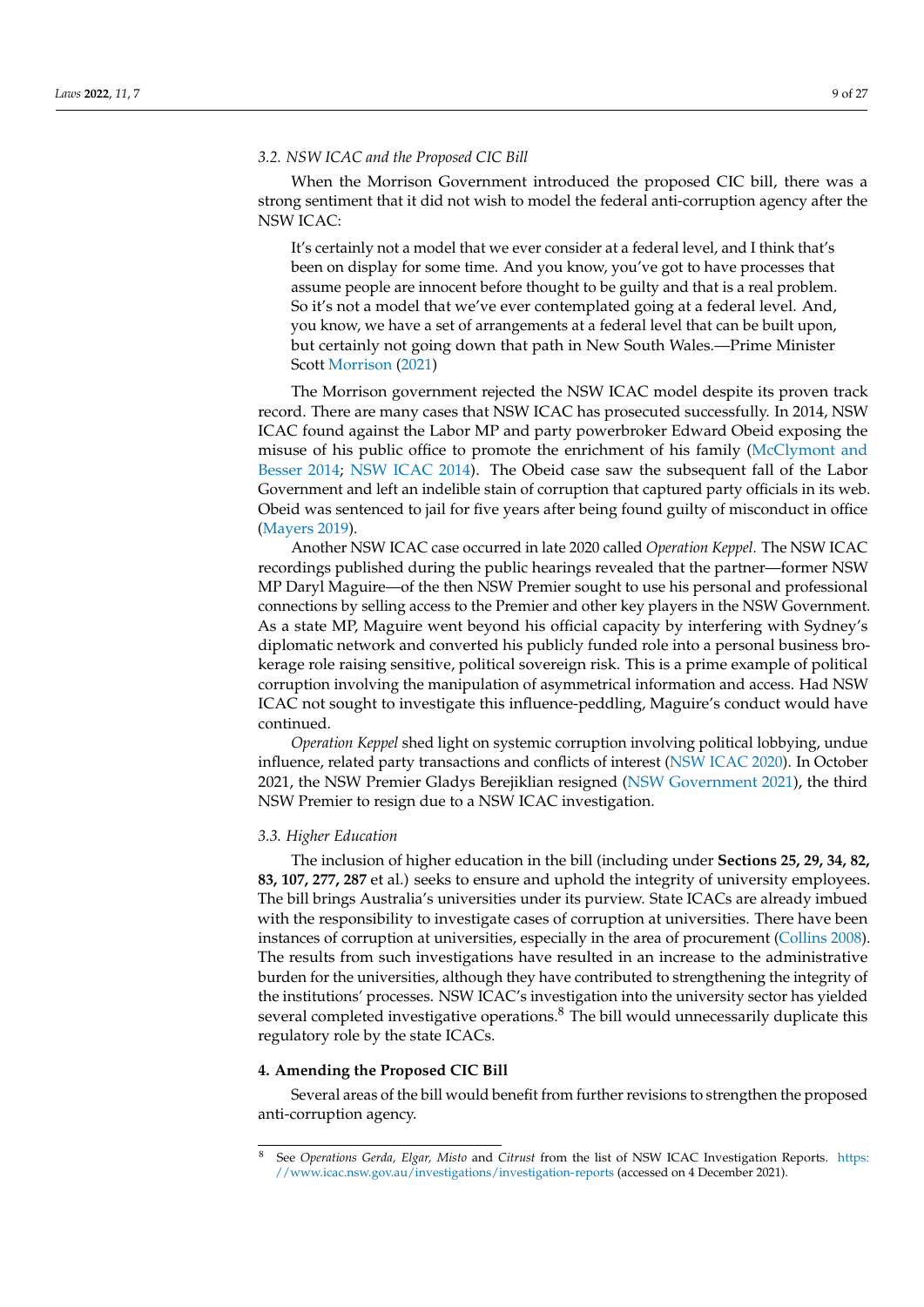#### *4.1. Amendments to the Bill*

**Part 1 Section 3**, which defines key terms of the bill, needs to be expanded so that the bill makes explicit the acts that constitute corrupt behavior. Under **Part 2**, **Division 3**, there must be a definition of the acts that constitute political corruption (including undue influence). The current definitions of serious and significant corruption in the bill are insufficient. If they are defined by monetary amounts, those amounts may be then characterized and categorized as "petty" or "grand systemic".

Political corruption may be defined as corrupt acts committed by politically elected or politically appointed public officials. A definition of a public official is offered by Article 2 of the UNCAC (see Section [3.1.2\)](#page-5-0) A list and definition of corrupt acts are covered by the UNCAC under Articles 15 to 25 and can be incorporated into the bill.

As Australia is signatory to the UNCAC, in **Part 2, Division 1, Section 5** the following terms ought to be included and defined: bribery, conflicts of interest, lobbying, distinctions of political corruption, petty and systemic corruption (to amend serious or significant corruption especially in the wording in **Section 51**), patronage, politicization, revolving door, undue influence, trading in influence, and the UNCAC.

Hearings should be explicitly defined as "public hearings" to enable the proposed CIC to conduct public hearings. Former High Court Chief Justice Gleeson found, when reviewing NSW ICAC, that public hearings are 'indispensable to the proper functioning' of an integrity commission [\(Elmas](#page-22-13) [2020\)](#page-22-13). This would address a major cause of community concern that closed-door hearings would promote kangaroo courts and constitute a "star chamber without oversight" [\(Lewis](#page-23-13) [2021;](#page-23-13) [Livingston](#page-23-14) [2019\)](#page-23-14).

**Part 2 Division 3 Section 17** could be simplified so a singular definition covers all Commonwealth officials, elected, or appointed, without respect to their parliamentary affiliation, thereby removing the bifurcated aspect of the bill. In both **Part 2 Division 3 Section 19** and **Part 4 Division 2**, removing the distinction would permit a corruption investigation to occur regardless of the role of the public official. Similarly, in **Part 16 Section 277, subsection c**, the words "parliamentarian" and "parliament staffer" should be added so the penalty of 7 years imprisonment for concealing corrupt conduct applies uniformly to all public officials. This would remove the class differentiation that privileges public officials who are not in the law enforcement division.

**Part 3 Division 1 Section 25, Part 3 Division 3 Section 31** and **Part 3 Division 3 Section 32** of the bill could expand the roles, responsibilities, and functions of CIC officials to tackle political conduct that may lead to real or perceived corruption.

**Part 4 Division 3** should make all reporting public. This would enhance the transparency of CIC investigations and promote the agency's capacity to serve an educative and public awareness role.

**Part 4 Division 4** should remove the term "vexatious complainant," which suggests the bill is anticipating vexatious complainants. Research suggests that people who are motivated to report corruption do not do so out of a vexatious attitude but, instead, a desire to uphold the integrity of the office [\(Brown et al.](#page-21-14) [2014\)](#page-21-14). **Part 4 Division 4, Sections 67 to 70**, discourage whistleblowing instead of embracing supra-institutional complaints as catalysts to organizational change triggered by organizational wrongdoing [\(Ceva and](#page-21-15) [Ferretti](#page-21-15) [2020;](#page-21-15) [Mesmer-Magnus and Viswesvaran](#page-24-17) [2005\)](#page-24-17). **Part 14 Section 269**, complements Part 4 as it imposes a requirement to maintain confidentiality on persons who receive information about corruption investigations. This section discourages whistleblowing and public disclosure even though disclosures are presumed to be made honestly and reasonably to protect the public interest [\(Australian Law Reform Commission](#page-20-5) [2010\)](#page-20-5). These sections of the bill are misaligned with international instruments protecting whistleblowers, including Article 33 of the UNCAC [\(Kafteranis](#page-23-15) [2021\)](#page-23-15). Australia once led the way when it came to whistleblower protections but it now reluctantly follows rather than leads [\(Pender and Browne](#page-24-18) [2021;](#page-24-18) [Tobin](#page-25-17) [2020\)](#page-25-17). A promising model Australia can follow is the US Securities and Exchange Commission (SEC) Office of the Whistleblower. The office was established to protect whistleblowers and promote public and institutional confidence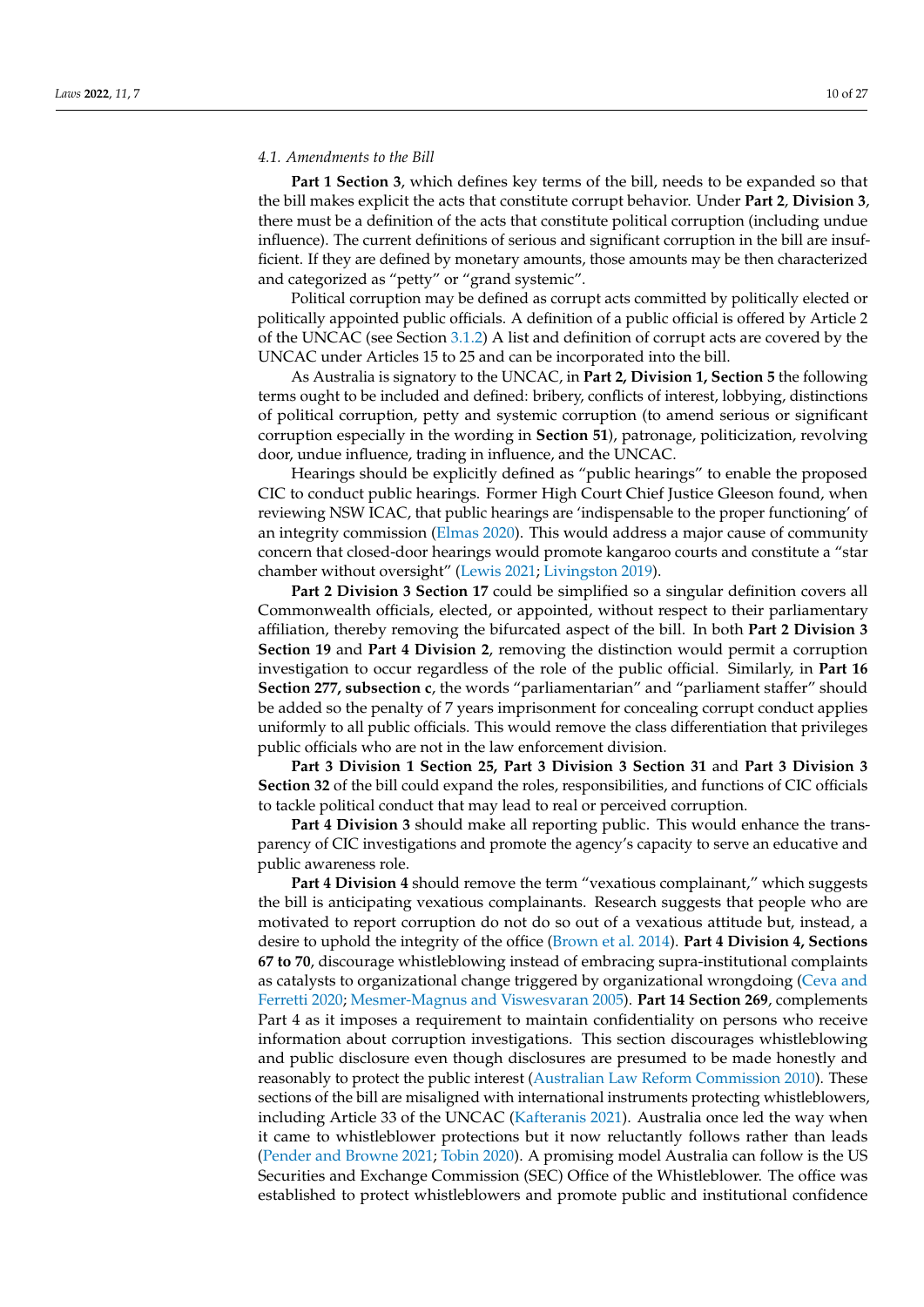in the integrity of the financial sector. The SEC whistleblowing structure, polices and processes reward whistleblowers, rather than punish them.<sup>9</sup>

**Parts 5 and 6** require that the proposed Integrity Commissioner inform the target of the corruption investigation that they are indeed under investigation. This potentially serves to tip-off the target and gives the target opportunities to destroy evidence and evade or circumvent formal procedures. Informing anti-corruption investigation targets in this manner may yield unintended consequences as examples overseas have shown [\(Adut](#page-20-6) [2004\)](#page-20-6). The proposal to inform targets seems to be part of a broader regulatory trend in Australia towards reifying co-regulation where the administration and enforcement of regulatory obligations occur in collaboration with those being regulated, as demonstrated by the findings of the Banking Royal Commission [\(Gilligan](#page-22-14) [2018\)](#page-22-14).

The proposal in **Part 8, Division 2** to omit public hearings undermines the purpose of a public integrity body. **Part 8, Division 3, Section 136, subsections 3, 4 and 5**, suggest that cases involving the Australian military should not be included within the scope of the proposed CIC's anti-corruption investigations. However, military capital equipment expenditures are amongst the very largest public expenditures in Australia with the Department of Defence procurement making up two-thirds of total federal procurement in 2018–2019 [\(Brangwin and Watt](#page-21-16) [2019;](#page-21-16) [Transparency International Australia](#page-25-18) [2020\)](#page-25-18). The catalyst for the passage of the UK Bribery Act 2010 was a case involving BAE Systems bribery of Saudi Arabian officials [\(Trautman and Altenbaumer-Price](#page-25-19) [2013\)](#page-25-19). In October 2021, the Morrison Government's decision to break its submarine contract with France negatively impacted its bilateral relationship with the country:

President Macron recalled that Australia's unilateral decision to scale back the French-Australian strategic partnership by putting an end to the ocean-class submarine programme in favour of another as-yet unspecified project broke the relationship of trust between our two countries (Elysé[e Palace](#page-22-15) [2021\)](#page-22-15).

This submarine decision, in addition to Australia's procurement of joint strike fighter-35 [\(Layton](#page-23-16) [2019\)](#page-23-16), indicates that more transparency, not less, is required in the scrutiny of military contracts and defense procurement to deter corruption and improve governance in this sector of government [\(Gupta et al.](#page-22-16) [2001\)](#page-22-16).

The limits on public reporting imposed on CIC investigations in **Part 9, Division 2** hinder transparency. In particular, the Integrity Commissioner is required to achieve an appropriate balance between the public interest and "the prejudicial consequences that might result from including the information in the report." In contrast, public reporting would promote and enhance trust that the investigative process is not being compromised by vested interests. **Section 178 (12)** also states that a report must not include an opinion or finding:

- (a) about whether a particular person engaged in corrupt conduct; or
- (b) about corruption by, or the integrity of, a particular person.

This section removes the public interest disclosure of a corruption investigation if the person was found to have engaged in corrupt conduct.

Part 10 Section 190 states that the CIC must notify its Minister if there is any investigation into corruption within the CIC. To remove any notion of impropriety or conflict, a better approach is to allow corruption investigations within the CIC to be delegated to the Inspector General (by expanding its powers under **Part 12 Division 2 Section 231**), the Governor-General (as the position is already involved in **Part 11 Division 1**) or the High Court Chief Justice as the context of the corrupt conduct applies. By way of comparison, NSW ICAC is accountable to a NSW parliamentary committee and the Inspector of NSW ICAC. The NSW Supreme Court also has statutory jurisdiction and supervision of NSW ICAC [\(NSW ICAC](#page-24-19) [2019\)](#page-24-19).

US SEC Office of the Whistleblower. <https://www.sec.gov/whistleblower> (accessed on 4 December 2021).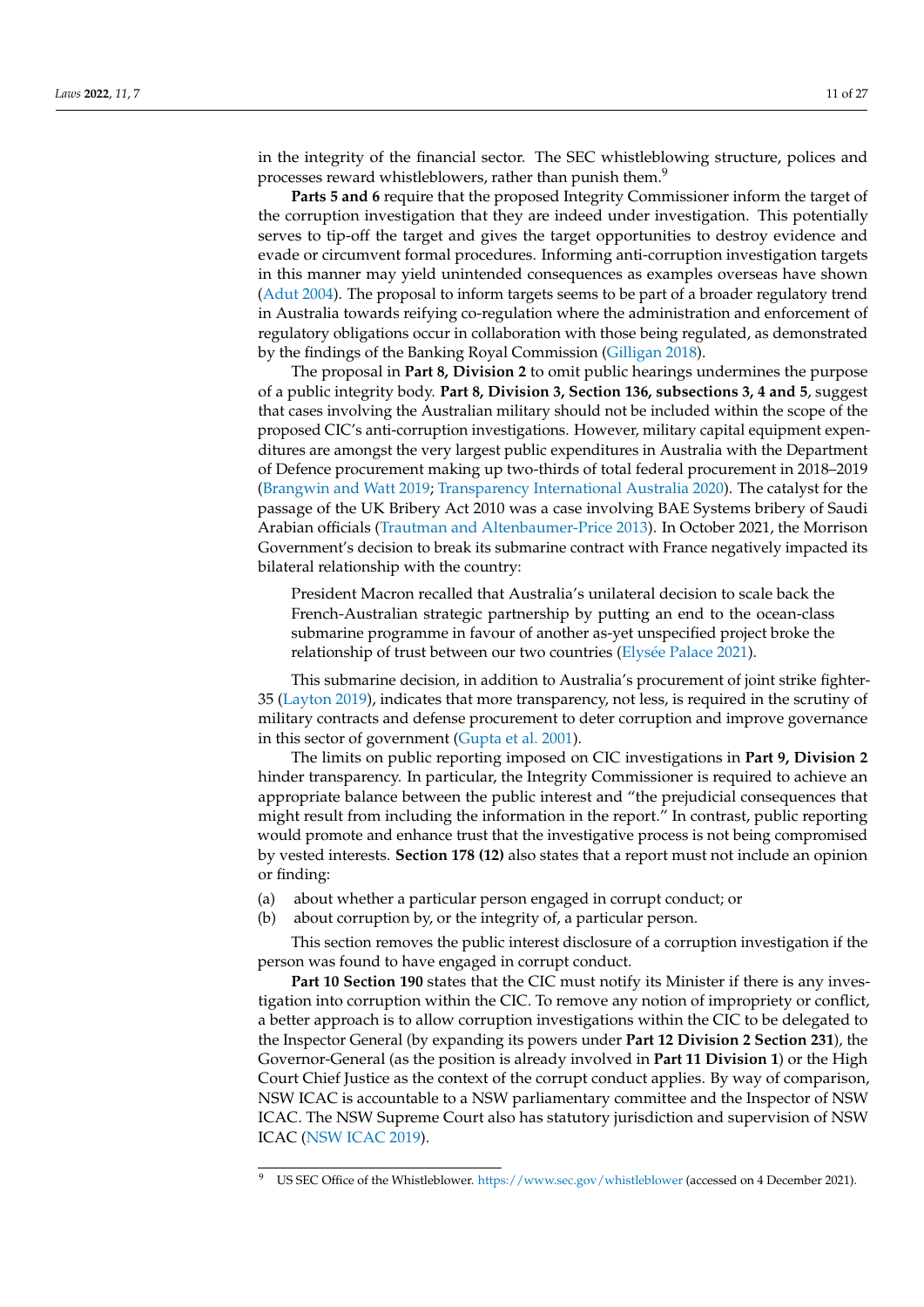**Part 11, Division 3 Section 225 subsection (g)** states "a person referred to in section whose services are made available to the Integrity Commissioner;" This would permit MPs to influence the appointment of officers to the CIC and creates the possibility that unqualified individuals could be appointed, facilitating politicization and political appointments to the proposed CIC. The politicization issue is also raised in **Part 12 Divisions 1 to 3**. Minimizing political appointments enhances meritocracy, while the opposite promotes abuse of power and corruption [\(Haynie](#page-22-17) [1998\)](#page-22-17).

**Part 14** could incorporate public hearings across both divisions as the bill only deals with public hearings in the law enforcement division. This addresses both the concern over public hearings and the bifurcation of public officials.

**Part 15 Section 270** gives the Attorney-General the ability to withhold the release of information on grounds that are deemed in the public interest. The Attorney-General of Australia is an elected member of parliament, whereas the Integrity Commissioner is an appointed public officer. This gives too much power to the Attorney-General to intervene and provides discretion to not release information to the Integrity Commissioner. It enhances the Attorney-General's discretionary powers to stymie investigations that are political and/or personally detrimental and gives the office holder the authority to conceal the existence of a corruption investigation. This section facilitates the politicization of the office of the Attorney-General and undermines the independence of the processes and operations of an anti-corruption agency.

#### *4.2. Other Areas of Politically Corrupt Behavior*

There are four other areas of behavior that may induce corrupt conduct that are pertinent in the Australian environment and have not been addressed in the bill. They are the revolving door, political donations, lobbying and bribery. These areas are nominally concerned with the interface between the public and private sector.

## 4.2.1. Revolving Door

The "revolving door" refers to the practice where a public servant secures employment at a private firm that the public servant previously supervised. The revolving door is a promise made whilst in public office but not enacted until after the office. It may be viewed as a delayed bribe [\(Colignon and Usui](#page-21-17) [2003\)](#page-21-17). This introduces the possibility that the public servant would favor private entities that would potentially employ the public servant [\(Schneider](#page-25-20) [1993\)](#page-25-20), creating fundamental conflicts of interest and economic distortions due to the market for bureaucratic capital [\(Brezis](#page-21-18) [2017\)](#page-21-18). Furthermore, private and political elite networks with interlocking directorates suggest collusion where meritocracy is brushed aside in favor of political connections [\(Buch-Hansen](#page-21-19) [2014\)](#page-21-19).

In Australia, the revolving door, involving former publicly elected officials, has impacted public policy in the areas of banking, defense, climate change, health and aged care, and the gambling sector [\(Robertson et al.](#page-24-20) [2019\)](#page-24-20). The [Bergin Inquiry](#page-21-20) [\(2021\)](#page-21-20) Report on Crown Casino highlighted the revolving door of public officials when the former Deputy Leader of the Senate, Helen Coonan, the former Chief Health Officer John Horvath, and former Finance and Health Secretary Jane Halton were appointed as Chair and directors, respectively, to this gambling company. Other notable revolving door participants include former Deputy Prime Minister Mark Vaile who became Chair of Whitehaven Coal; former Treasurer Peter Costello to Chair, Nine Entertainment; former Health Minister Nicola Roxon to Chair, BUPA; former Resources Minister Martin Ferguson who became Chair of the advisory board to the petroleum lobby group, Australian Petroleum Production and Exploration Association; former Secretary to the Prime Minister and Cabinet Peter Shergold to Chair, Opal Aged Care; former Secretary of the Treasury Ken Henry to Chair, National Australia Bank; and former Reserve Bank of Australia Governor Glenn Stevens to Chair, Macquarie Bank. In 2019, a Senate Inquiry briefly looked at the revolving door compliance of former ministers [\(Senate Standing Committee on Finance and Public Administration](#page-25-21) [2019\)](#page-25-21).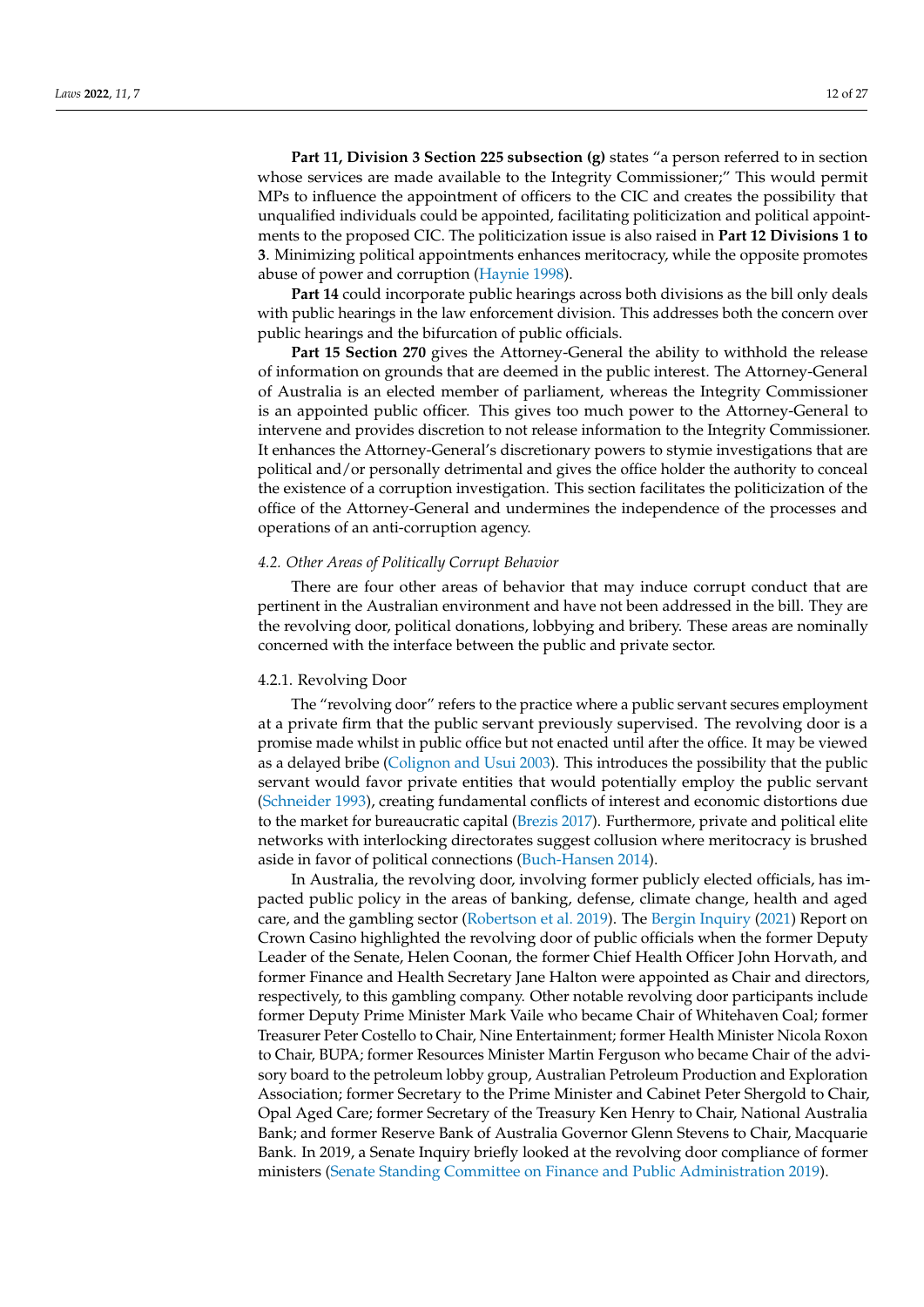UNCAC-related provisions regarding the revolving door exist in **Article 18** (trading in influence), **Article 19** (abuse of functions) and **Article 23** (acts of private sector corruption). In the UK, USA and Canada, there are already revolving door bans (see Table 2 in [McKeown](#page-23-17) [2014\)](#page-23-17). Known as *pantouflage* in France, the revolving door attracts criminal penalties in that jurisdiction. France addresses the revolving door through **Article 432–11 to 432–13** in the French penal code preventing movement, punishable by three years' imprisonment and a fine.<sup>10</sup> The French legislation covers breaches of public duty, passive corruption, trading in influence and illegal taking of interests such as interrelated party transactions with a company that will ex-post facto provide employment. No such financial penalties, bans or deterrence exist in Australia; thus, the country falls short of international best practice in this regard.

#### <span id="page-12-0"></span>4.2.2. Political Donations

Political donations involve the purchase of influence, access, and policy. Similar to the issues that emerge from the revolving door, political donations bypass the formal public institutional channels of policy formulation and implementation. Political donations are an insidious form of political corruption as they provide access to those with the wealth to influence public policy formulation and bypass the democratic process [\(Edwards](#page-22-18) [2017\)](#page-22-18).

In the Australian environment, political donations have become controversial, as companies that are political donors are perceived to have been rewarded with government contracts with little regard to the merits of the organization. For example, a AU\$420M contract was awarded through an opaque tendering process to the Paladin Group, a littleknown security contractor founded by former Australian Army soldier Craig Thrupp and his business partner Ian Stewart. Paladin was headquartered at a beach shack on Kangaroo Island [\(Beech](#page-21-21) [2019\)](#page-21-21), suggesting a lack of capacity to perform the contracted work. The aforementioned gambling industry is also a massive political donor [\(Johnson](#page-23-18) [and Livingstone](#page-23-18) [2021\)](#page-23-18).

During the COVID-19 pandemic, political donors such as Sonic Healthcare and Aspen Medical received substantial government contracts to roll out the federal COVID-19 vaccination as part of the Department of Health's surge workforce for recipients in the high priority aged care category [\(Lucas](#page-23-19) [2021\)](#page-23-19). However, the results were distressing, involving major outbreaks, delays, and the deployment of unqualified personnel [\(Knaus](#page-23-20) [2021b;](#page-23-20) [Sinanidis](#page-25-22) [2021\)](#page-25-22). This raises questions regarding the performance of these contracts and the influence of political donations in the disbursement of such contracts.

In Australia, the source of donations and lack of real-time transparency of political donations remain a concern [\(Edwards](#page-22-18) [2017;](#page-22-18) [Leong and Hazelton](#page-23-21) [2017\)](#page-23-21). A 2019 bill, the *Commonwealth Electoral Amendment (Real Time Disclosure of Political Donations)* did not pass which would have addressed this issue under the aegis of the election administration body, the Australian Electoral Commission (AEC).

A 2019 Australian study by [Cameron and Wynter](#page-21-22) [\(2019\)](#page-21-22) found voters perceived conservative parties in government raised greater concerns over the role of political donations made by vested interests. These concerns are acute in a political environment where campaign finance transparency is nascent. There are many sectors in Australia where political donations have become *de rigeur* amongst Australian companies and their director networks [\(Ramsay et al.](#page-24-21) [2001\)](#page-24-21). However, political donations by companies remain a contested issue for shareholder activists as to whether this cost of doing business is an appropriate use of company funds to influence and capture governments [\(Lu et al.](#page-23-22) [2016\)](#page-23-22). On a global level, the International Corporate Governance Network (ICGN) whose membership consist of institutional investors with some USD 59 trillion of assets under management [\(ICGN](#page-22-19) [2021\)](#page-22-19), has cautioned the use of both lobbying and political donations by the private sector, as they create

<sup>10</sup> See Legifrance [https://www.legifrance.gouv.fr/codes/article\\_lc/LEGIARTI000033912762/](https://www.legifrance.gouv.fr/codes/article_lc/LEGIARTI000033912762/) (accessed on 4 December 2021).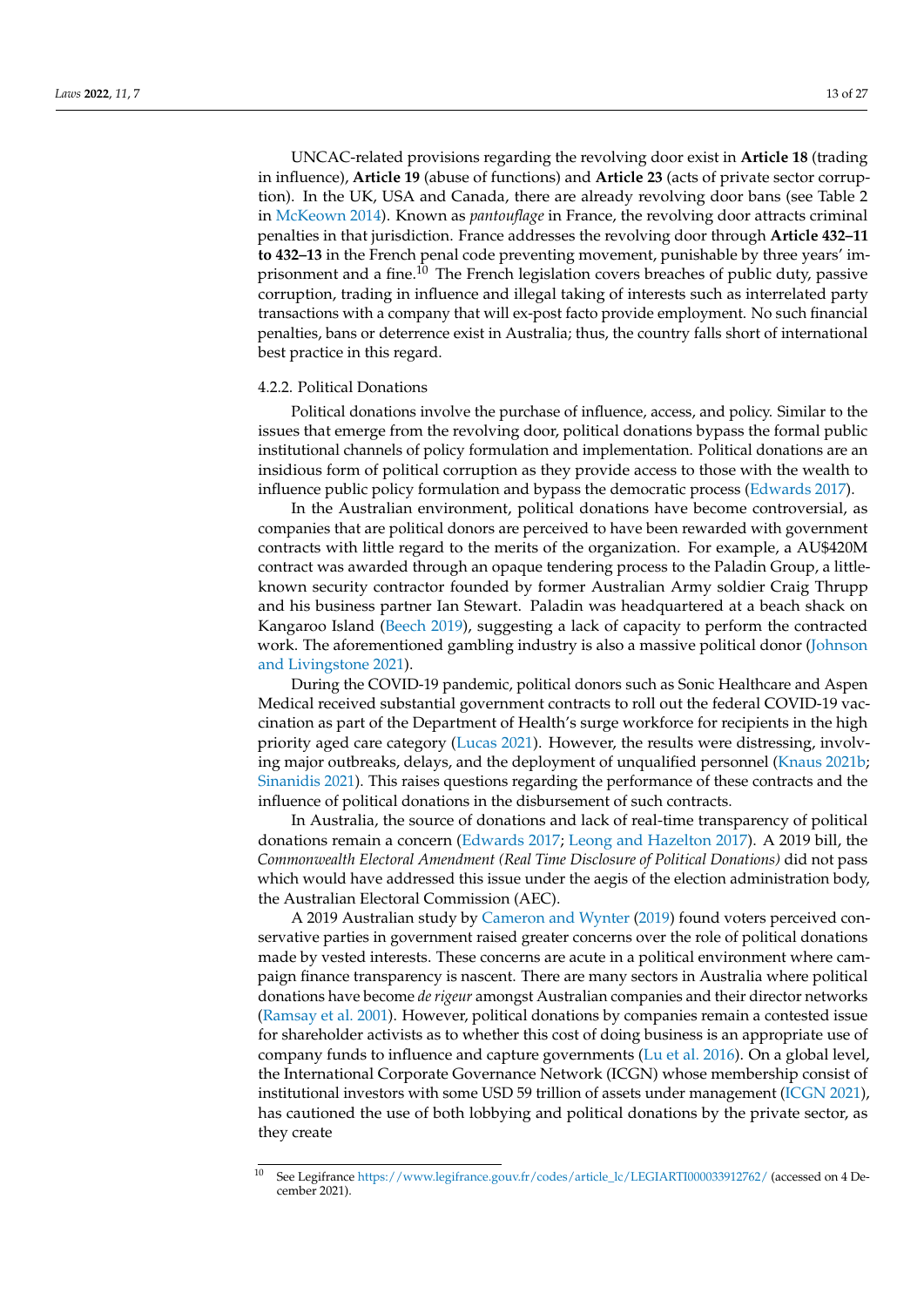ethical lapses or disproportionate influence by corporations [and] can create distortions that can impact not only civil society, but also the efficient operation of markets and the interests of investors. [\(ICGN](#page-22-20) [2017,](#page-22-20) p. 4)

Regarding the recipient of such donations, other countries impose explicit oversight and provisions addressing the business affairs of politicians and public officials to assess whether their political or public position has served to enrich them through forms of grey corruption [\(OECD](#page-24-22) [2011\)](#page-24-22). Unexplained wealth orders are useful tools to "investigate/prosecute the otherwise very difficult offences of corruption and bribery" [\(Bartels](#page-21-23) [2010,](#page-21-23) p. 4). Unexplained wealth orders are an operational application of the UN-CAC **Article 20** regarding illicit enrichment. Another tool is the use of lifestyle audits or lifestyle checks to determine if public officials are living beyond the means provided by their public salaries [\(France](#page-22-21) [2021\)](#page-22-21).

Western Australia's Corruption and Crime Commission utilizes unexplained wealth orders under **Section 21AD** of its *Corruption Crime and Misconduct Act of 2003*. <sup>11</sup> This type of wealth order could be incorporated into the CIC bill to discourage federal public officials from engaging in improper conduct that results in unexplained wealth. This type of unexplained wealth order could, for example, have discouraged former Federal Attorney-General Christian Porter from failing to declare the donors to his legal fund, involving a defamation case.<sup>12</sup> The Porter case illustrates gaps in regulation regarding political donations and campaign finance.

## 4.2.3. Lobbying

In Australia, political lobbying is professionalized [\(Halpin and Warhurst](#page-22-22) [2015\)](#page-22-22). Similar to the revolving door, former ministers and government bureaucrats have joined lobbying firms.

These firms act on behalf of clients receiving government contracts. This introduces the possibility of a conflict of interest, i.e., ministers and bureaucrats may act in ways that favor preferred clients as a means of ingratiating themselves with lobbying firms who may potentially hire them as lobbyists. In essence, ministers and bureaucrats may use their official positions to obtain lucrative post-government employment. This amounts to trading in influence and position [\(Miller and Dinan](#page-24-23) [2008\)](#page-24-23). Personal financial self-interest is set against the interests of the public and civil society. Even at its most benign, these types of behavior fuel distrust by the public in both business and government elites.

While there is an existing lobbying code of conduct [\(Attorney-General's Department](#page-20-7) [2019\)](#page-20-7), the lack of either civil or criminal penalties mean this code is an aspirational guide to ideal post-public office behavior rather than a deterrence. The case of former Defence Minister Christopher Pyne's and his former chief of staff's establishment of a defense industry lobbying firm [\(Knaus](#page-23-23) [2021a\)](#page-23-23) is emblematic of this problem. **Part 11 Division 1 Section 217** and **Part 12 Division 4 Section 249** of the proposed CIC bill could be expanded to include lobbying and revolving door prohibitions.

#### 4.2.4. Bribery

On the issue of bribery, Australia lags behind in its implementation of the OECD Convention on Combating Bribery of Foreign Public Officials in International Business Transactions, and the OECD 2009 Recommendation of the Council for Further Combating Bribery of Foreign Public Officials in International Business Transactions. The OECD Working Group on Bribery is concerned "about the continued low level of foreign bribery enforcement in Australia given the size of Australia's economy and the high-risk regions and sectors in which its companies operate." [\(OECD Working Group on Bribery](#page-24-24) [2019,](#page-24-24) p. 3).

<sup>11</sup> WA Corruption, Crime and Misconduct Act (2003) section 21AD. [http://www5.austlii.edu.au/au/legis/wa/](http://www5.austlii.edu.au/au/legis/wa/consol_act/ccama2003330/s21ad.html) [consol\\_act/ccama2003330/s21ad.html](http://www5.austlii.edu.au/au/legis/wa/consol_act/ccama2003330/s21ad.html) (accessed on 4 December 2021).

<sup>&</sup>lt;sup>12</sup> According to the Prime Minister Scott Morrison, Porter's fund is "a blind trust. He cannot disclose to me who his donors are." Press Conference, 19 September 2021. [https://www.pm.gov.au/media/press-conference](https://www.pm.gov.au/media/press-conference-kirribilli-nsw-8)[kirribilli-nsw-8](https://www.pm.gov.au/media/press-conference-kirribilli-nsw-8) (accessed on 4 December 2021).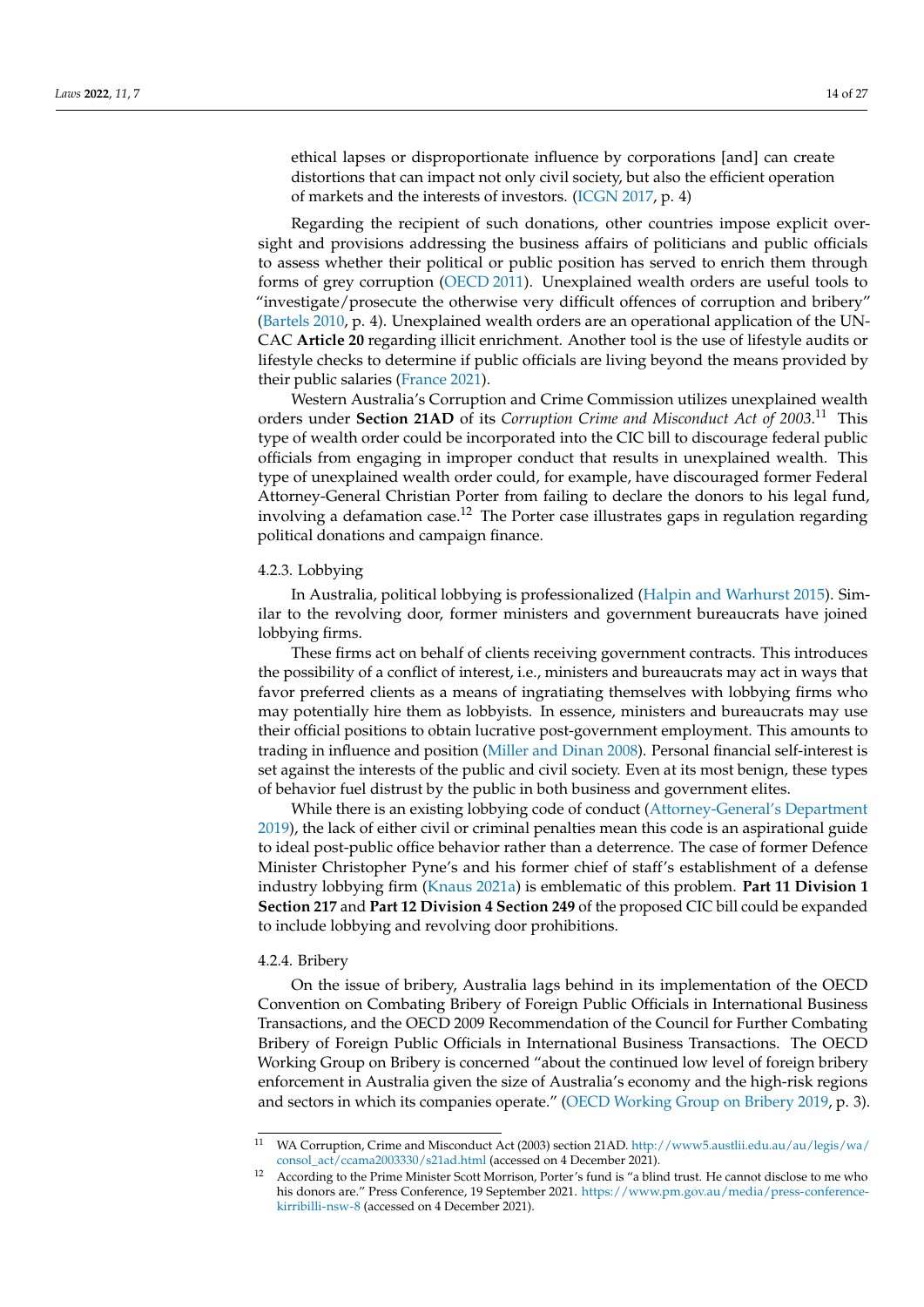The Working Group has suggested improvements in current legislation and Australia has several Commonwealth legislation that address specific sections of the Convention. Nevertheless, there is no overarching federal legislation to deal with bribery that is available despite the cases of the Australian Wheat Board, Securency and Note Printing Australia, and Lifese [\(Barker](#page-21-24) [2019\)](#page-21-24). On this point, the UK Bribery Act 2010 might be a useful legislative model for Australia to follow.<sup>13</sup>

In addition, on a practical level to address this form of corruption, a smart phone application similar to the one in Malaysia where the public can report bribery could be introduced<sup>14</sup>. In India, there is an activist citizen-run website called "I paid a bribe"<sup>15</sup> to highlight petty corruption, while a Romanian website allows public reporting of the value of the bribe market in accessing public services.<sup>16</sup>

### *4.3. Alternative Federal ICAC Bills*

There were two other bills that were introduced in the 46th Parliament for a federal anti-corruption agency. The first was a private member's bill, the *Australian Federal Integrity Commission* (2020)<sup>17</sup> bill proposed by House of Representatives independent MP Helen Haines which has the support of civil society organization Transparency International Australia. However, it did not pass. The second was the *National Integrity Commission Bill* (2018) No. 2<sup>18</sup> which was proposed by the Greens Senator Larissa Waters. The latter passed the Senate and, at the time of writing, has moved to the House of Representatives for debate. Both bills propose stronger independent powers than the CIC bill, incorporating public hearings and whistleblower protection commissioners.

The arduous legislative journey to establish an Australian federal anti-corruption agency mirrors other countries' establishment of anti-corruption commissions [\(dela Rama](#page-22-23) [and Lester](#page-22-23) [2019;](#page-22-23) [Heilbrunn](#page-22-24) [2004;](#page-22-24) [Schutte](#page-25-23) [2012\)](#page-25-23). The inertia in the passage of the three bills reflects political discord and intransigence. The reluctant establishment of an anticorruption commission at the federal level in Australia reflects the push-pull forces of existing influences and powers in the country—pulled largely by civil society [\(Transparency](#page-25-18) [International Australia](#page-25-18) [2020\)](#page-25-18); and pushed back by politicians whose behavior and interests would be scrutinized by any proposed integrity commission. At the time of writing, the Morrison Government's CIC bill has not been introduced to Parliament in its current form.

## **5. The APUNCAC**

The preceding analysis outlined key issues of political corruption in Australia and how they are (and are not) addressed in the proposed CIC bill. Australia could, and should, do more to fight corruption. For a country that has historically and enthusiastically supported the multilateral regime [\(Kirby](#page-23-24) [2009;](#page-23-24) [Lester and dela Rama](#page-23-25) [2018\)](#page-23-25), what models could Australia draw upon? How might Australia align its legal regime with recent international developments in anti-corruption?

The Anticorruption Protocol to the UN Convention Against Corruption (APUNCAC) is a 200-page draft international treaty that seeks to fill existing gaps in the UNCAC and fulfill the promise of the UNCAC to fight corruption $19$ . The APUNCAC seeks to fill gaps in existing international conventions and domestic anticorruption law. The APUNCAC

<sup>13</sup> UK Bribery Act (2010). [https://www.legislation.gov.uk/ukpga/2010/23/pdfs/ukpga\\_20100023\\_en.pdf](https://www.legislation.gov.uk/ukpga/2010/23/pdfs/ukpga_20100023_en.pdf) (accessed on 4 December 2021).

<sup>14</sup> Malaysian Anti-Corruption Commission—Report Corruption [https://www.sprm.gov.my/index.php?page\\_](https://www.sprm.gov.my/index.php?page_id=100&language=en) [id=100&language=en](https://www.sprm.gov.my/index.php?page_id=100&language=en) (accessed on 4 December 2021)

<sup>15</sup> I Paid a Bribe: <http://www.ipaidabribe.com> (accessed on 4 December 2021).

<sup>&</sup>lt;sup>16</sup> Piata de Spaga <https://www.piatadespaga.ro> (accessed on 4 December 2021)<br><sup>17</sup> https://www.aph.gov.au/Parliamentary Business/Bills Legislation/Bills

<sup>17</sup> [https://www.aph.gov.au/Parliamentary\\_Business/Bills\\_Legislation/Bills\\_Search\\_Results/Result?bId=r6](https://www.aph.gov.au/Parliamentary_Business/Bills_Legislation/Bills_Search_Results/Result?bId=r6597) [597](https://www.aph.gov.au/Parliamentary_Business/Bills_Legislation/Bills_Search_Results/Result?bId=r6597) (accessed on 4 December 2021).

<sup>18</sup> [https://www.aph.gov.au/Parliamentary\\_Business/Bills\\_LEGislation/Bills\\_Search\\_Results/Result?bId=s1](https://www.aph.gov.au/Parliamentary_Business/Bills_LEGislation/Bills_Search_Results/Result?bId=s1154) [154](https://www.aph.gov.au/Parliamentary_Business/Bills_LEGislation/Bills_Search_Results/Result?bId=s1154) (accessed on 4 December 2021).

<sup>19</sup> Yeh, Stuart S., *"Anticorruption Protocol to the United Nations Convention against Corruption.*" Accessed 22 July 2021. <http://tinyurl.com/y6bkpott> (accessed on 4 December 2021).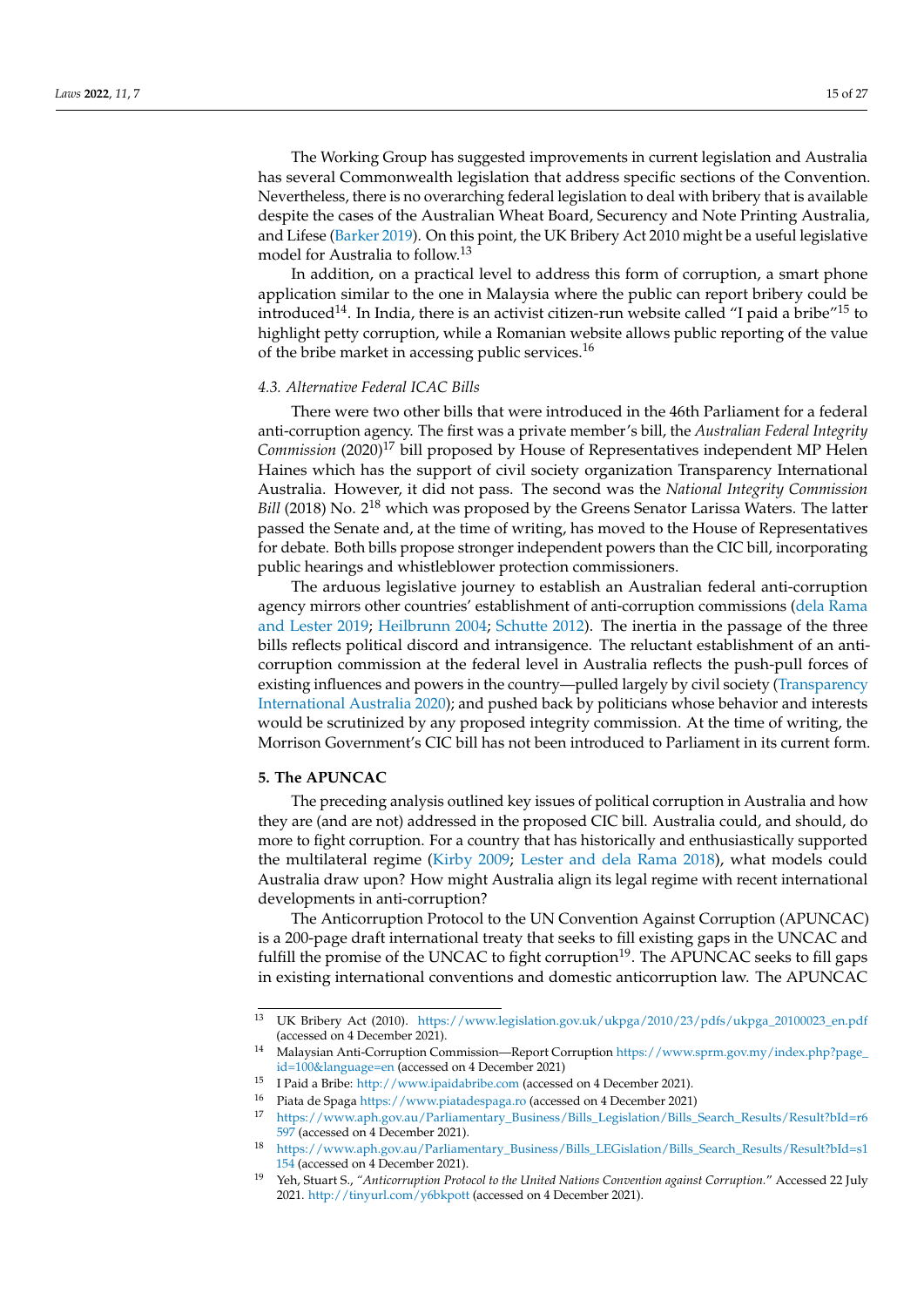incorporates numerous provisions designed to fight corruption within, and across, the borders of potential States Parties to the Convention. The APUNCAC seeks to establish an International Commission against Corruption (ICAC), involving a body of UN anticorruption investigators funded and supported by the UN, with strong powers to investigate charges of corruption and refer cases to dedicated domestic anticorruption courts. The APUNCAC includes numerous provisions designed to deter conflicts of interest, corruption related to campaign finance and lobbying, and corruption in public procurement. The APUNCAC represents an international trend towards more forceful measures and empowering institutions to fight corruption. The APUNCAC offers an international best practice model for Australia. It is useful, therefore, to consider the implications of the APUNCAC regarding Australia's progress in developing strong institutions to fight corruption. Certain provisions of the APUNCAC are of special relevance in addressing political corruption in Australia.

**Article 8** would establish dedicated domestic anticorruption courts. This article offers an exemplar for UN Member States that have yet to establish specific anti-corruption courts.

**Article 10**, regarding **Obstruction of Justice**. **Section 1** states that a report would be published online by Transparency International once a corruption investigation has been filed by UN inspectors. This addresses the fundamental transparency requirements of anti-corruption investigations.

**Article 14** on **Censure** states that if a UN investigation is obstructed, a UN inspector may file a request for censure. The World Bank or IMF would implement sanctions.

**Article 19 Financial System Safeguards** and **Articles 21, 22, 26 and 40**. **Article 19** would establish an International Financial Crimes Enforcement Network (FINCEN) that would address issues of money laundering and seek to improve transparency and accountability for financial crimes. The establishment of FINCEN, modelled on the US Treasury Department's FinCEN, would promote international cooperation to address loopholes in the international financial system that permit criminals to hide illicit funds in offshore havens. **Article 19** could, for example, have been applied to investigate the case of Westpac Bank, an Australian bank and financial services provider which was fined AU\$1.3B for committing over 23 million breaches of anti-money laundering regulations [\(Janda](#page-22-25) [2020\)](#page-22-25).

**Articles 24, 29** and **36** impose requirements related to casino recordkeeping. These requirements would address issues related to Australia's gambling industry illustrated, for example, by the case of Crown Casino [\(Bavas](#page-21-25) [2021\)](#page-21-25), and the associated [Bergin Inquiry](#page-21-20) [\(2021\)](#page-21-20).

**Article 43** lists prohibited interests and conduct by public officials. In comparison to the proposed CIC Bill, this Article represents a more comprehensive treatise regarding the proper behavior of a public servant. However, with respect to revolving door issues under this Article, **clauses 23 and 24** take a less rigorous approach compared to the revolving door legislation covered by the French criminal code.

**Article 44** on **Reporting and Disclosure of Interests** could be adapted and incorporated into Australia's CIC bill:

No public servant shall attempt to influence the course of any proposed legislation in the legislative body of the government without publicly disclosing on the official records of the legislative body the nature and extent of any direct or indirect financial or other private interest the public servant may have in such legislation.

This would address conflicts of interest.

**Article 46** provides **Penalties on Gifts by Lobbyists** and extends this to family members and close personal friends. Entertainment expenses, gifts of wine and tickets to events would come under scrutiny under this article and would discourage the *quid pro quo* relationships that have drawn scrutiny in Australia [\(Prenzler et al.](#page-24-1) [2018\)](#page-24-1). This provision could be adapted in Australia so that the gift or promise of employment to a former public official by a lobby firm would be covered under this article. The revolving door phenomenon in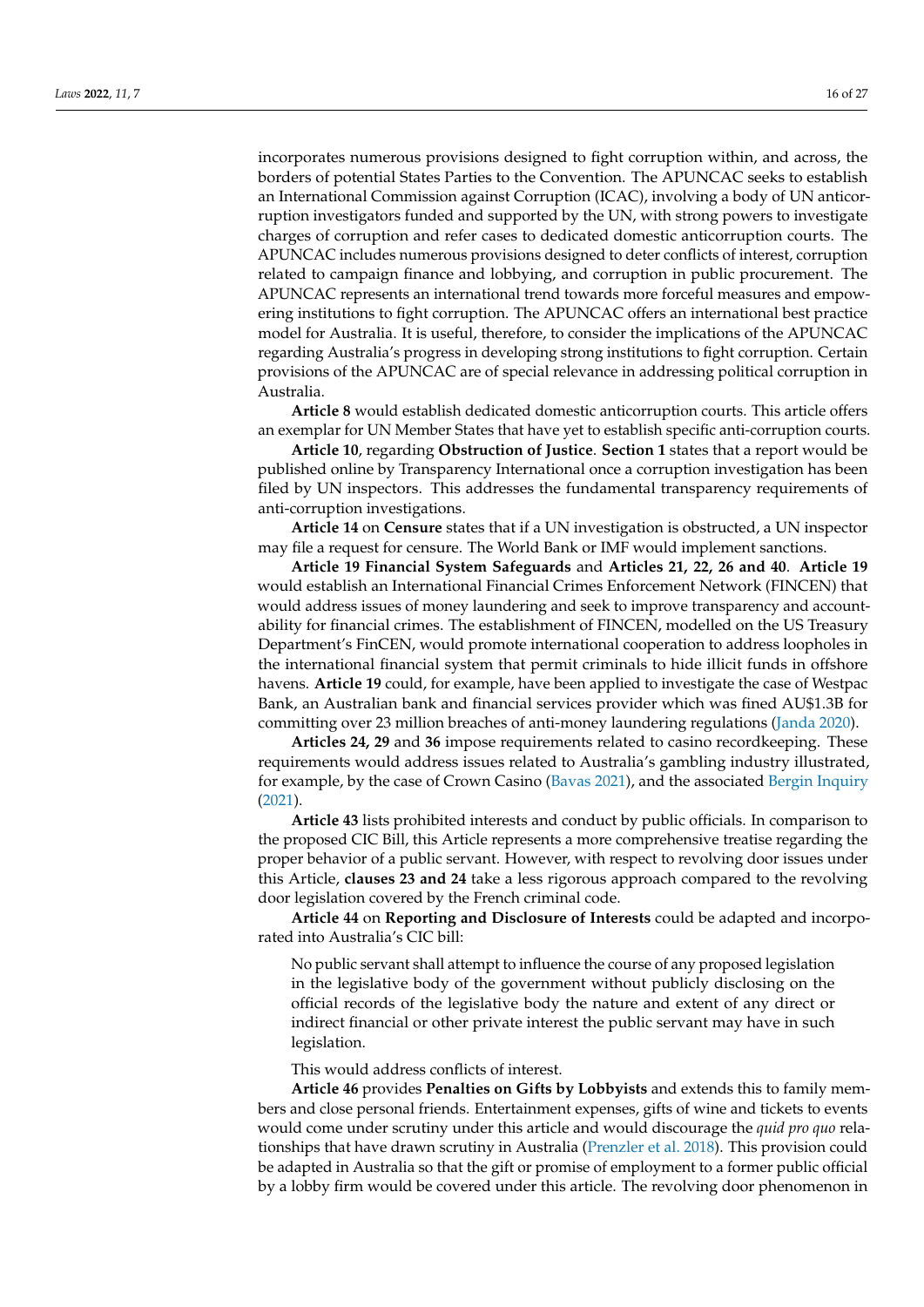Australia demonstrates that both employed and elected public sector officials find lucrative employment after their public service [\(Knaus](#page-23-23) [2021a;](#page-23-23) [Robertson et al.](#page-24-20) [2019\)](#page-24-20).

**Article 49 on Facilitation Payments** deals with 'bread-and-butter' bribery and is already addressed in some form across disparate pieces of Commonwealth legislation. On the matter of more serious forms of bribery such as political donations, **Article 68** addresses **Campaign Reform**, imposing limits on political donations. This is pertinent to Australia's situation as outlined in Section [4.2.2](#page-12-0) above.

**Article 50** regarding **Transfer Pricing** recognizes the negative economic impact of tax avoidance and tax minimization strategies deployed by companies on their host countries. This Article also requires member states to conform to OECD Transfer Pricing Guidelines. In Australia, several players in certain industrial sectors—from oil and gas, to aged care and technology—have engaged in these strategies to reduce tax revenues to government. Prime examples include Chevron and Google's Australian subsidiaries which engaged in transfer pricing activities to minimize their tax obligations in the country [\(Cooper](#page-21-26) [2017;](#page-21-26) [Butler and Nicholas](#page-21-27) [2021\)](#page-21-27). Transfer pricing has a socio-economically detrimental impact on the host nation affected by such activities [\(Mehafdi](#page-23-26) [2000\)](#page-23-26). Article 50 offers a model for Australia and may improve standards in this area as it recognizes that transfer pricing is an issue that must be tackled globally.

**Article 51 on Whistleblowing** recognizes the need for an avenue where any member of the public could submit information through a website to support allegations of corruption. This Article provides a constructive way for whistleblowers to speak up in the face of perceived and injustice. Recognizing the work of whistleblowers and protecting them is fundamental to anti-corruption efforts. The APUNCAC's whistleblower provisions set higher standards and expectations of behavior as opposed to its current treatment in the proposed CIC bill.<sup>20</sup>

**Article 58 on Public Procurement** provides an extensive, more transparent, rulesbased approach regarding the expected standards of behavior between bidder and contractor when it comes to government contracts. It seeks to ensure the independence and integrity of the government body and officials that are disbursing such contracts. The incorporation of Article 58 into the proposed CIC bill would address corruption in Australia's government contracts system where limited tenders have created a layer of opacity regarding what should be an open and transparent process that awards government contracts on the basis of merit and not on the basis of political connections or political donations. The presence of former public servants and former politicians on company boards that are then awarded lucrative government contracts underlines the problems of Australia's political corruption in the procurement process.

Finally, **Article 73 on Implementation** denotes a timeline for the ratification of the APUNCAC by member states. This imposes temporal deadlines.

## **6. The International Anti-Corruption Court (IACC)**

Senior US District Court Judge Mark Wolf proposed the establishment of an International Anti-Corruption Court (IACC) [\(Wolf](#page-26-5) [2018\)](#page-26-5). The IACC could serve, along with the APUNCAC's dedicated domestic anticorruption courts, as venues to prosecute cases of corruption. [Yeh](#page-26-6) [\(2021\)](#page-26-6) proposed that Wolf's IACC could perhaps serve as an international supreme court in cases of grand corruption, if the APUNCAC's dedicated domestic anticorruption courts are prevented from prosecuting powerful political leaders. The proposed IACC would rely upon the concept of universal jurisdiction to assume authority in cases where powerful elites escape domestic prosecution [\(Haynie](#page-22-17) [1998\)](#page-22-17).

While criticized by some jurists as ambitious, there is some merit in considering how the court could conceivably operate. The UN Office on Drugs and Crime could offer

<sup>20</sup> See pp. 32–33 of the Law Council of Australia's (2021). *Submission to the CIC draft consultation on whistleblower protections*. [https://www.lawcouncil.asn.au/publicassets/61c2c03e-ce74-eb11-9439-005056be1](https://www.lawcouncil.asn.au/publicassets/61c2c03e-ce74-eb11-9439-005056be13b5/3966%20-%20Commonwealth%20Integrity%20Commission%20consultation%20draft.pdf) [3b5/3966%20-%20Commonwealth%20Integrity%20Commission%20consultation%20draft.pdf](https://www.lawcouncil.asn.au/publicassets/61c2c03e-ce74-eb11-9439-005056be13b5/3966%20-%20Commonwealth%20Integrity%20Commission%20consultation%20draft.pdf) (accessed on 4 December 2021).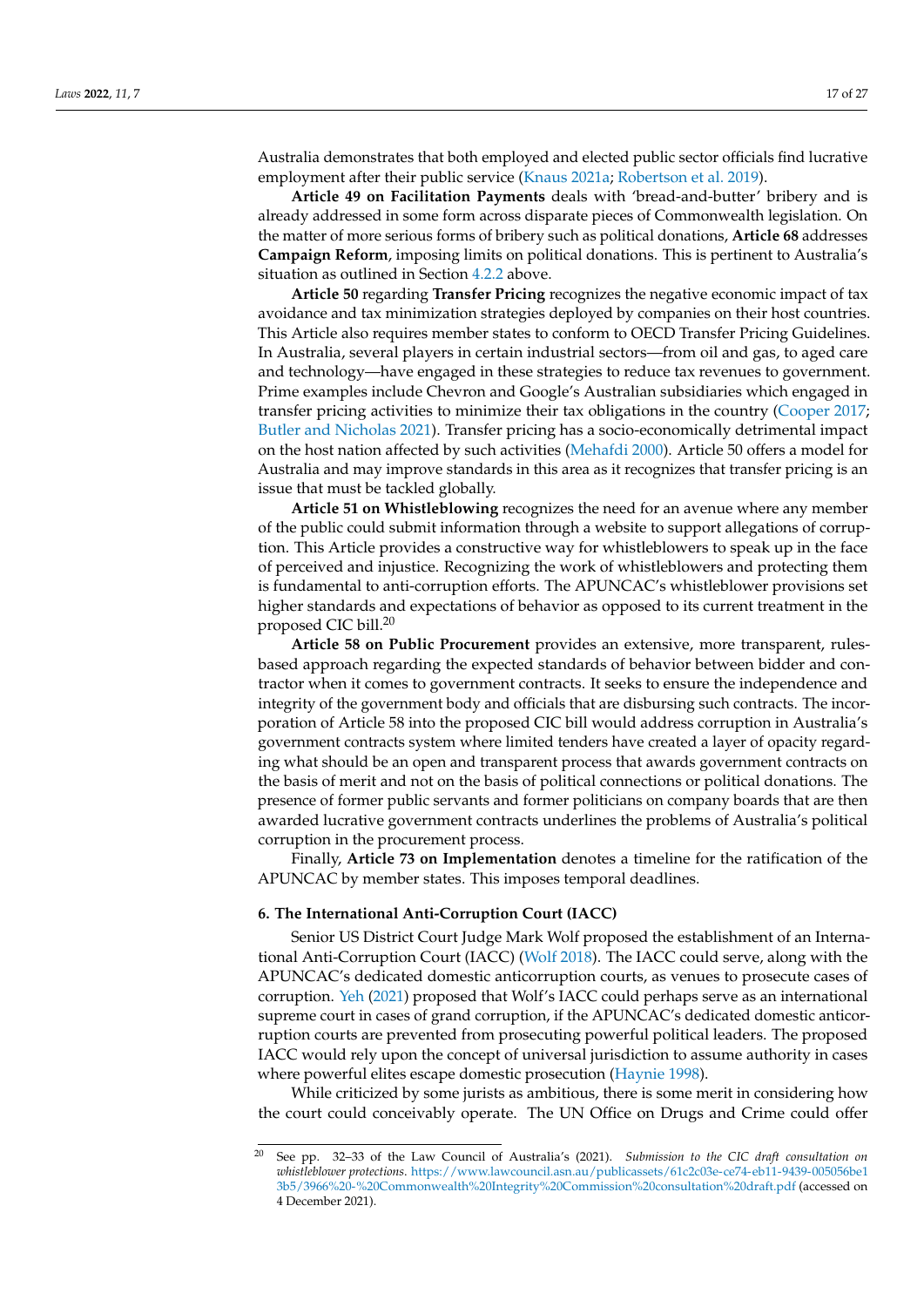extensive technical advice, experience, and knowledge in establishing the IACC. It was also highlighted at the Summit for Democracy and the UNCAC COSP9 (see next section) that public prosecutors in some countries face an arduous battle when pursuing cases against the politically powerful in their home countries.

In addition to the personal threats made against the lives of those involved in prosecuting an anti-corruption case, the technical issues of transnational recovery of public assets can be overwhelming to a judiciary not resourced with the requisite knowledge or financial expertise in money laundering. They can also be limited by jurisdiction or lack of international cooperation; and/or cowed by the executive branch of government. For example, the civil society NGO, UNCAC Coalition $^{21}$ , has called for a regional court in the African Union [\(UNCAC Coalition](#page-25-24) [2021\)](#page-25-24); while both the presidents of Colombia and Peru issued a 2019 joint declaration supporting the establishment of an IACC [\(Peruvian Ministry](#page-24-25) [of Foreign Relations](#page-24-25) [2019\)](#page-24-25).<sup>22</sup>

Another possibility is to establish a commercial division within the proposed IACC to address public-to-private and private-to-private sector corruption. This could follow either the HK ICAC or the US SEC models, or commercial dispute resolution bodies such as Singapore's International Arbitration Centre.<sup>23</sup> The proposed IACC offers yet another institutional model that Australia might adopt on a national level.

## **7. The 2021 UN General Assembly Special Session (UNGASS) on Corruption and the 9th Conference of States Parties to the UNCAC (COSP9)**

In 2021, two events advanced international cooperation to investigate corruption and promote anti-corruption efforts. Multilateral cooperation in addressing corruption was highlighted in a UN General Assembly Special Session (shortened to UNGASS 2021) held from the 2nd to the 4th of June 2021, the first such session on corruption. The political declaration adopted by the General Assembly highlighted the written commitment of UN Member States to fight corruption:

Our common commitment to effectively addressing challenges and implementing measures to prevent and combat corruption and strengthen international cooperation [\(UN General Assembly](#page-25-25) [2021\)](#page-25-25).

The main sessions and side sessions at UNGASS 2021 emphasized the importance of civil society, the freedom of the press and stronger whistleblower protections for all member states to tackle corruption in their home countries. UNGASS 2021 provided a forum to share member states' experiences of corruption, including COVID-19 failures in the areas of vaccine procurement, supply, and delivery.

A side session hosted by the OECD and law enforcement bodies highlighted Thailand's experience and recounted the effectiveness of Thailand's National Anti-Corruption Commission (NACC) and its advice to the Thai government regarding sectors prone to corruption during the pandemic and how other public agencies may address such corrupt conduct. UNGASS 2021 emphasized the demand and the continued need to address corruption at all levels of government.

<sup>&</sup>lt;sup>21</sup> UNCAC Coalition Submission (2021) to the 9th Session of the of the UNCAC Conference of the States Parties—Anti-Corruption Priorities in the Sub-Saharan African Region, 26 November. [https://www.](https://www.unodc.org/documents/treaties/UNCAC/COSP/session9/NGO/CAC-COSP-2021-NGO-28.pdf) [unodc.org/documents/treaties/UNCAC/COSP/session9/NGO/CAC-COSP-2021-NGO-28.pdf](https://www.unodc.org/documents/treaties/UNCAC/COSP/session9/NGO/CAC-COSP-2021-NGO-28.pdf) (accessed on 4 December 2021).

<sup>&</sup>lt;sup>22</sup> From paragraph 6 of the declaration: "Reiteraron el compromiso de los gobiernos del Perú y Colombia en la lucha frontal contra la corrupción, para el resguardo de la institucionalidad democrática y el desarrollo de los pueblos; que se materializa en la convocatoria conjunta para celebrar un período extraordinario de sesiones de la Asamblea General de Naciones Unidas, en el primer semestre de 2021, con el objetivo de adoptar acciones concretas para prevenir y combatir la corrupción, así como para fortalecer la cooperación internacional en la materia, incluyendo el estudio de la propuesta colombiana de *crear un mecanismo judicial supranacional."* (emphasis added; final clause is "to create a supranational court").

<sup>&</sup>lt;sup>23</sup> Singapore International Arbitration Centre. <https://www.siac.org.sg/> (accessed on 4 December 2021).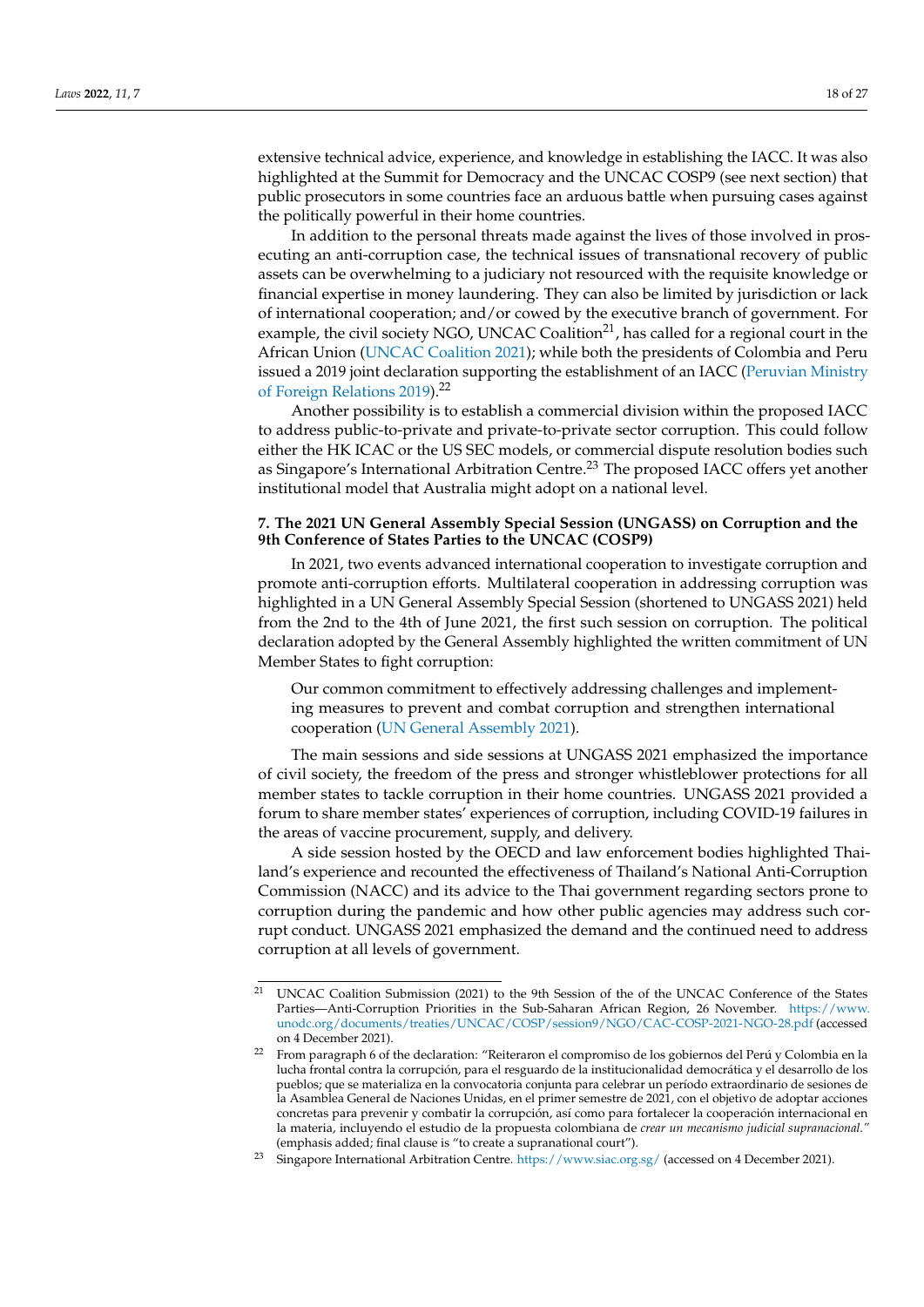Continuing the work from UNGASS 2021, the 9th Conference of States Parties (shortened to COSP9) to the UNCAC<sup>24</sup>, was held from the 13th to 17th December 2021 in Sharm el-Sheikh, Egypt to review the implementation of the Convention, asset recovery, international anti-corruption cooperation, corruption prevention and technical assistance [\(UN Office of Drugs and Crime](#page-25-26) [2021\)](#page-25-26).

The conference adopted eight resolutions by consensus. These resolutions covered international cooperation over preventing corruption during periods of crises (the Sharm el-Sheikh Declaration), further collaboration between institutions, beneficial ownership transparency on the identities of holders of shell companies, blind trusts and the like, to help with asset recovery such as the World Bank's STAR initiative<sup>25</sup>, anti-corruption law enforcement cooperation through UNODC's GLOBE Network<sup>26</sup>, anti-corruption education, and further follow-ups to previous declarations (Abu Dhabi and Marrakech) including the UNGASS<sup>27</sup>.

Side sessions at COSP9 included a focus on the role of campaign finance in elections by the International Federation for Electoral Systems (IFES)<sup>28</sup>, government and public contracting transparency initiatives from the Open Contracting Partnership<sup>29</sup>, and inadequacies within some national jurisdictions that undermine protection of public prosecutors in pursuit of asset recovery of public monies from powerful elites.

Notably, in the week before COSP9, the US Biden Administration's Summit for Democracy highlighted the national security threat posed by corruption and kleptocracy to democ-racy [\(White House](#page-26-7) [2021\)](#page-26-7)<sup>30</sup>. One civil society side event highlighted the work of a UN working group report on business, corruption and impact on human rights [\(UN Human](#page-25-27) [Rights Office of the High Commissioner](#page-25-27) [2020\)](#page-25-27); while one business side event highlighted the deterrent role corrupt environments present to potential private sector bidders on government contracts.

While there will be continued challenges in addressing the adaptive nature of corruption, UNGASS 2021 and the UNCAC COSP9 demonstrate the commitment by UN Member States to address this challenge. They highlight the progress and action being made at the international level to mitigate and address the destructive effects of corruption.

#### **8. Concluding Remarks**

There is a need for strong legislation, both domestic and international, to fight corruption. While the proposed CIC bill seeks to address corruption, and there are international conventions that exist to fight corruption, the persistence of corruption suggests that there is a need for more aggressive measures. There is a fundamental institutional requirement to support Australia's domestic anticorruption initiative by incorporating international anti-corruption measures from the UNCAC and the APUNCAC. There is momentum on the multilateral level to address corruption, represented by UNGASS 2021 and the UNCAC COSP9, and to implement existing agreements domestically. In 2022, Australia, with Indonesia, are co-chairs and co-hosts of the G20 Anti-Corruption Working Group.<sup>31</sup> Tackling the problems of corruption and promoting anti-corruption efforts are here to stay.

<sup>24</sup> UN Office of Drugs and Crime—*Conference of the States Parties to the UN Convention Against Corruption*. <https://www.unodc.org/unodc/en/corruption/COSP/conference-of-the-states-parties.html> (accessed on 4 December 2021).

<sup>25</sup> World Bank—*Stolen Asset Recovery Initiative.* <https://star.worldbank.org> (accessed on 11 January 2022).

<sup>26</sup> UN Office of Drugs and Crime—*Global operational network of anti-corruption law enforcement authorities.* [https:](https://globenetwork.unodc.org) [//globenetwork.unodc.org](https://globenetwork.unodc.org) (accessed on 4 December 2021).

<sup>27</sup> UNCAC Coalition—*Ninth Session of the UNCAC Conference of States Parties*. [https://uncaccoalition.org/uncac](https://uncaccoalition.org/uncac-bodies/conference-of-states-parties/cosp9/)[bodies/conference-of-states-parties/cosp9/](https://uncaccoalition.org/uncac-bodies/conference-of-states-parties/cosp9/) (accessed on 4 December 2021).

<sup>28</sup> <https://www.ifes.org> (accessed on 4 December 2021).

<sup>&</sup>lt;sup>29</sup> <https://www.open-contracting.org> (accessed on 4 December 2021).<br> $\frac{30}{2}$  https://www.open-contracting.org (accessed on 4 December 2021).

<sup>&</sup>lt;sup>30</sup> <https://www.state.gov/summit-for-democracy/> (accessed on 4 December 2021).<br><sup>31</sup> LIMOffice of Dures and Crime *C20 Anti Comunition Warking Crawn https://ww* 

<sup>31</sup> UN Office of Drugs and Crime—*G20 Anti-Corruption Working Group*. [https://www.unodc.org/unodc/en/](https://www.unodc.org/unodc/en/corruption/g20-anti-corruption-resources/by-thematic-area.html) [corruption/g20-anti-corruption-resources/by-thematic-area.html](https://www.unodc.org/unodc/en/corruption/g20-anti-corruption-resources/by-thematic-area.html) (accessedon 11 January 2022).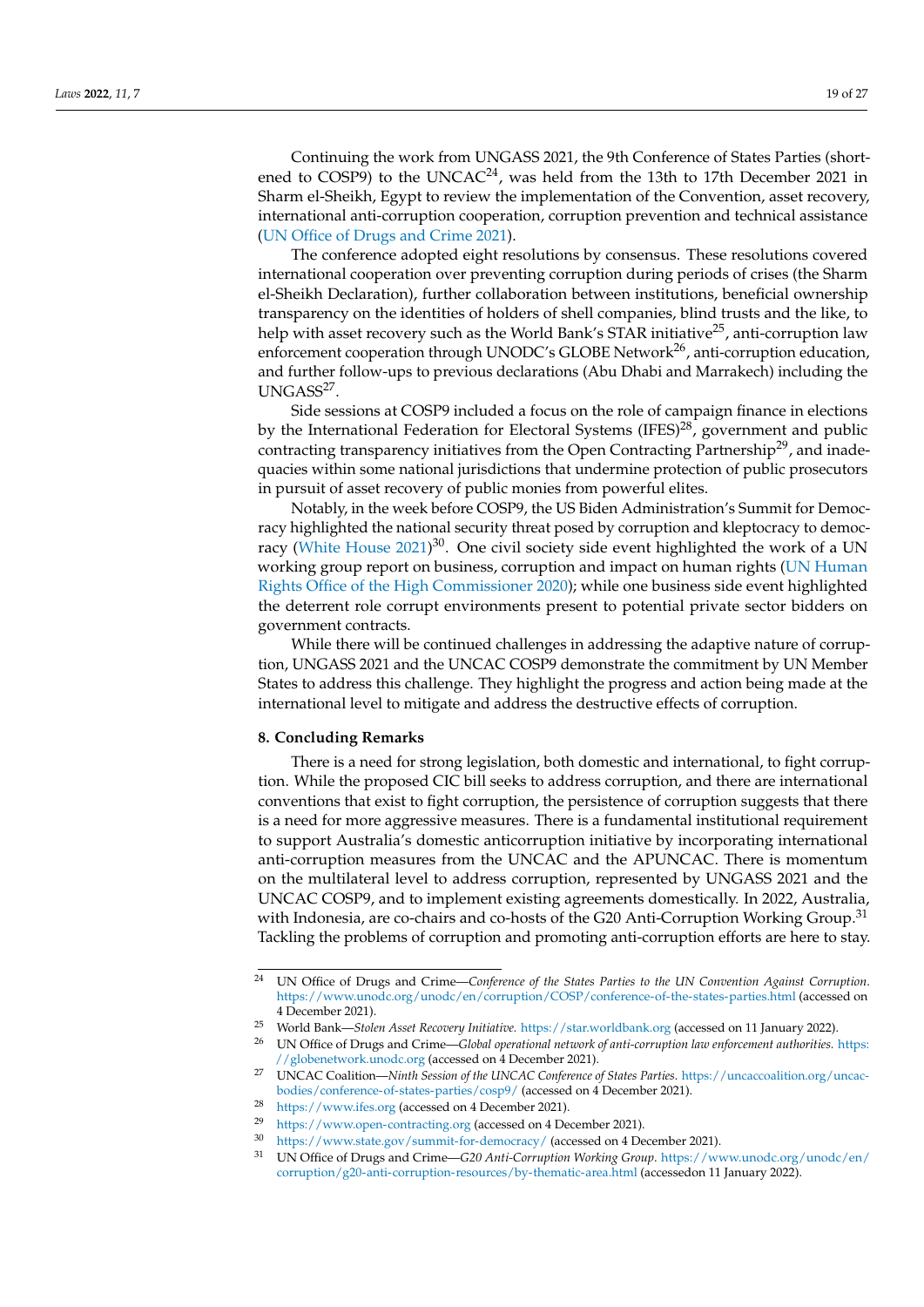Since 2012, Australia has slipped compared to peers on Transparency International's Corruption Perceptions Index. Additionally, the perception of private influence has only grown and become normalized through a series of government expenditure scandals and questionable actions. This article has critiqued the proposed Australian CIC and offered suggestions to improve integrity and promote transparency and accountability within the proposed agency so that it can deal with extant corruption free from perceived politicization or undue influence. The suggestions seek to strengthen, both internally and externally, the remit and operation of the proposed institution to handle political corruption in Australia.

First, the CIC should deploy a broader conceptualization of corruption, emphasizing the need for integrity in all public and private sector interactions involving all elected and appointed public officials. Second, the provisions that shield public officers, not involved in law enforcement, from corruption investigations should be eliminated. Third, the CIC should be empowered to convene public hearings to shine a bright light where it is needed to promote a healthy moral climate within Australia's public institutions.

A fundamental premise underlying the rule of law is that all must be treated equally before the law. The political and administrative privileges of Australia's elected and nonelected public officials expose them to the risk of corruption. The proposed CIC bill should be amended to set the same standards defining conflicts of interest for public servants and elected officials that are articulated in the APUNCAC.

Externally, a range of other reforms are needed to further strengthen the national integrity ecosystem within Australia, including reforms related to private sector interactions such as political donations, the revolving door, lobbying and the full implementation of the OECD anti-bribery convention. Transparency initiatives on campaign finance and beneficial ownership are already available internationally. Notably, France—in addition to its anticorruption agency $3^2$ —has a public agency which directly addresses conflicts of interest involving public officials and lobbying through the High Authority for Transparency in Public Life (HATVP)<sup>33</sup>.

The private sector in Australia also has a fundamental role to play to ensure it does not contribute to undermining and weakening the integrity of the country's public institutions by capturing its public officials. Corruption adds to the cost of business transactions, creates inefficient markets, deters ethical actors, and generates an uneven playing field [\(dela Rama and Rowley](#page-21-28) [2017\)](#page-21-28). Institutional investors and major stockholders must exercise their fiduciary duties to limit and deter corrupt conduct in companies they own. Adopting the APUNCAC's provisions regarding lobbying, facilitation payments/bribery, whistleblowing, transfer pricing and public procurement, and other related matters, would further strengthen the Australian integrity ecosystem.

A properly funded and independent CIC that follows the principles set out by the APUNCAC would strengthen the deterrence of corrupt behavior. Corrupt parties would face not only criminal but also common law proceedings, disqualifications, de-registrations, and fines. The CIC's investigative role should be underpinned by a well-resourced program of research, education, and greater community awareness, and ensure that it meets or follows the guidelines set out by the APUNCAC. The financial independence of the CIC should also be guaranteed for the institution to effectively exercise its duties with neither fear nor favor.

The concept and operationalization of an institutionalized integrity commission are recognized by the APUNCAC. Rather than protect the self-interests of the powerful, there is a need to remind them of the limitations of their powers and interests when it comes to their impact on the public interest.

Our framework highlights factors that influence the level of corruption within the political ecosystem and the interconnecting relationships between stakeholders within that ecosystem. It also highlights how grey areas of corruption influence perceptions of

<sup>32</sup> <https://www.agence-francaise-anticorruption.gouv.fr/fr> (accessed on 4 December 2021).

<sup>33</sup> <https://www.hatvp.fr/en/> (accessed on 4 December 2021).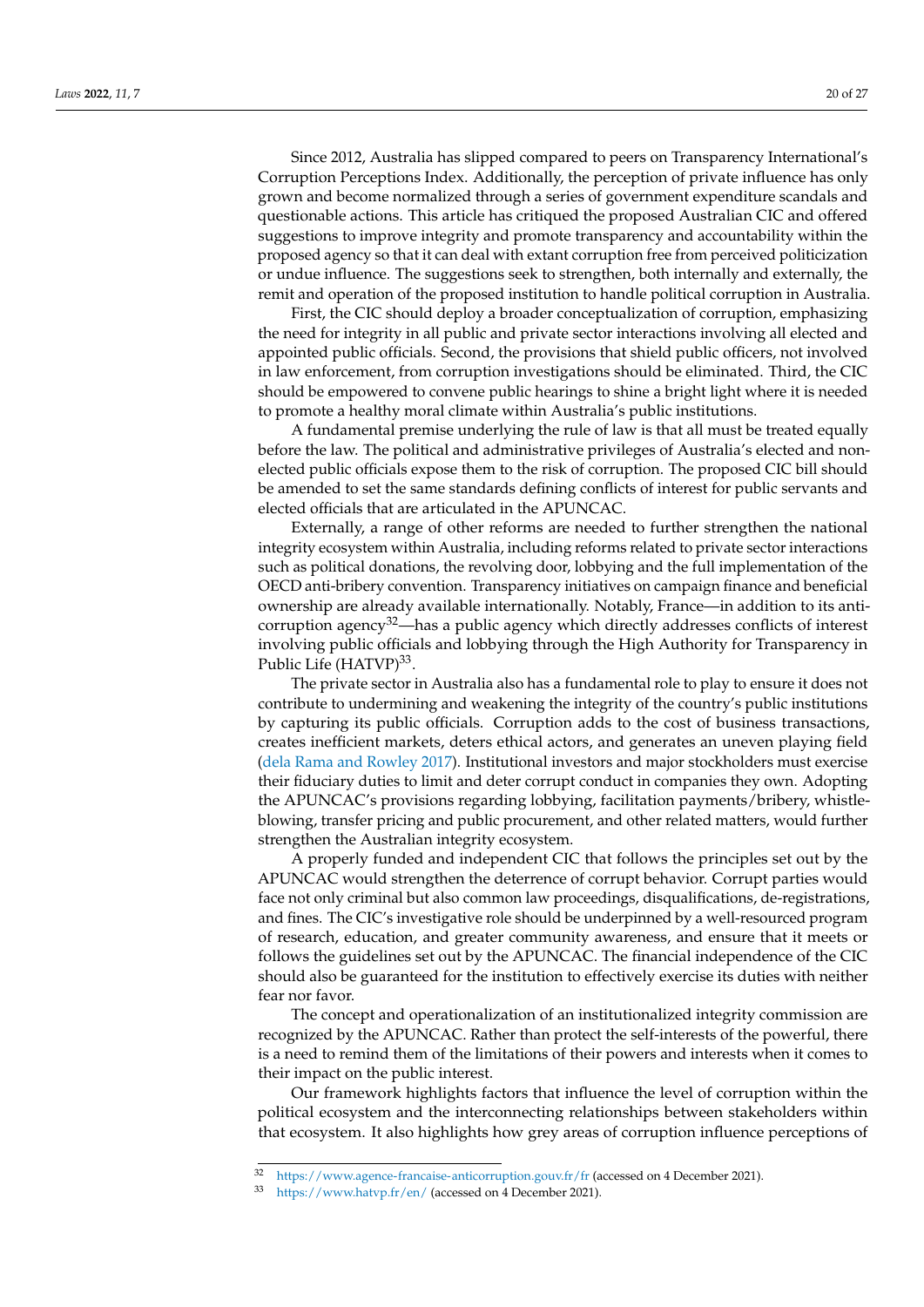trust in democratic institutions. Australia would benefit by aligning and supporting its anticorruption regime with existing international standards and the global trend toward strong measures and institutions to fight corruption. The APUNCAC provides valuable guidance on how a CIC should be formulated and eventually implemented.

A federal anti-corruption agency bill offers an opportunity to promote governance according to liberal democratic principles where there is a level playing field, respect for the rule of law, and where the public interest is not overridden by plutocratic or kleptocratic tendencies. At stake is the legitimacy of government and public perception of the integrity and health of the country's democratic institutions. Australia is a cautionary tale of a country that can easily lose its way when it comes to tackling corruption. A country that was once seen as an exemplar when it comes to anti-corruption initiatives and preventing its many ills, is replete with far too many examples of them. There is a need to pass a robust bill establishing an anti-corruption agency that would align Australia with best practices and international standards, and to demonstrate that Australia is proactive, not reactive, in addressing political corruption.

**Author Contributions:** Writing—original draft preparation and conceptual framework, M.J.d.R. and M.E.L.; writing—reviewing and editing, M.J.d.R. and W.S. All authors have read and agreed to the published version of the manuscript.

**Funding:** This research received no external funding.

**Institutional Review Board Statement:** Not applicable.

**Informed Consent Statement:** Not applicable.

**Data Availability Statement:** Not applicable.

**Acknowledgments:** The authors would like to thank the Special Issue editor Stuart Yeh for his extensive comments regarding the APUNCAC, the two anonymous reviewers whose suggestions have helped refine and clarify this manuscript, and Messi Wang for his help during the review process.

**Conflicts of Interest:** The authors declare no conflict of interest. The first author was part of the civil society consultation process of the CIC bill conducted by the Australian Government's Attorney-General's Department held on 4 December 2020; and an accredited civil society special observer at UNGASS 2021 and the UNCAC COSP9.

## **References**

- <span id="page-20-4"></span>Ackland, Richard. 2015. ICAC has been effective in the fight against corruption in NSW. *The Guardian*, November 13. Available online: [https://www.theguardian.com/australia-news/2015/nov/13/icac-has-been-effective-in-the-fight-against-corruption](https://www.theguardian.com/australia-news/2015/nov/13/icac-has-been-effective-in-the-fight-against-corruption-in-nsw)[in-nsw](https://www.theguardian.com/australia-news/2015/nov/13/icac-has-been-effective-in-the-fight-against-corruption-in-nsw) (accessed on 4 December 2021).
- <span id="page-20-6"></span>Adut, Ari. 2004. Scandal as norm entrepreneurship strategy: Corruption and the French investigating magistrates. *Theory and Society* 33: 529–78. [\[CrossRef\]](http://doi.org/10.1023/B:RYSO.0000045718.42431.7d)
- <span id="page-20-0"></span>Anderson, Stephanie. 2016. Political donations down almost \$100 m in run-up to federal election. *ABC News*, February 1. Available online: <https://www.abc.net.au/news/2016-02-01/political-donations-down-almost-100m/7128866> (accessed on 4 December 2021).
- <span id="page-20-1"></span>Ashforth, Blake, and Vikas Anand. 2003. The normalisation of corruption in organisations. In *Research in Organisational Behaviour*. Edited by Barry Staw and Roderick M. Kramer. Amsterdam: Elsevier Science, vol. 25, pp. 1–52.
- <span id="page-20-7"></span>Attorney-General's Department. 2019. *Lobbying Code of Conduct*. November 28. Available online: [https://www.ag.gov.au/integrity/](https://www.ag.gov.au/integrity/publications/lobbying-code-conduct) [publications/lobbying-code-conduct](https://www.ag.gov.au/integrity/publications/lobbying-code-conduct) (accessed on 4 December 2021).
- <span id="page-20-3"></span>Attorney-General's Department. 2020. *Commonwealth Integrity Commission*. Fact Sheet. November. Available online: [https://](https://www.ag.gov.au/sites/default/files/2020-11/Commonwealth%20Integrity%20Commission%20Fact%20Sheet.pdf) [www.ag.gov.au/sites/default/files/2020-11/Commonwealth%20Integrity%20Commission%20Fact%20Sheet.pdf](https://www.ag.gov.au/sites/default/files/2020-11/Commonwealth%20Integrity%20Commission%20Fact%20Sheet.pdf) (accessed on 4 December 2021).
- <span id="page-20-2"></span>Aulby, Hannah. 2017. *The Case for a Federal Corruption Watchdog*. The Australia Institute. Discussion Paper. August. Available online: <https://australiainstitute.org.au/wp-content/uploads/2020/12/P380-Case-for-a-federal-ICAC.pdf> (accessed on 4 December 2021).
- <span id="page-20-5"></span>Australian Law Reform Commission. 2010. *Public Interest Disclosure*. Available online: [https://www.alrc.gov.au/publication/secrecy](https://www.alrc.gov.au/publication/secrecy-laws-and-open-government-in-australia-alrc-report-112/7-general-secrecy-offence-exceptions-and-penalties/public-interest-disclosure/)[laws-and-open-government-in-australia-alrc-report-112/7-general-secrecy-offence-exceptions-and-penalties/public-interest](https://www.alrc.gov.au/publication/secrecy-laws-and-open-government-in-australia-alrc-report-112/7-general-secrecy-offence-exceptions-and-penalties/public-interest-disclosure/)[disclosure/](https://www.alrc.gov.au/publication/secrecy-laws-and-open-government-in-australia-alrc-report-112/7-general-secrecy-offence-exceptions-and-penalties/public-interest-disclosure/) (accessed on 4 December 2021).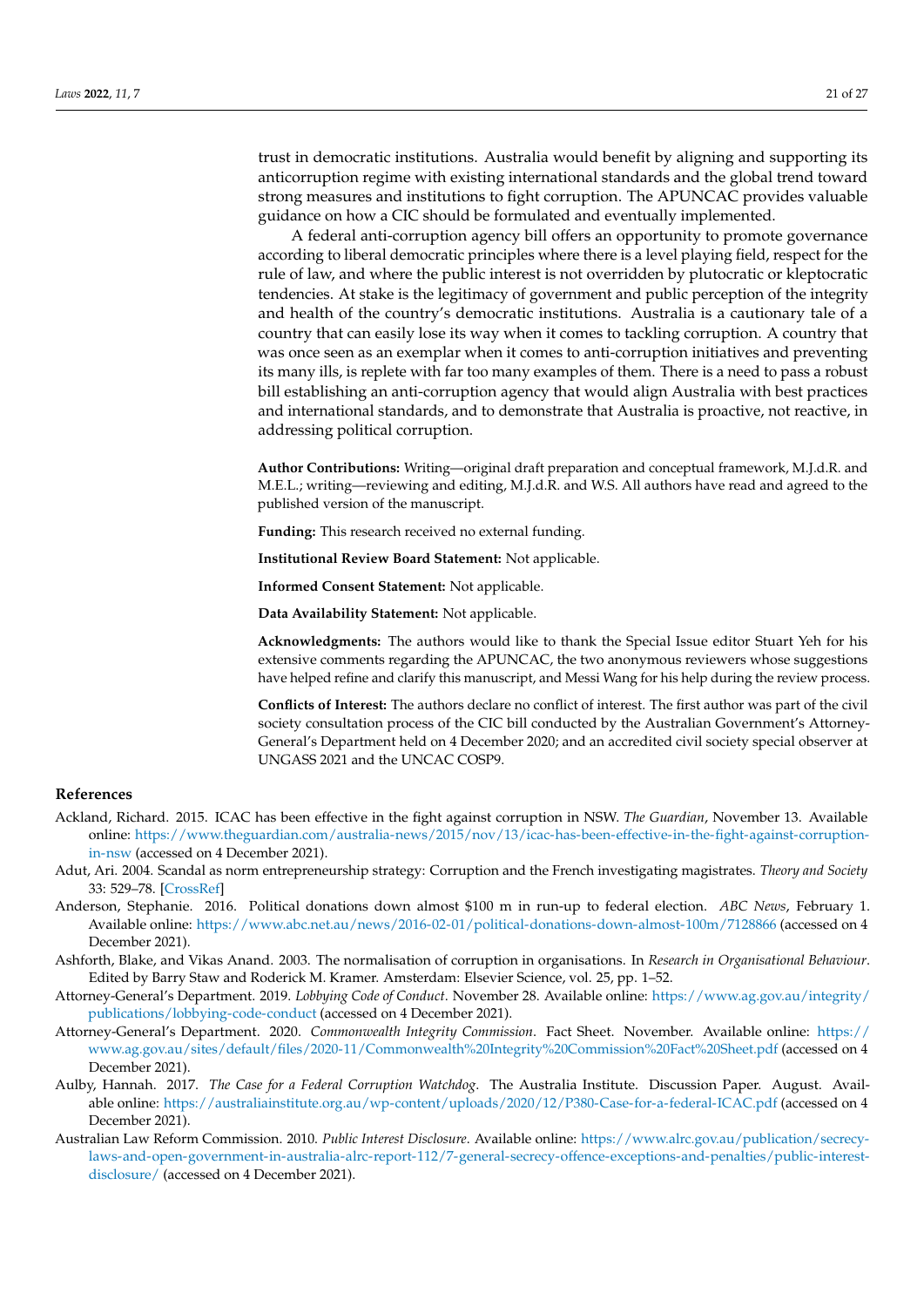- <span id="page-21-24"></span>Barker, Cat. 2019. *Australia's implementation of the OECD Anti-Bribery Convention*. Commonwealth of Australia: Australian Parliamentary Library Research Paper Series. August 28. Available online: [https://www.aph.gov.au/About\\_Parliament/Parliamentary\\_](https://www.aph.gov.au/About_Parliament/Parliamentary_Departments/Parliamentary_Library/pubs/rp/rp1920/Anti-BriberyConvention) [Departments/Parliamentary\\_Library/pubs/rp/rp1920/Anti-BriberyConvention](https://www.aph.gov.au/About_Parliament/Parliamentary_Departments/Parliamentary_Library/pubs/rp/rp1920/Anti-BriberyConvention) (accessed on 4 December 2021).
- <span id="page-21-3"></span>Barrett, Nicholas, and Anthony Reuben. 2021. What is going on with government Covid contracts? *BBC Reality Check*, June 30. Available online: <https://www.bbc.com/news/56174954> (accessed on 4 December 2021).
- <span id="page-21-23"></span>Bartels, Lorana. 2010. Unexplained wealth laws in Australia. *Trends and Issues in Crime and Criminal Justice* 395: 1–6.
- <span id="page-21-25"></span>Bavas, Josh. 2021. Influencers live it up at Casino-Less Crown Sydney in Wake of Savage Report. *ABC News*, March 4. Available online: <https://www.abc.net.au/news/2021-03-04/influencers-live-it-up-at-crown-sydney-after-scathing-report/13207746> (accessed on 4 December 2021).
- <span id="page-21-21"></span>Beech, Alexandra. 2019. Federal Government probed over awarding of Manus Island security contracts to Paladin Group. *ABC News*, February 18. Available online: [https://www.abc.net.au/news/2019-02-18/government-to-be-grilled-over-manus-island](https://www.abc.net.au/news/2019-02-18/government-to-be-grilled-over-manus-island-security-contracts/10820268)[security-contracts/10820268](https://www.abc.net.au/news/2019-02-18/government-to-be-grilled-over-manus-island-security-contracts/10820268) (accessed on 4 December 2021).
- <span id="page-21-6"></span>Bell, Stephen, and Andrew Hindmoor. 2014. The structural power of business and the power of ideas: The strange case of the Australian mining tax. *New Political Economy* 19: 470–86. [\[CrossRef\]](http://doi.org/10.1080/13563467.2013.796452)
- <span id="page-21-20"></span>Bergin Inquiry. 2021. *Report of the Inquiry under Section 143 of the Casino Control Act 1992 (NSW)*. dated 1 February 2021 (Volumes One and Two). Sydney: Parliament of NSW. Available online: [https://www.parliament.nsw.gov.au/la/papers/Pages/tabled-paper](https://www.parliament.nsw.gov.au/la/papers/Pages/tabled-paper-details.aspx?pk=79129)[details.aspx?pk=79129](https://www.parliament.nsw.gov.au/la/papers/Pages/tabled-paper-details.aspx?pk=79129) (accessed on 4 December 2021).
- <span id="page-21-16"></span>Brangwin, Nicole, and David Watt. 2019. *Defence–Budget Review 2019–20 Index*. Available online: [https://www.aph.gov.au/](https://www.aph.gov.au/About_Parliament/Parliamentary_Departments/Parliamentary_Library/pubs/rp/BudgetReview201920/Defence) [About\\_Parliament/Parliamentary\\_Departments/Parliamentary\\_Library/pubs/rp/BudgetReview201920/Defence](https://www.aph.gov.au/About_Parliament/Parliamentary_Departments/Parliamentary_Library/pubs/rp/BudgetReview201920/Defence) (accessed on 4 December 2021).
- <span id="page-21-18"></span>Brezis, Elise S. 2017. Legal conflicts of interest of the revolving door. *Journal of Macroeconomics* 52: 175–88. [\[CrossRef\]](http://doi.org/10.1016/j.jmacro.2017.04.006)
- <span id="page-21-14"></span>Brown, Alexander Jonathan, David Lewis, Richard Moberly, and Wim Vandekerckhove. 2014. *International Handbook on Whistleblowing Research*. London: Edward Elgar.
- <span id="page-21-19"></span>Buch-Hansen, Hubert. 2014. Interlocking directorates and collusion: An empirical analysis. *International Sociology* 29: 249–67. [\[CrossRef\]](http://doi.org/10.1177/0268580914527021)
- <span id="page-21-27"></span>Butler, Ben, and Josh Nicholas. 2021. Household names: 168 Australian companies have paid no tax since 2013. *The Guardian*, December 10. Available online: [https://www.theguardian.com/australia-news/2021/dec/10/household-names-168-australian](https://www.theguardian.com/australia-news/2021/dec/10/household-names-168-australian-companies-have-paid-no-tax-since-2013)[companies-have-paid-no-tax-since-2013](https://www.theguardian.com/australia-news/2021/dec/10/household-names-168-australian-companies-have-paid-no-tax-since-2013) (accessed on 4 December 2021).
- <span id="page-21-22"></span>Cameron, Sarah, and Thomas Wynter. 2019. Campaign finance and perceptions of interest group influence in Australia. *Political Science* 70: 169–88. [\[CrossRef\]](http://doi.org/10.1080/00323187.2018.1562307)
- <span id="page-21-11"></span>Centre for Public Integrity. 2021. Table 1: Who Supports Key Features of the CIC Draft Exposure Bill from Commonwealth Integrity Consultation: The Government Is the Only Supporter of Its CIC. May. Available online: [https://publicintegrity.org.au/wp](https://publicintegrity.org.au/wp-content/uploads/2021/05/Briefing-paper-Govt-only-supporter-of-CIC.pdf)[content/uploads/2021/05/Briefing-paper-Govt-only-supporter-of-CIC.pdf](https://publicintegrity.org.au/wp-content/uploads/2021/05/Briefing-paper-Govt-only-supporter-of-CIC.pdf) (accessed on 4 December 2021).
- <span id="page-21-0"></span>Ceva, Emanuela, and Maria Paola Ferretti. 2017. Political corruption. *Philosophy Compass* 12: e12461. [\[CrossRef\]](http://doi.org/10.1111/phc3.12461)
- <span id="page-21-15"></span>Ceva, Emanuela, and Maria Paola Ferretti. 2020. Theories of whistleblowing. *Philosophy Compass* 15: e12642. [\[CrossRef\]](http://doi.org/10.1111/phc3.12642)
- <span id="page-21-7"></span>Charles, Stephen. 2020. This country needs a strong National Integrity Commission. *Sydney Morning Herald*, October 28. Available online: <https://www.smh.com.au/national/this-country-needs-a-strong-national-integrity-commission-20201027-p56927.html> (accessed on 4 December 2021).
- <span id="page-21-12"></span>Checkoway, Barry. 1981. The politics of public hearings. *Journal of Applied Behavioral Science* 17: 566–82. [\[CrossRef\]](http://doi.org/10.1177/002188638101700411)
- <span id="page-21-9"></span>Chenoweth, Neil. 2016. 'Destroy ICAC', prosecutor Margaret Cunneen says. *Financial Review*, February 5. Available online: [https:](https://www.afr.com/companies/professional-services/destroy-icac-prosecutor-margaret-cunneen-says-20160204-gmllll) [//www.afr.com/companies/professional-services/destroy-icac-prosecutor-margaret-cunneen-says-20160204-gmllll](https://www.afr.com/companies/professional-services/destroy-icac-prosecutor-margaret-cunneen-says-20160204-gmllll) (accessed on 4 December 2021).
- <span id="page-21-10"></span>Choo, Kim-Kwang Raymond. 2008. Politically-exposed persons (PEPs): Risks and mitigation. *Journal of Money Laundering Control* 11: 371–87. [\[CrossRef\]](http://doi.org/10.1108/13685200810910439)
- <span id="page-21-17"></span>Colignon, Richard A., and Chikako Usui. 2003. *Amakudari*. New York: Cornell University Press.
- <span id="page-21-13"></span>Collins, Sarah-Jane. 2008. Football legend David Dench jailed over fraud. *Sydney Morning Herald*. June 27. Available online: [https://](https://www.smh.com.au/national/football-legend-david-dench-jailed-over-fraud-20080627-2xoi.html) [www.smh.com.au/national/football-legend-david-dench-jailed-over-fraud-20080627-2xoi.html](https://www.smh.com.au/national/football-legend-david-dench-jailed-over-fraud-20080627-2xoi.html) (accessed on 4 December 2021).
- <span id="page-21-4"></span>Connolly, Michael. 2007. Measuring the effect of corruption on sovereign bond ratings. *Journal of Economic Policy Reform* 10: 309–23. [\[CrossRef\]](http://doi.org/10.1080/17487870701552053)
- <span id="page-21-26"></span>Cooper, Graeme. 2017. What did we learn from Chevron? *Australian Tax Review* 46: 227–41.
- <span id="page-21-5"></span>Costigan, Frank. 2005. Australia's national integrity systems: Introducing a new blueprint. *Australian Journal of Public Administration* 64: 40–41.
- <span id="page-21-8"></span>Cowdery, Nicholas. 2020. Progress at last but are we headed for a Clayton's Commission? *Law Society Journal* 73: 69–71.
- <span id="page-21-1"></span>Davies, Anne. 2020. Berejiklian concedes \$140m grant scheme was pork-barrelling, but says 'it's not unique to our government. *The Guardian*, November 26. Available online: [https://www.theguardian.com/australia-news/2020/nov/26/berejiklian-admits-14](https://www.theguardian.com/australia-news/2020/nov/26/berejiklian-admits-140m-grant-scheme-was-pork-barrelling-as-approval-documents-revealed) [0m-grant-scheme-was-pork-barrelling-as-approval-documents-revealed](https://www.theguardian.com/australia-news/2020/nov/26/berejiklian-admits-140m-grant-scheme-was-pork-barrelling-as-approval-documents-revealed) (accessed on 4 December 2021).
- <span id="page-21-2"></span>Deeming, Christopher. 2014. Social democracy and social policy in neoliberal times. *Journal of Sociology* 50: 577–600. [\[CrossRef\]](http://doi.org/10.1177/1440783313492240) [\[PubMed\]](http://www.ncbi.nlm.nih.gov/pubmed/25473376)
- <span id="page-21-28"></span>dela Rama, Marie, and Chris Rowley. 2017. *The Changing Face of Corruption in the Asia-Pacific*. Amsterdam: Elsevier.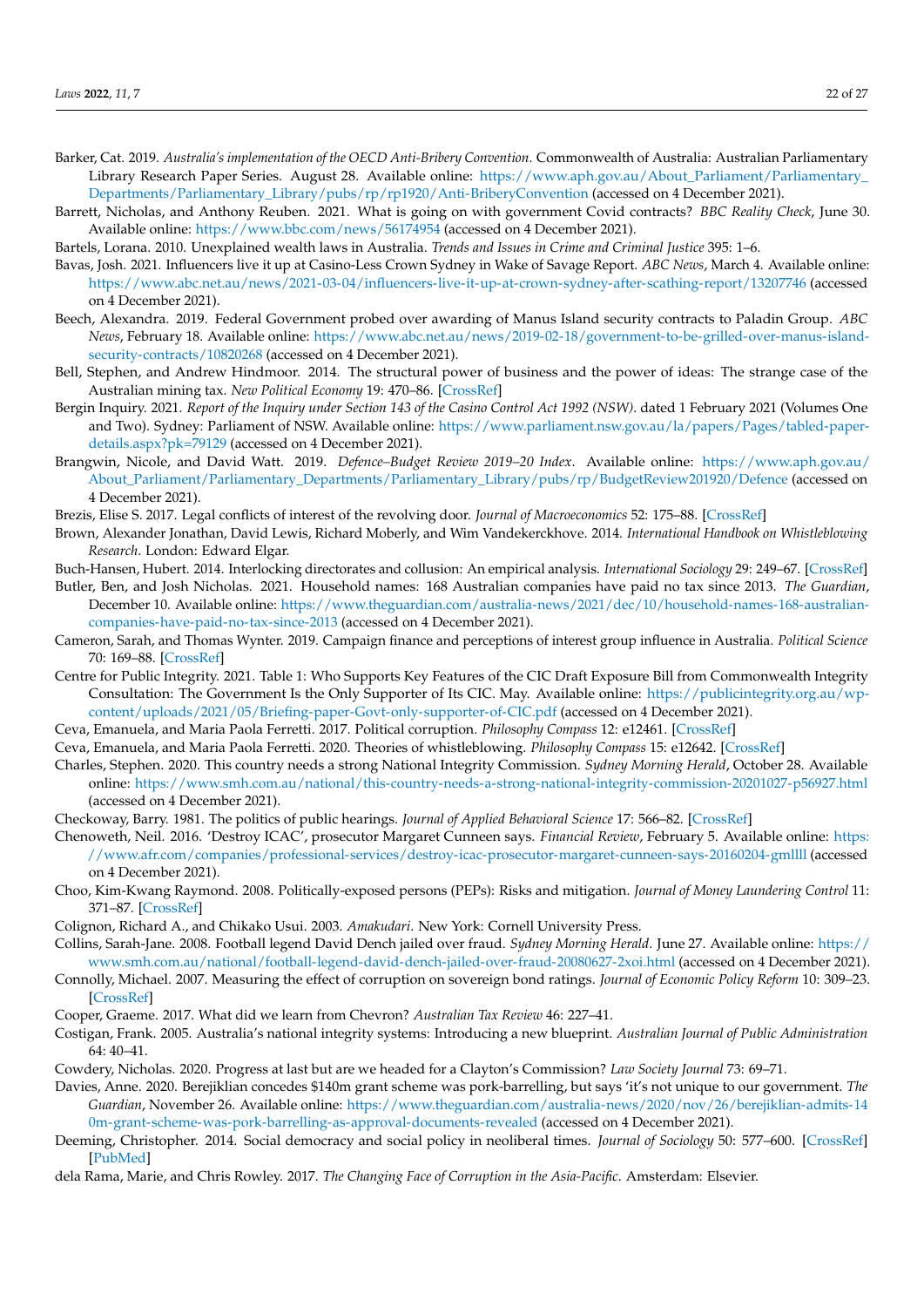- <span id="page-22-23"></span>dela Rama, Marie, and Michael Lester. 2019. Anti-corruption commissions: Lessons for the Asia-Pacific region from a proposed Australian federal anti-corruption watchdog. *Asia-Pacific Business Review* 25: 571–99. [\[CrossRef\]](http://doi.org/10.1080/13602381.2019.1589971)
- <span id="page-22-4"></span>Dixon, Olivia. 2020. The Efficacy of Australia Adopting a Debarment Regime in Public Procurement. *Federal Law Review* 49: 122–48. [\[CrossRef\]](http://doi.org/10.1177/0067205X20973478)
- <span id="page-22-10"></span>Doran, Matt. 2018. Margaret Cunneen appointed to Federal Government's integrity commission panel. *ABC News*, December 18. Available online: [https://www.abc.net.au/news/2018-12-18/cunneen-appointed-to-government-integrity-commission-panel/](https://www.abc.net.au/news/2018-12-18/cunneen-appointed-to-government-integrity-commission-panel/10630190) [10630190](https://www.abc.net.au/news/2018-12-18/cunneen-appointed-to-government-integrity-commission-panel/10630190) (accessed on 4 December 2021).
- <span id="page-22-18"></span>Edwards, Lindy. 2017. Political Donations in Australia: What the Australian Electoral Commission Disclosures Reveal and What They Don't. *Australian Journal of Public Administration* 77: 392–403. [\[CrossRef\]](http://doi.org/10.1111/1467-8500.12283)
- <span id="page-22-13"></span>Elmas, Matthew. 2020. Anti-corruption chiefs: Public hearings and independent funding indispensable to integrity. *The Mandarin*, November 5. Available online: <https://www.themandarin.com.au/144348-icac-public-hearings/> (accessed on 4 December 2021).
- <span id="page-22-15"></span>Elysée Palace. 2021. Press Release. October 28. Available online: [https://au.ambafrance.org/IMG/pdf/10\\_28\\_press\\_release\\_1\\_.pdf?13](https://au.ambafrance.org/IMG/pdf/10_28_press_release_1_.pdf?13816/9ecc1b7fe240344e1bb19e243a3ae2f0b9a024ea) [816/9ecc1b7fe240344e1bb19e243a3ae2f0b9a024ea](https://au.ambafrance.org/IMG/pdf/10_28_press_release_1_.pdf?13816/9ecc1b7fe240344e1bb19e243a3ae2f0b9a024ea) (accessed on 4 December 2021).
- <span id="page-22-12"></span>Emba, Christine. 2021. Video made police injustice invisible: Now that visibility is trickling up to the courts. *Washington Post*, November 17. Available online: [https://www.washingtonpost.com/opinions/2021/11/17/kyle-rittenhouse-trial-video-bias](https://www.washingtonpost.com/opinions/2021/11/17/kyle-rittenhouse-trial-video-bias-injustice-exposure/)[injustice-exposure/](https://www.washingtonpost.com/opinions/2021/11/17/kyle-rittenhouse-trial-video-bias-injustice-exposure/) (accessed on 4 December 2021).
- <span id="page-22-6"></span>Feik, Nick. 2021. The scandals he walks past: In Morrison's government, a lack of accountability has become systemic. *The Monthly*, February 1. Available online: [https://www.themonthly.com.au/issue/2021/february/1612098000/nick-feik/scandals-he-walks](https://www.themonthly.com.au/issue/2021/february/1612098000/nick-feik/scandals-he-walks-past#mtr)[past#mtr](https://www.themonthly.com.au/issue/2021/february/1612098000/nick-feik/scandals-he-walks-past#mtr) (accessed on 4 December 2021).
- <span id="page-22-21"></span>France, Guilherme. 2021. *Overview of Lifestyle Audits as an Anti-Corruption Tool and Country Examples from Africa*. Transparency International Anti-Corruption Help Desk. July 12. Available online: [https://knowledgehub.transparency.org/assets/uploads/](https://knowledgehub.transparency.org/assets/uploads/kproducts/Helpdesk-Answer-2021_-Lifestyle-Audits.pdf) [kproducts/Helpdesk-Answer-2021\\_-Lifestyle-Audits.pdf](https://knowledgehub.transparency.org/assets/uploads/kproducts/Helpdesk-Answer-2021_-Lifestyle-Audits.pdf) (accessed on 4 December 2021).
- <span id="page-22-14"></span>Gilligan, George. 2018. The Hayne royal commission and trust issues in the regulation of the Australian financial sector. *Law and Financial Markets Review* 12: 175–85. [\[CrossRef\]](http://doi.org/10.1080/17521440.2018.1548209)
- <span id="page-22-2"></span>Grafton, R. Quentin, and John Williams. 2020. Rent-seeking behaviour and regulatory capture in the Murray-Darling basin, Australia. *International Journal of Water Resources Development* 36: 484–504. [\[CrossRef\]](http://doi.org/10.1080/07900627.2019.1674132)
- <span id="page-22-11"></span>Greenberg, Theodore S., Larissa Gray, Delphine Schantz, Carolin Gardner, and Michael Latham. 2010. *Politically Exposed Persons: Preventive Measures for the Banking Sector*. Washington, DC: World Bank Group.
- <span id="page-22-7"></span>Griffith University and Transparency International Australia. 2017. *A Federal Anti-Corruption Agency for Australia?* Discussion Paper No. 1. November. Available online: <https://apo.org.au/sites/default/files/resource-files/2017-03/apo-nid74719.pdf> (accessed on 4 December 2021).
- <span id="page-22-16"></span>Gupta, Sanjeev, Luiz de Mello, and Raju Sharan. 2001. Corruption and military spending. *European Journal of Political Economy* 17: 749–77. [\[CrossRef\]](http://doi.org/10.1016/S0176-2680(01)00054-4)
- <span id="page-22-22"></span>Halpin, Darren, and John Warhurst. 2015. Commercial Lobbying in Australia: Exploring the Australian Lobby Register. *Australian Journal of Public Administration* 75: 100–11. [\[CrossRef\]](http://doi.org/10.1111/1467-8500.12159)
- <span id="page-22-1"></span>Harris, Robert. 2003. *Political Corruption*. London: Routledge.
- <span id="page-22-5"></span>Harrison, Dan. 2015. Ebola treatment centre company Aspen Medical donated \$15,000 to Liberal Party. *Sydney Morning Herald*, February 3. Available online: [https://www.smh.com.au/politics/federal/ebola-treatment-centre--company-aspen-medical](https://www.smh.com.au/politics/federal/ebola-treatment-centre--company-aspen-medical-donated-15000-to-liberal-party-20150203-13506x.html)[donated-15000-to-liberal-party-20150203-13506x.html](https://www.smh.com.au/politics/federal/ebola-treatment-centre--company-aspen-medical-donated-15000-to-liberal-party-20150203-13506x.html) (accessed on 4 December 2021).
- <span id="page-22-3"></span>Hasler, Olivia. 2020. Mining as ecocide: The case of Adani and the Carmichael mine in Australia. In *Illegal Mining: Organized Crime, Corruption and Ecocide in a Resource-Scarce World*. Edited by Yuliya Zabyelina and Daan van Uhm. London: Palgrave-Macmillan, pp. 497–527.
- <span id="page-22-17"></span>Haynie, Stacia. 1998. Paradise lost: Politicization of the Philippine supreme court in the post-Marcos era. *Asian Studies Review* 22: 459–73. [\[CrossRef\]](http://doi.org/10.1080/10357829808713210)
- <span id="page-22-24"></span>Heilbrunn, John R. 2004. *Anti-Corruption Commissions: Panacea or Real Medicine to Fight Corruption?* Washington, DC: World Bank Institute.
- <span id="page-22-8"></span>Hobbs, Harry, and George Williams. 2017. The case for a national whole-of-government anti-corruption body. *Alternative Law Journal* 42: 178–83. [\[CrossRef\]](http://doi.org/10.1177/1037969X17730190)
- <span id="page-22-20"></span><span id="page-22-0"></span>Huberts, Leo. 2014. *The Integrity of Governance: What Is, What We Know, What Is Done and Where To Go*. London: Palgrave Macmillan.
- ICGN. 2017. *Political Lobbying and Donations*. Available online: [https://www.icgn.org/sites/default/files/ICGN%20Political%20](https://www.icgn.org/sites/default/files/ICGN%20Political%20Lobbying%20%26%20Donations%202017.pdf) [Lobbying%20%26%20Donations%202017.pdf](https://www.icgn.org/sites/default/files/ICGN%20Political%20Lobbying%20%26%20Donations%202017.pdf) (accessed on 4 December 2021).
- <span id="page-22-19"></span>ICGN. 2021. *Annual Review 2020–2021*. Available online: [https://www.icgn.org/sites/default/files/ICGN%20Annual%20Review%20](https://www.icgn.org/sites/default/files/ICGN%20Annual%20Review%202020%20-%202021%20Final.pdf) [2020%20-%202021%20Final.pdf](https://www.icgn.org/sites/default/files/ICGN%20Annual%20Review%202020%20-%202021%20Final.pdf) (accessed on 4 December 2021).
- <span id="page-22-9"></span>Jackson, Michael, Elizabeth Kirby, Rodney Smith, and Lynn Thompson. 2008. Sovereign eyes: Legislators' perceptions of corruption. *Journal of Commonwealth and Comparative Politics* 32: 54–67. [\[CrossRef\]](http://doi.org/10.1080/14662049408447673)
- <span id="page-22-25"></span>Janda, Michael. 2020. Westpac's record \$1.3 billion AUSTRAC money laundering fine explained. *ABC News*, September 24. Available online: <https://www.abc.net.au/news/2020-09-24/westpac-money-laundering-austrac-fine-explained/12696746> (accessed on 4 December 2021).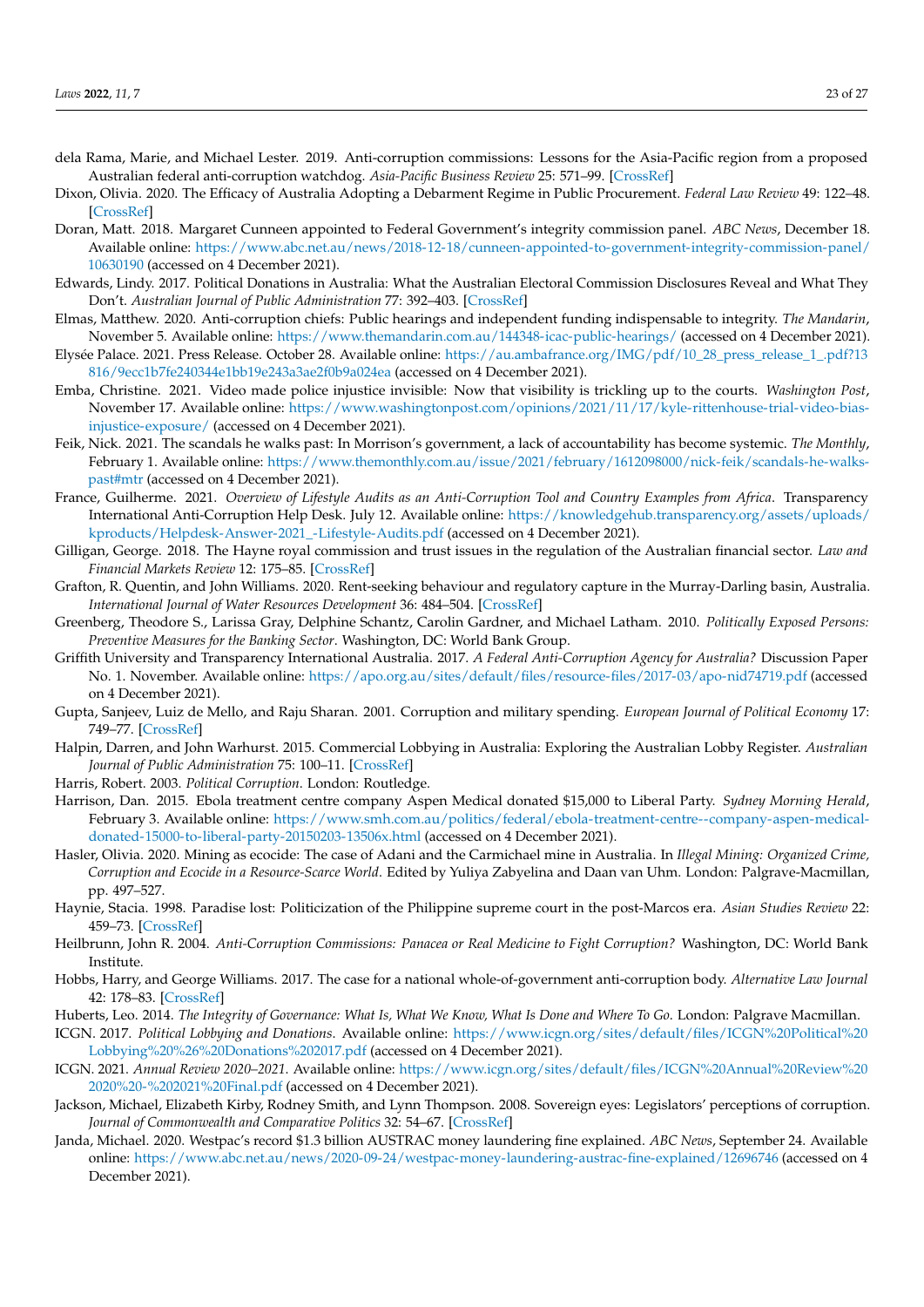- <span id="page-23-18"></span>Johnson, Maggie, and Charles Livingstone. 2021. Measuring influence: An analysis of Australian gambling industry political donations and policy decisions. *Addiction Research and Theory* 29: 196–204. [\[CrossRef\]](http://doi.org/10.1080/16066359.2020.1766449)
- <span id="page-23-15"></span>Kafteranis, Dimitrios. 2021. The international legal framework on whistleblowers: What more should be done? *Seattle Journal for Social Justice* 19: 729–58.
- <span id="page-23-24"></span>Kirby, Michael. 2009. Herbert Vere Evatt, the United Nations and the Universal Declaration of Human Rights after 60 years. *University of Western Australia Law Review* 34: 238–60.
- <span id="page-23-8"></span>Kirby, Nikolas. 2020. An 'institution-first' conception of public integrity. *British Journal of Political Science* 51: 1620–35. [\[CrossRef\]](http://doi.org/10.1017/S000712342000006X)
- <span id="page-23-10"></span>Knaus, Christopher. 2020. Police union condemns federal corruption commission as a 'protection racket' for government MPs. *The Guardian*, November 12. Available online: [https://www.theguardian.com/australia-news/2020/nov/12/police-union](https://www.theguardian.com/australia-news/2020/nov/12/police-union-condemns-federal-corruption-commission-as-a-protection-racket-for-government-mps)[condemns-federal-corruption-commission-as-a-protection-racket-for-government-mps](https://www.theguardian.com/australia-news/2020/nov/12/police-union-condemns-federal-corruption-commission-as-a-protection-racket-for-government-mps) (accessed on 4 December 2021).
- <span id="page-23-23"></span>Knaus, Christopher. 2021a. Christopher Pyne's firm hired by defence contractor awarded \$98m in government work while he was minister. *The Guardian*, January 28. Available online: [https://www.theguardian.com/australia-news/2021/jan/28/christopher-pynes](https://www.theguardian.com/australia-news/2021/jan/28/christopher-pynes-firm-hired-by-defence-contractor-awarded-98m-in-government-work-while-he-was-minister)[firm-hired-by-defence-contractor-awarded-98m-in-government-work-while-he-was-minister](https://www.theguardian.com/australia-news/2021/jan/28/christopher-pynes-firm-hired-by-defence-contractor-awarded-98m-in-government-work-while-he-was-minister) (accessed on 4 December 2021).
- <span id="page-23-20"></span>Knaus, Christopher. 2021b. Major Australian aged care provider reveals 15% of staff vaccinated as sector demands changes to rollout. *The Guardian*, July 8. Available online: [https://www.theguardian.com/australia-news/2021/jul/08/major-australian-aged-care](https://www.theguardian.com/australia-news/2021/jul/08/major-australian-aged-care-provider-reveals-just-15-of-staff-vaccinated-as-sector-demands-changes-to-rollout)[provider-reveals-just-15-of-staff-vaccinated-as-sector-demands-changes-to-rollout](https://www.theguardian.com/australia-news/2021/jul/08/major-australian-aged-care-provider-reveals-just-15-of-staff-vaccinated-as-sector-demands-changes-to-rollout) (accessed on 4 December 2021).
- <span id="page-23-3"></span>Larmour, Peter. 2001. Corruption, culture and transferability: What can be learned from Australia? *Journal of Contingencies and Crisis Management* 9: 14–20. [\[CrossRef\]](http://doi.org/10.1111/1468-5973.00149)
- <span id="page-23-0"></span>Lawder, David. 2021. U.S. Chamber CEO slams Trump for undermining U.S. democracy. *Reuters*, January 13. Available online: <https://www.reuters.com/article/us-usa-trump-chamber-idUSKBN29H2PM> (accessed on 4 December 2021).
- <span id="page-23-16"></span>Layton, Peter. 2019. Australia's F-35s: Lessons from a problematic purchase. *The Lowy Institute Interpreter*, November 11. Available online: <https://www.lowyinstitute.org/the-interpreter/australia-s-f-35s-lessons-from-problematic-purchase> (accessed on 4 December 2021).
- <span id="page-23-1"></span>Leng, Alyssa. 2020. The Najib verdict and the test of Malaysia's institutions. *Lowy Institute: The Interpreter*, August 4. Available online: <https://www.lowyinstitute.org/the-interpreter/najib-verdict-and-test-malaysia-s-institutions> (accessed on 4 December 2021).
- <span id="page-23-21"></span>Leong, Shane, and James Hazelton. 2017. Improving corporate political donations disclosure: Lessons from Australia. *Social and Environmental Accountability Journal* 37: 190–202. [\[CrossRef\]](http://doi.org/10.1080/0969160X.2017.1336108)
- <span id="page-23-25"></span>Lester, Michael, and Marie dela Rama. 2018. Neo-Protectionism in the Age of Brexit and Trump—What does Australia do with its Powerful Friends? In *Revisiting Globalization: From a Borderless World to a Gate Globe*. Edited by Roopinder Oberoi and Jamie P. Halsall. Berlin: Springer, pp. 91–119.
- <span id="page-23-4"></span>Lester, Michael, Marie dela Rama, and Julie Crews. 2021. COVID-19 governance, legitimacy and sustainability: Lessons from the Australian experience. *Corporate Governance and Sustainability Review* 5: 143–53. [\[CrossRef\]](http://doi.org/10.22495/cgsrv5i1sip5)
- <span id="page-23-13"></span>Lewis, Colleen. 2021. Porter's commission is missing the integrity. *Canberra Times*, January 4. Available online: [https://www.](https://www.canberratimes.com.au/story/7073178/porters-commission-is-missing-the-integrity/) [canberratimes.com.au/story/7073178/porters-commission-is-missing-the-integrity/](https://www.canberratimes.com.au/story/7073178/porters-commission-is-missing-the-integrity/) (accessed on 4 December 2021).
- <span id="page-23-14"></span>Livingston, Angus. 2019. Integrity watchdog bill ready this year. *Canberra Times*, September 11. Available online: [https://www.](https://www.canberratimes.com.au/story/6378772/integrity-watchdog-bill-ready-this-year/) [canberratimes.com.au/story/6378772/integrity-watchdog-bill-ready-this-year/](https://www.canberratimes.com.au/story/6378772/integrity-watchdog-bill-ready-this-year/) (accessed on 4 December 2021).
- <span id="page-23-22"></span>Lu, Yi, Greg Shailer, and Mark Wilson. 2016. Corporate political donations: Influences from directors' networks. *Journal of Business Ethics* 135: 461–81. [\[CrossRef\]](http://doi.org/10.1007/s10551-014-2458-3)
- <span id="page-23-5"></span>Lucas, Clay, and Ben Schneiders. 2020. Medical firm with ex-health minister as lobbyist wins \$1.2B of work. *The Age*, August 5. Available online: [https://www.theage.com.au/politics/victoria/medical-firm-with-ex-health-minister-as-lobbyist-wins-1-2b](https://www.theage.com.au/politics/victoria/medical-firm-with-ex-health-minister-as-lobbyist-wins-1-2b-of-work-20200805-p55iti.html)[of-work-20200805-p55iti.html](https://www.theage.com.au/politics/victoria/medical-firm-with-ex-health-minister-as-lobbyist-wins-1-2b-of-work-20200805-p55iti.html) (accessed on 4 December 2021).
- <span id="page-23-19"></span>Lucas, Clay. 2021. Big Liberal donor among health firms selected to run vaccine rollout. *Sydney Morning Herald*, April 30. Available online: [https://www.smh.com.au/politics/federal/big-liberal-donor-among-health-firms-selected-to-run-vaccine-rollout-20](https://www.smh.com.au/politics/federal/big-liberal-donor-among-health-firms-selected-to-run-vaccine-rollout-20210427-p57my4.html) [210427-p57my4.html](https://www.smh.com.au/politics/federal/big-liberal-donor-among-health-firms-selected-to-run-vaccine-rollout-20210427-p57my4.html) (accessed on 4 December 2021).
- <span id="page-23-2"></span>Macallister, Ian. 2014. Corruption and confidence in Australian political institutions. *Australian Journal of Political Science* 49: 174–85. [\[CrossRef\]](http://doi.org/10.1080/10361146.2014.880401)
- <span id="page-23-6"></span>Marsh, David, Chris Lewis, and Jenny Chesters. 2014. The Australian mining tax and the political power of business. *Australian Journal of Political Science* 49: 711–25. [\[CrossRef\]](http://doi.org/10.1080/10361146.2014.954985)
- <span id="page-23-12"></span>Mayers, Lily. 2019. Eddie Obeid leaves Silverwater jail after spending three years behind bars. *ABC News*, December 14. Available online: <https://www.abc.net.au/news/2019-12-14/eddie-obeid-granted-parole-after-spending-three-years-in-jail/11800078> (accessed on 4 December 2021).
- <span id="page-23-11"></span>McClymont, Kate, and Linton Besser. 2014. *He Who Must Be Obeid: The Untold Story*. Sydney: Random House Australia.
- <span id="page-23-17"></span>McKeown, Deirdre. 2014. *Who Pays the Piper? Rules for Lobbying Governments in Australia, Canada, UK and USA*. Research Paper. Australian Parliamentary Library. Available online: [https://www.aph.gov.au/About\\_Parliament/Parliamentary\\_Departments/](https://www.aph.gov.au/About_Parliament/Parliamentary_Departments/Parliamentary_Library/pubs/rp/rp1415/LobbyingRules) [Parliamentary\\_Library/pubs/rp/rp1415/LobbyingRules](https://www.aph.gov.au/About_Parliament/Parliamentary_Departments/Parliamentary_Library/pubs/rp/rp1415/LobbyingRules) (accessed on 4 December 2021).
- <span id="page-23-7"></span>Meagher, Patrick. 2005. Anti-corruption agencies: Rhetorics versus reality. *Journal of Policy Reform* 8: 69–103. [\[CrossRef\]](http://doi.org/10.1080/1384128042000328950)
- <span id="page-23-26"></span>Mehafdi, Messaoud. 2000. The ethics of international transfer pricing. *Journal of Business Ethics* 28: 365–81.
- <span id="page-23-9"></span>Menz, Mario. 2021. Show me the money–managing politically exposed persons (PEPs) risk in UK financial services. *Journal of Financial Crime* 28: 968–80. [\[CrossRef\]](http://doi.org/10.1108/JFC-12-2019-0169)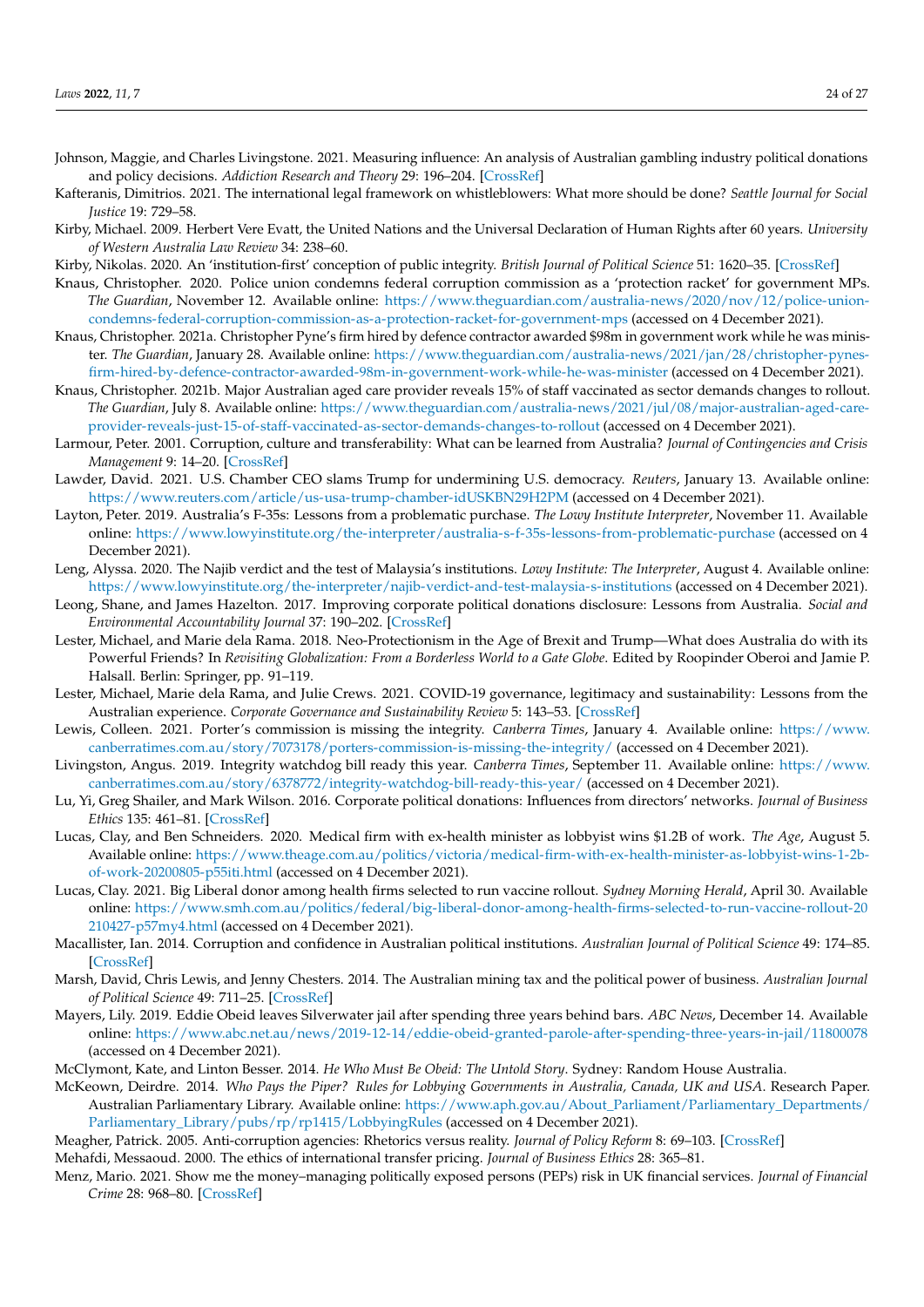- <span id="page-24-17"></span>Mesmer-Magnus, Jessica R., and Chockalingam Viswesvaran. 2005. Whistleblowing in organizations: An examination of correlates of whistleblowing intentions, actions and retaliation. *Journal of Business Ethics* 62: 277–97. [\[CrossRef\]](http://doi.org/10.1007/s10551-005-0849-1)
- <span id="page-24-23"></span>Miller, David, and William Dinan. 2008. Corridors of power: Lobbying in the UK. *Observatoire de la Societe Britannique* 6: 28–45. [\[CrossRef\]](http://doi.org/10.4000/osb.409)
- <span id="page-24-11"></span>Mitchell, Alex. 2015. ICAC a victim of its own success. *Crikey*, March 9. Available online: [https://www.crikey.com.au/2015/03/09](https://www.crikey.com.au/2015/03/09/icac-a-victim-of-its-own-success/) [/icac-a-victim-of-its-own-success/](https://www.crikey.com.au/2015/03/09/icac-a-victim-of-its-own-success/) (accessed on 4 December 2021).
- <span id="page-24-7"></span>Mitchell, Ronald K., Bradley R. Agle, and Donna J. Wood. 1997. Toward a theory of stakeholder identification and salience: Defining the principle of who and what really counts. *Academy of Management Review* 22: 853–86. [\[CrossRef\]](http://doi.org/10.2307/259247)
- <span id="page-24-5"></span>Mizen, Ronald. 2020. COVID-19 contracts drive Aspen Medical to windfall profit. *Financial Review*, December 14. Available online: <https://www.afr.com/politics/federal/covid-19-contracts-drive-aspen-medical-to-windfall-profit-20201210-p56mc4> (accessed on 4 December 2021).
- <span id="page-24-13"></span>Morrison, Scott. 2021. Transcript of Interview with David Koch. In *Sunrise*. October 5. Available online: [https://www.pm.gov.au/](https://www.pm.gov.au/media/interview-david-koch-sunrise-15) [media/interview-david-koch-sunrise-15](https://www.pm.gov.au/media/interview-david-koch-sunrise-15) (accessed on 4 December 2021).

<span id="page-24-10"></span><span id="page-24-9"></span>Mulgan, Richard. 2007. Truth in government and the politicisation of public service advice. *Public Administration* 85: 569–86. [\[CrossRef\]](http://doi.org/10.1111/j.1467-9299.2007.00663.x) Murray, Georgina. 2006. *Capitalist Networks and Social Power in Australia and New Zealand*. London: Routledge.

- <span id="page-24-12"></span>Ng, Yee-Fui, Maria O'Sullivan, and Andrea Olivares-Jones. 2021. *Submission to the Commonwealth Integrity Bill*. Melbourne: Castan Centre for Human Rights Law, Faculty of Law, Monash University, February 12. Available online: [https://www.monash.](https://www.monash.edu/__data/assets/pdf_file/0006/2487498/Monash-Law-submission-to-Integrity-Commission-BIll-2021.pdf) [edu/\\_\\_data/assets/pdf\\_file/0006/2487498/Monash-Law-submission-to-Integrity-Commission-BIll-2021.pdf](https://www.monash.edu/__data/assets/pdf_file/0006/2487498/Monash-Law-submission-to-Integrity-Commission-BIll-2021.pdf) (accessed on 4 December 2021).
- <span id="page-24-16"></span>NSW Government. 2021. *Gladys Berejiklian Statement—Released by the Premier*. Media release. October 1. Available online: [https:](https://www.nsw.gov.au/media-releases/gladys-berejiklian-statement) [//www.nsw.gov.au/media-releases/gladys-berejiklian-statement](https://www.nsw.gov.au/media-releases/gladys-berejiklian-statement) (accessed on 4 December 2021).
- <span id="page-24-14"></span>NSW ICAC. 2014. *Investigation into the Conduct of the Hon Edward Obeid MLC and Others Concerning Circular Quay Retail Lease Policy*. Available online: [https://www.parliament.nsw.gov.au/tp/files/63295/The%20Hon%20Edward%20Obeid%20MLC%20and%](https://www.parliament.nsw.gov.au/tp/files/63295/The%20Hon%20Edward%20Obeid%20MLC%20and%20others%20re%20Circular%20Quay%20Retail%20Lease.pdf) [20others%20re%20Circular%20Quay%20Retail%20Lease.pdf](https://www.parliament.nsw.gov.au/tp/files/63295/The%20Hon%20Edward%20Obeid%20MLC%20and%20others%20re%20Circular%20Quay%20Retail%20Lease.pdf) (accessed on 4 December 2021).
- <span id="page-24-19"></span>NSW ICAC. 2019. *Accountability Mechanisms*. Available online: [https://www.icac.nsw.gov.au/about-the-nsw-icac/independence-and](https://www.icac.nsw.gov.au/about-the-nsw-icac/independence-and-accountability/accountability-mechanisms)[accountability/accountability-mechanisms](https://www.icac.nsw.gov.au/about-the-nsw-icac/independence-and-accountability/accountability-mechanisms) (accessed on 4 December 2021).
- <span id="page-24-15"></span>NSW ICAC. 2020. *Operation Keppel*. Available online: [https://www.icac.nsw.gov.au/investigations/current-investigations/2020](https://www.icac.nsw.gov.au/investigations/current-investigations/2020/former-nsw-mp-for-wagga-wagga-operation-keppel) [/former-nsw-mp-for-wagga-wagga-operation-keppel](https://www.icac.nsw.gov.au/investigations/current-investigations/2020/former-nsw-mp-for-wagga-wagga-operation-keppel) (accessed on 4 December 2021).
- <span id="page-24-3"></span>NSW ICAC. 2021. Transcript of Intercepted Communication Exhibit 528: Call May 7th 2018. In *Operation Keppel.*. Available online: [https:](https://www.icac.nsw.gov.au/investigations/current-investigations/2020/former-nsw-mp-for-wagga-wagga-operation-keppel) [//www.icac.nsw.gov.au/investigations/current-investigations/2020/former-nsw-mp-for-wagga-wagga-operation-keppel](https://www.icac.nsw.gov.au/investigations/current-investigations/2020/former-nsw-mp-for-wagga-wagga-operation-keppel) (accessed on 4 December 2021).
- <span id="page-24-24"></span>OECD Working Group on Bribery. 2019. Phase 4 Two Year Follow-Up Report: Australia. Available online: [http://www.oecd.org/](http://www.oecd.org/corruption/anti-bribery/Australia-Phase-4-Two-Year-Written-Follow-Up-Report-ENG.pdf) [corruption/anti-bribery/Australia-Phase-4-Two-Year-Written-Follow-Up-Report-ENG.pdf](http://www.oecd.org/corruption/anti-bribery/Australia-Phase-4-Two-Year-Written-Follow-Up-Report-ENG.pdf) (accessed on 4 December 2021).
- <span id="page-24-22"></span>OECD. 2011. *Asset Declarations for Public Officials: A Tool to Prevent Corruption*. Paris: OECD Publishing, Available online: [http:](http://www.oecd.org/corruption/anti-bribery/47489446.pdf) [//www.oecd.org/corruption/anti-bribery/47489446.pdf](http://www.oecd.org/corruption/anti-bribery/47489446.pdf) (accessed on 4 December 2021).
- <span id="page-24-2"></span>Packer, George. 2020. The President Is Winning His War on American Institutions: How Trump is destroying the civil service and bending the government to his will. In *The Atlantic*. April. Available online: [https://www.theatlantic.com/magazine/archive/20](https://www.theatlantic.com/magazine/archive/2020/04/how-to-destroy-a-government/606793/) [20/04/how-to-destroy-a-government/606793/](https://www.theatlantic.com/magazine/archive/2020/04/how-to-destroy-a-government/606793/) (accessed on 4 December 2021).
- <span id="page-24-6"></span>Pellegatta, Alessandro, and Vincenzo Memoli. 2016. Can corruption erode confidence in political institutions among European countries? Comparing the effects of different measures of perceived corruption. *Social Indicators Research* 128: 391–412. [\[CrossRef\]](http://doi.org/10.1007/s11205-015-1036-0)
- <span id="page-24-18"></span>Pender, Kieran, and Bill Browne. 2021. Whistleblower protections have never been more urgent. *Canberra Times*, November 26. Available online: [https://www.canberratimes.com.au/story/7525875/whistleblower-protections-have-never-been-more](https://www.canberratimes.com.au/story/7525875/whistleblower-protections-have-never-been-more-urgent/)[urgent/](https://www.canberratimes.com.au/story/7525875/whistleblower-protections-have-never-been-more-urgent/) (accessed on 4 December 2021).
- <span id="page-24-25"></span>Peruvian Ministry of Foreign Relations. 2019. Joint Presidential Declaraction—Peru-Colombia, 27th May. Available online: [https:](https://www.gob.pe/institucion/rree/noticias/28812-declaracion-presidencial-conjunta-peru-colombia/) [//www.gob.pe/institucion/rree/noticias/28812-declaracion-presidencial-conjunta-peru-colombia/](https://www.gob.pe/institucion/rree/noticias/28812-declaracion-presidencial-conjunta-peru-colombia/) (accessed on 4 December 2021).
- <span id="page-24-1"></span>Prenzler, Tim, Bricklyn Horne, and Alex McKean. 2018. Identifying and Preventing Gray Corruption in Australian Politics. In *Fraud and Corruption: Mayor Types, Prevention and Control*. Edited by Peter C. Kratcoski and Maximilian Edelbacher. Berlin: Springer, pp. 61–81.
- <span id="page-24-8"></span>Quiggin, John. 1999. Globalisation, neoliberalism and inequality in Australia. *Economics and Labour Relations Review* 10: 240–59. [\[CrossRef\]](http://doi.org/10.1177/103530469901000206)
- <span id="page-24-21"></span>Ramsay, Ian, Geoff Stapledon, and Joel Vernon. 2001. Political donations by Australian companies. *Federal Law Review* 29: 179–221. [\[CrossRef\]](http://doi.org/10.22145/flr.29.2.3)
- <span id="page-24-20"></span>Robertson, Narelle M., Gary Sacks, and Peter G. Miller. 2019. The revolving door between government and the alcohol, food and gambling industries in Australia. *Public Health Research and Practice* 29: e2931921. Available online: [https://www.phrp.com.au/issues/](https://www.phrp.com.au/issues/september-2019-volume-29-issue-3/the-revolving-door-between-government-and-the-alcohol-food-and-gambling-industries-in-australia/) [september-2019-volume-29-issue-3/the-revolving-door-between-government-and-the-alcohol-food-and-gambling-industries-in](https://www.phrp.com.au/issues/september-2019-volume-29-issue-3/the-revolving-door-between-government-and-the-alcohol-food-and-gambling-industries-in-australia/)[australia/](https://www.phrp.com.au/issues/september-2019-volume-29-issue-3/the-revolving-door-between-government-and-the-alcohol-food-and-gambling-industries-in-australia/) (accessed on 4 December 2021). [\[CrossRef\]](http://doi.org/10.17061/phrp2931921) [\[PubMed\]](http://www.ncbi.nlm.nih.gov/pubmed/31569204)
- <span id="page-24-4"></span>Rose-Ackerman, Susan. 1999. Political Corruption and Democracy. *Connecticut Journal of International Law* 14: 363–78.

<span id="page-24-0"></span>Rose-Ackerman, Susan. 2008. Corruption and Government. *International Peacekeeping* 15: 328–43. [\[CrossRef\]](http://doi.org/10.1080/13533310802058802)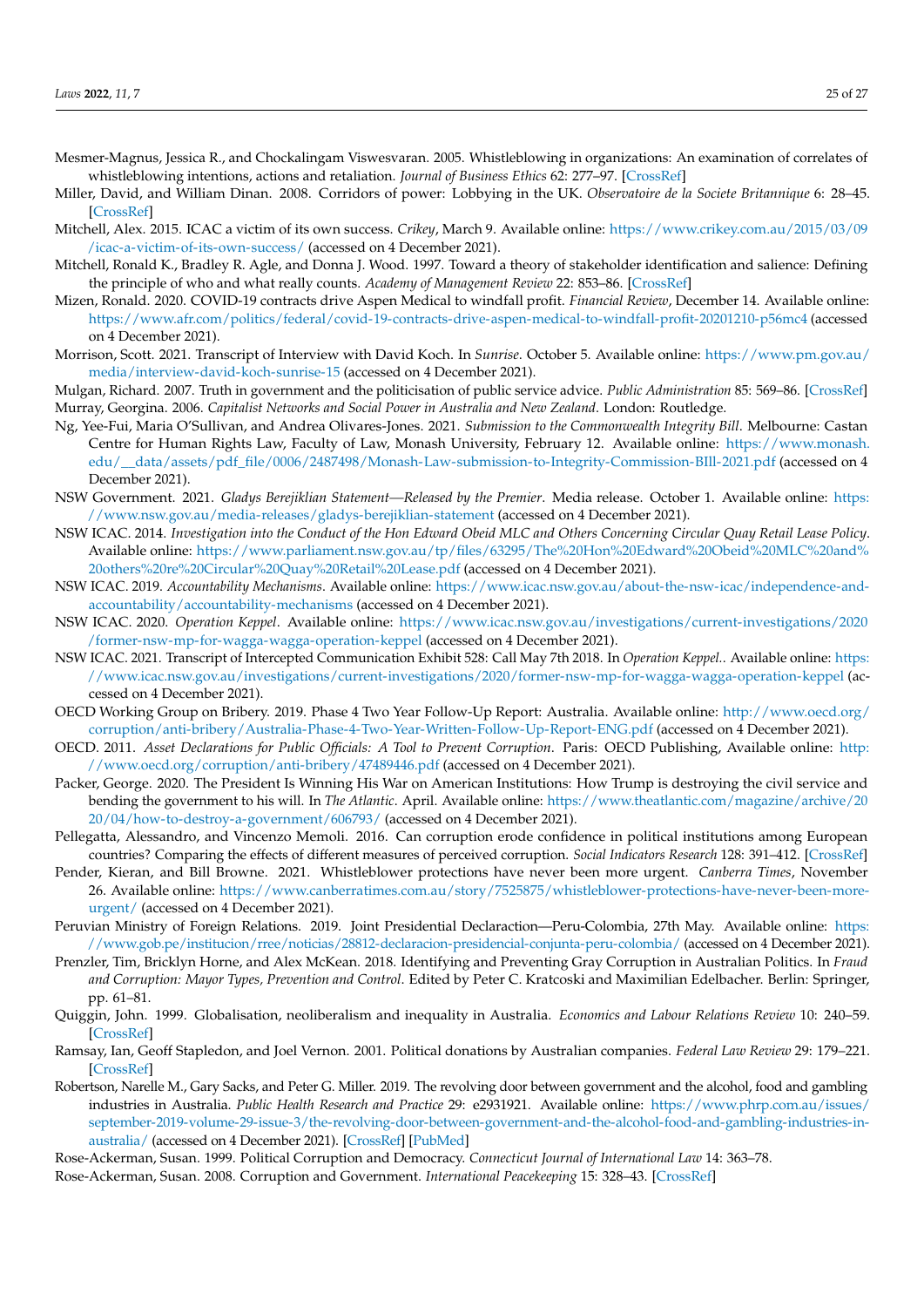- <span id="page-25-12"></span>Sampford, Charles, Rodney Smith, and A. J. Brown. 2005. From Greek temple to bird's nest: Towards a theory of coherence and mutual accountability for national integrity systems. *Australian Journal of Public Administration* 64: 96–108. [\[CrossRef\]](http://doi.org/10.1111/j.1467-8500.2005.00445.x)
- <span id="page-25-20"></span>Schneider, Ben Ross. 1993. The career connection: A comparative analysis of bureaucratic preferences and insulation. *Comparative Politics* 25: 331–50. [\[CrossRef\]](http://doi.org/10.2307/422249)
- <span id="page-25-23"></span>Schutte, Sofie Arjon. 2012. Against the odds: Anti-corruption reform in Indonesia. *Public Administration and Development* 32: 38–48. [\[CrossRef\]](http://doi.org/10.1002/pad.623)
- <span id="page-25-6"></span>Schwartz, Herman. 1998. Social democracy going down or down under: Institutions, Internationalized Capital and Indebted States. *Comparative Politics* 30: 253–72. [\[CrossRef\]](http://doi.org/10.2307/421986)
- <span id="page-25-7"></span>Scott, Andrew. 2009. Looking to Sweden in order to reconstruct Australia. *Scandinavian Journal of History* 34: 330–52. [\[CrossRef\]](http://doi.org/10.1080/03468750903134756)
- <span id="page-25-21"></span>Senate Standing Committee on Finance and Public Administration. 2019. *Compliance by Former Ministers of State with the Requirements of the Prime Minister's Statement of Ministerial Standards*. Canberra: Commonwealth of Australia. Available online: [https://www.aph.](https://www.aph.gov.au/Parliamentary_Business/Committees/Senate/Finance_and_Public_Administration/MinisterialStandards/Report) [gov.au/Parliamentary\\_Business/Committees/Senate/Finance\\_and\\_Public\\_Administration/MinisterialStandards/Report](https://www.aph.gov.au/Parliamentary_Business/Committees/Senate/Finance_and_Public_Administration/MinisterialStandards/Report) (accessed on 4 December 2021).
- <span id="page-25-15"></span>Shill, Gregory H. 2020. Congressional securities trading. *Indiana Law Journal* 96: 313–36. [\[CrossRef\]](http://doi.org/10.2139/ssrn.3570314)
- <span id="page-25-0"></span>Shleifer, Andrei, and Robert W. Vishny. 1993. Corruption. *Quarterly Journal of Economics* 108: 599–617. [\[CrossRef\]](http://doi.org/10.2307/2118402)
- <span id="page-25-2"></span>Siddiquee, Noore Alam, and Habib Zafarullah. 2020. Absolute Power, Absolute Venality: The Politics of Corruption and Anticorruption in Malaysia. *Public Integrity*. [\[CrossRef\]](http://doi.org/10.1080/10999922.2020.1830541)
- <span id="page-25-22"></span>Sinanidis, Mary. 2021. Court hears that 'everything went bad' went St Basil's staff were pulled out. *Neos Kosmos*, November 17. Available online: [https://neoskosmos.com/en/2021/11/17/news/court-hears-that-everything-went-bad-when-st-basils-staff](https://neoskosmos.com/en/2021/11/17/news/court-hears-that-everything-went-bad-when-st-basils-staff-were-pulled-out/)[were-pulled-out/](https://neoskosmos.com/en/2021/11/17/news/court-hears-that-everything-went-bad-when-st-basils-staff-were-pulled-out/) (accessed on 4 December 2021).
- <span id="page-25-10"></span>Soreide, Tina. 2007. Business Corruption: Speak out or take part? In *Global Corruption Report 2007: Corruption in Judicial Systems*. Edited by International Transparency. Cambridge: Cambridge University Press, pp. 338–441. Available online: [https://images.](https://images.transparencycdn.org/images/2007_GCR_EN.pdf) [transparencycdn.org/images/2007\\_GCR\\_EN.pdf](https://images.transparencycdn.org/images/2007_GCR_EN.pdf) (accessed on 4 December 2021).
- <span id="page-25-13"></span>Tanner, Stephen. 1995. Defining political corruption in light of the Metherell inquiry. *Legislative Studies* 10: 48–57.
- <span id="page-25-16"></span>Temby, Ian. 1991. ICAC: Working in the public interest. *Current Issues in Criminal Justice* 2: 11–16. [\[CrossRef\]](http://doi.org/10.1080/10345329.1991.12036491)
- <span id="page-25-14"></span>The Australia Institute. 2019. *Poll: 80% of Australians Support a Federal Integrity Commission with Strong Powers*, April 15. Available online: <https://australiainstitute.org.au/post/poll-80-of-australians-support-a-federal-integrity-commission-with-strong-powers/> (accessed on 4 December 2021).
- <span id="page-25-17"></span>Tobin, Grace. 2020. Crown Resorts whistleblower Jenny Jiang sues gambling giant over treatment in China. *ABC 730 Report*, December 15. Available online: [https://www.abc.net.au/news/2020-12-15/crown-whistleblower-sues-australian-gambling-giant/1298](https://www.abc.net.au/news/2020-12-15/crown-whistleblower-sues-australian-gambling-giant/12983172) [3172](https://www.abc.net.au/news/2020-12-15/crown-whistleblower-sues-australian-gambling-giant/12983172) (accessed on 4 December 2021).
- <span id="page-25-18"></span>Transparency International Australia. 2020. Australia's National Integrity System. Available online: [https://transparency.org.au/wp](https://transparency.org.au/wp-content/uploads/2020/11/NIS_04_Focus_Area_B_Web.pdf)[content/uploads/2020/11/NIS\\_04\\_Focus\\_Area\\_B\\_Web.pdf](https://transparency.org.au/wp-content/uploads/2020/11/NIS_04_Focus_Area_B_Web.pdf) (accessed on 4 December 2021).
- <span id="page-25-5"></span>Transparency International. 2012. *Corruption Perceptions Index*. Available online: [https://files.transparencycdn.org/images/CPI2012\\_](https://files.transparencycdn.org/images/CPI2012_mapAndCountryResults.pdf) [mapAndCountryResults.pdf](https://files.transparencycdn.org/images/CPI2012_mapAndCountryResults.pdf) (accessed on 4 December 2021).
- <span id="page-25-3"></span>Transparency International. 2021a. *Corruption Perceptions Index*. Available online: [https://www.transparency.org/en/cpi/2020/table/](https://www.transparency.org/en/cpi/2020/table/nzl) [nzl](https://www.transparency.org/en/cpi/2020/table/nzl) (accessed on 4 December 2021).
- <span id="page-25-4"></span>Transparency International. 2021b. *CPI 2020: Asia Pacific*. Available online: [https://www.transparency.org/en/news/cpi-2020-asia](https://www.transparency.org/en/news/cpi-2020-asia-pacific)[pacific](https://www.transparency.org/en/news/cpi-2020-asia-pacific) (accessed on 4 December 2021).
- <span id="page-25-19"></span>Trautman, Lawrence J., and Kara Altenbaumer-Price. 2013. Lawyers, guns, and money: The bribery problem and the UK Bribery Act. *International Lawyer* 47: 481–517.
- <span id="page-25-25"></span><span id="page-25-11"></span>Treviño, Linda K., and Kate A. Nelson. 2021. *Managing Business Ethics: Straight Talk about How to Do It Right*. Hoboken: John Wiley & Sons.
- UN General Assembly. 2021. *Resolution Adopted by the General Assembly on 2 June 2021*. 32nd Special Session. Available online: <https://undocs.org/A/RES/S-32/1> (accessed on 4 December 2021).
- <span id="page-25-27"></span>UN Human Rights Office of the High Commissioner. 2020. *Connecting the Business and Human Rights and the Anti-Corruption Agendas, Report of the Working Group on the Issue of Human Rights and Transnational Corporations and Other Business Enterprises*. Report Number: A/HRC/44/43. Available online: <https://www.ohchr.org/en/issues/business/pages/reports.aspx> (accessed on 4 December 2021).
- <span id="page-25-26"></span>UN Office of Drugs and Crime. 2021. *Ninth Session of the Conference of the State Parties to the United Nations Convention against Corruption*. Available online: [https://www.unodc.org/documents/treaties/UNCAC/COSP/session9/CU\\_2021\\_325A\\_English\\_](https://www.unodc.org/documents/treaties/UNCAC/COSP/session9/CU_2021_325A_English_final_generic.pdf) [final\\_generic.pdf](https://www.unodc.org/documents/treaties/UNCAC/COSP/session9/CU_2021_325A_English_final_generic.pdf) (accessed on 4 December 2021).
- <span id="page-25-24"></span>UNCAC Coalition. 2021. *Submission to the 9th Session of the of the UNCAC Conference of the States Parties—Anti-Corruption Priorities in the Sub-Saharan African Region*. November 26. Available online: [https://www.unodc.org/documents/treaties/UNCAC/COSP/](https://www.unodc.org/documents/treaties/UNCAC/COSP/session9/NGO/CAC-COSP-2021-NGO-28.pdf) [session9/NGO/CAC-COSP-2021-NGO-28.pdf](https://www.unodc.org/documents/treaties/UNCAC/COSP/session9/NGO/CAC-COSP-2021-NGO-28.pdf) (accessed on 4 December 2021).
- <span id="page-25-8"></span>Uslaner, Eric M. 2002. *The Moral Foundations of Trust*. New York: Cambridge University Press.
- <span id="page-25-1"></span>Uslaner, Eric M. 2013. Trust and corruption revisited: How and why trust and corruption shape each other. *Quality and Quantity* 47: 3603–8. [\[CrossRef\]](http://doi.org/10.1007/s11135-012-9742-z)
- <span id="page-25-9"></span>Uslaner, Eric M. 2017. Political corruption, trust and inequality. In *Handbook on Political Trust*. Edited by Sonja Zmerli and Tom W. G. van der Meer. London: Edward Elgar, pp. 302–15.